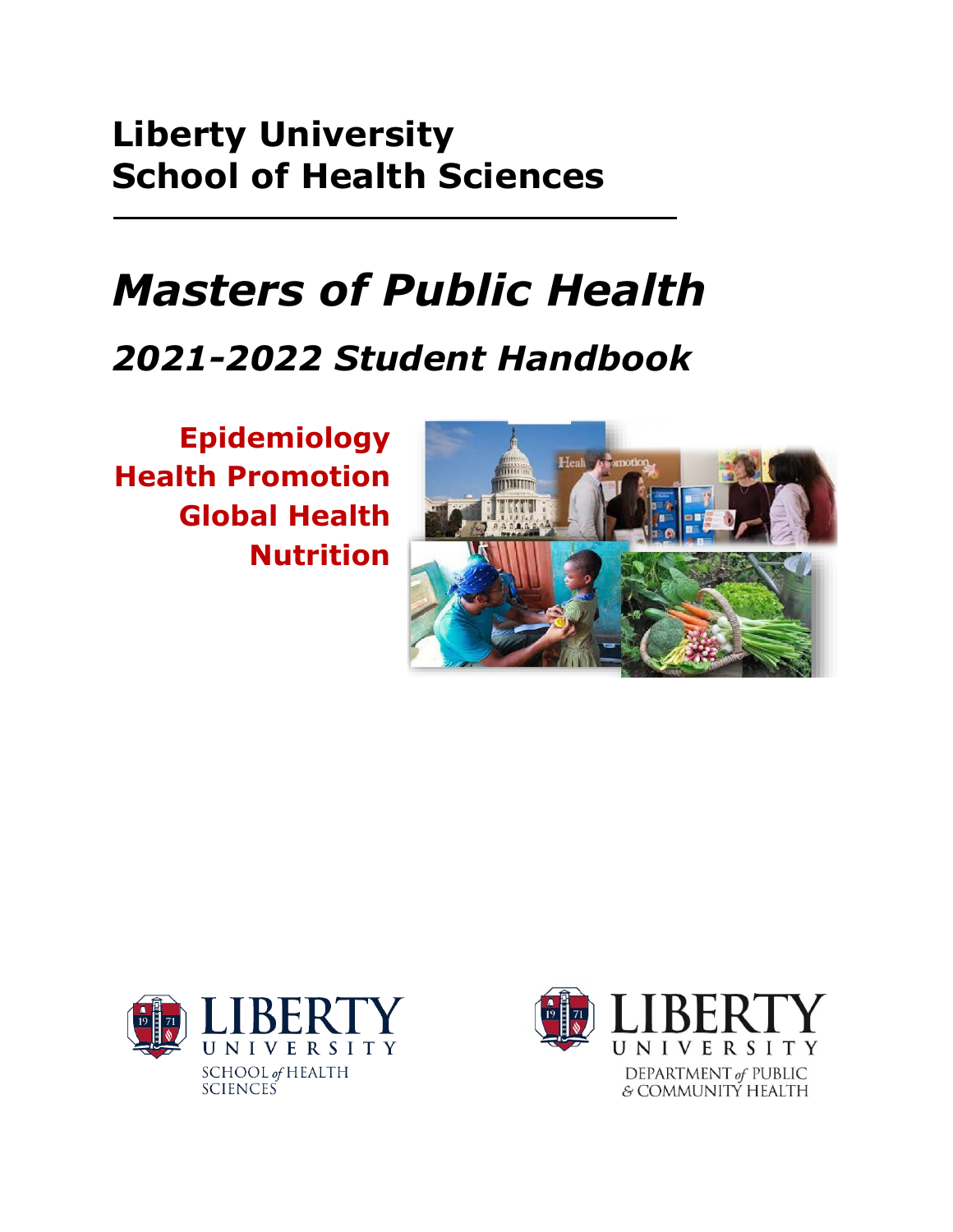# **Table of Contents**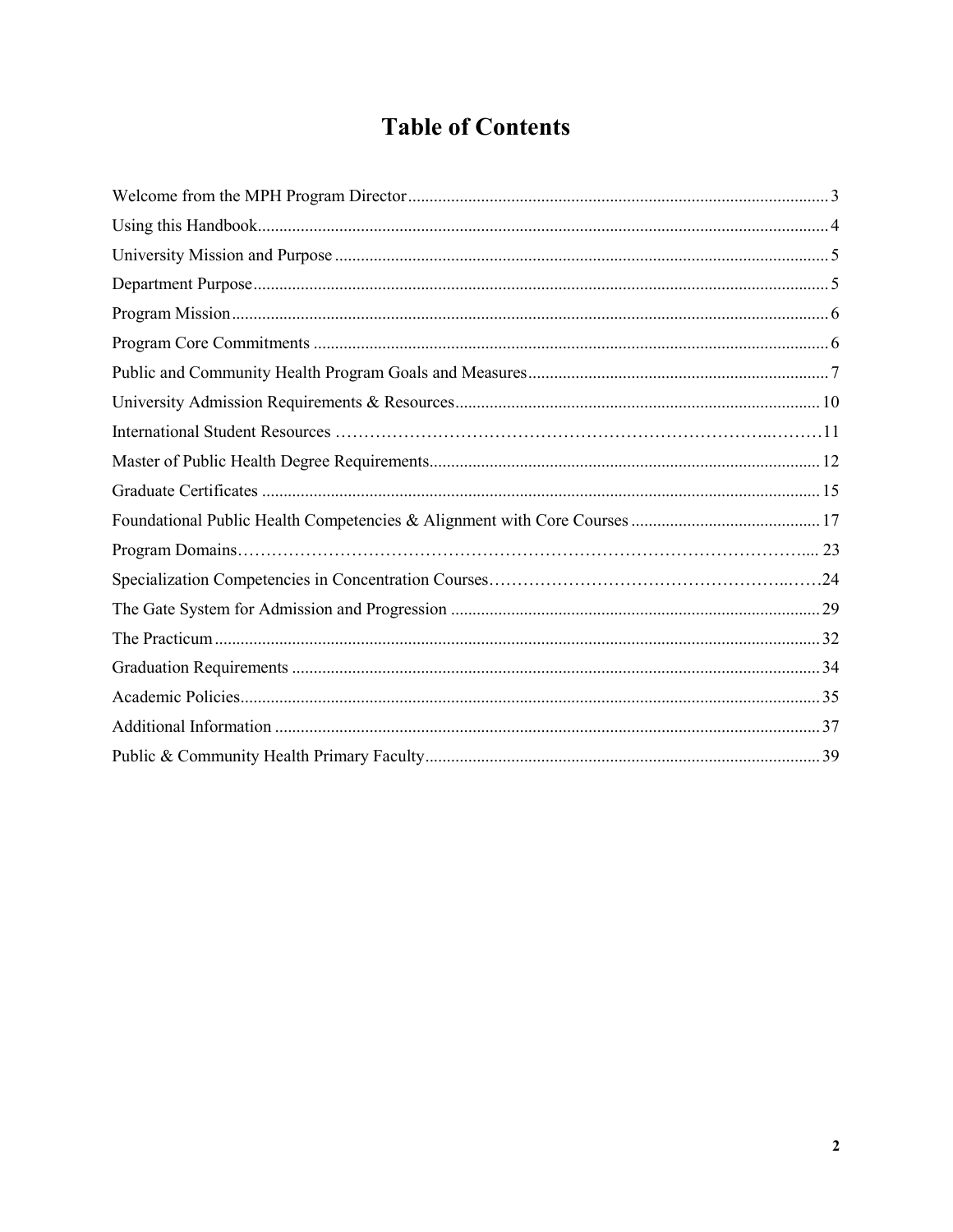

# **Welcome from the MPH Program Director**

Welcome to the Graduate School at Liberty University and thank you for choosing to study in the Department of Public and Community Health. The Masters of Public Health (MPH) is a challenging and rewarding academic degree designed to prepare students for professional roles in health departments, governmental agencies, non-governmental health agencies, hospitals, and health-related industries. Many individuals apply to the program, seeking public health knowledge to tackle compelling community health issues they see. Others come to us with a less clear idea of how public health fits into God's plan for their lives. Either way, we are here to help you find and shape an educational experience to help you make the world a better place.

Students entering the MPH must complete HLTH 501 (Biostatistics) in the first semester. It provides the skills you need to understand the complexities of health needs in populations and communities. Upon successful completion of HLTH 501, you will be contacted to begin planning to complete the MPH degree program. At that point, you will set up an e-portfolio, receive advice about your specialization, and begin preparations for your culminating practicum experience.

The goal of the practicum, your final course, is to integrate everything you learned during your course work into a real world practice experience under the guidance of a seasoned professional. There are thousands of potential practicum sites to choose from. Begin seeking an experience to enhance your career development early in your studies. Don't limit yourself to a single geographic area. The program's vision is for graduates to minister globally to the needs of diverse communities, especially the poor and underserved, following the example of the ministry of our Lord. Proverbs 13:17b says, "…a faithful envoy brings healing." Our desire is that your degree will prepare you to fulfill this vision, wherever it may take you.

On behalf of our faculty, thank you again for choosing to study at Liberty University. We look forward to working with. Whether your degree is residential or online, we know the MPH program will be a memorable experience and will prepare you for a lifetime of effective service. Prayerfully,

ill A Jan

Richard A. Lane, MD, MPH&TM, FACPM Director, Liberty University Masters of Public Health Program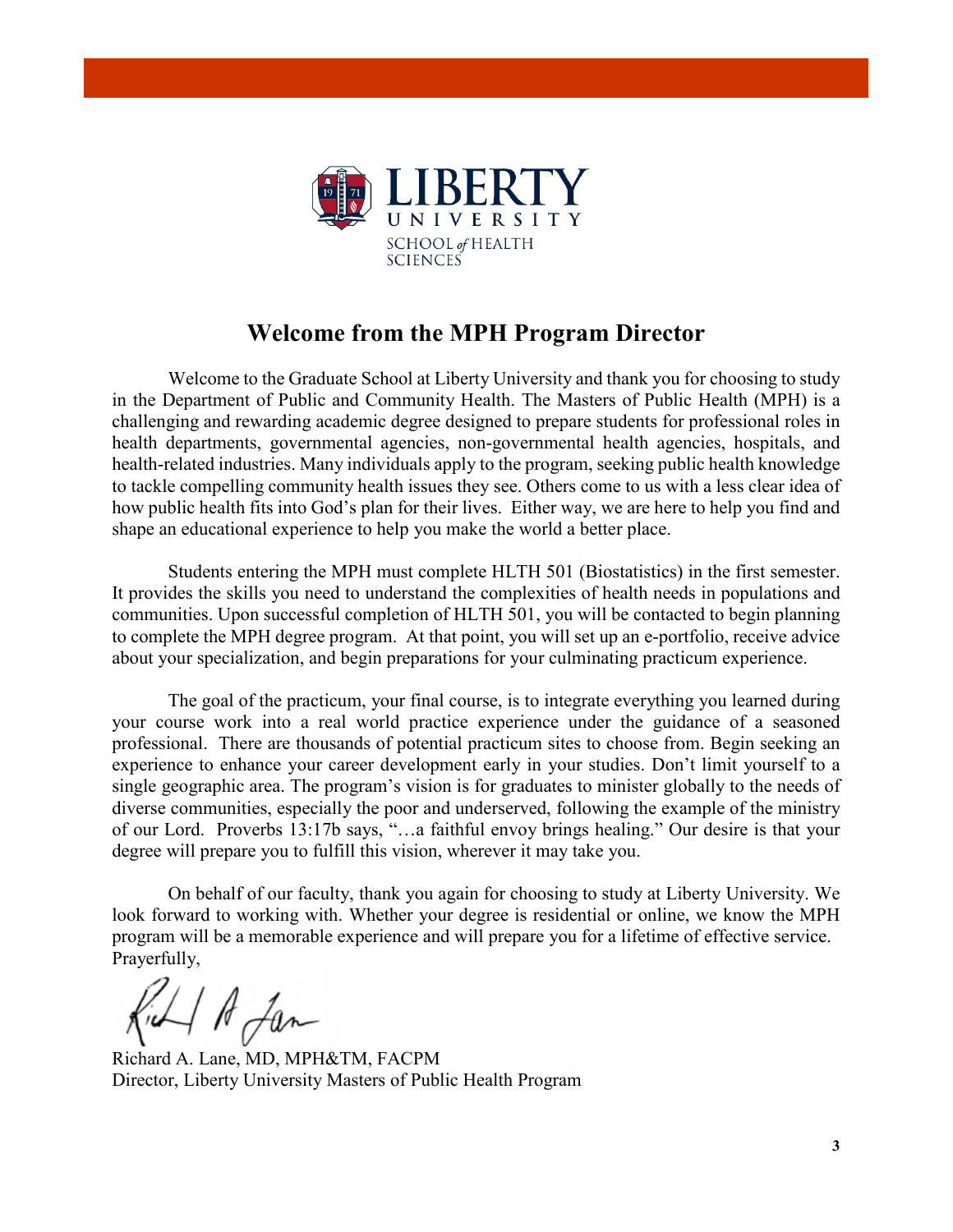# **Using this Handbook**

Welcome to Liberty University's Department of Public and Community Health!

The faculty and staff are excited to partner with you on your journey of becoming a public health professional. You have chosen to pursue an exciting career path that allows you to influence and improve the health of diverse populations.

This student handbook has been designed to guide you through the academic portion of your career development by providing an overview of the policies and procedures of the MPH program at Liberty University. Inside you will find specific guidelines that are essential for your success in becoming a Masters of Public Health graduate. This is the main supplement for our program and it complements the Residential Graduate Honor Code, LU Online Code of Honor, and the Liberty Way. Although these are important documents to consult, they do not substitute the interactions with your instructors and other faculty of the program. They are here to help: get to know them and ask for their advice about courses and career options. They are more than willing to be of assistance.

While every effort has been made to ensure the accuracy and currency of the information in this handbook, the official statement of information relating to the MPH degree is the Liberty University Graduate School Academic Catalog.

After successfully completing HLTH 501 Biostatistics, your will be automatically enrolled in the online **MPH Student Concourse**. It will keep you up to date with news and information about the MPH degree, relevant happenings on campus and community, career opportunities and more. Check it often.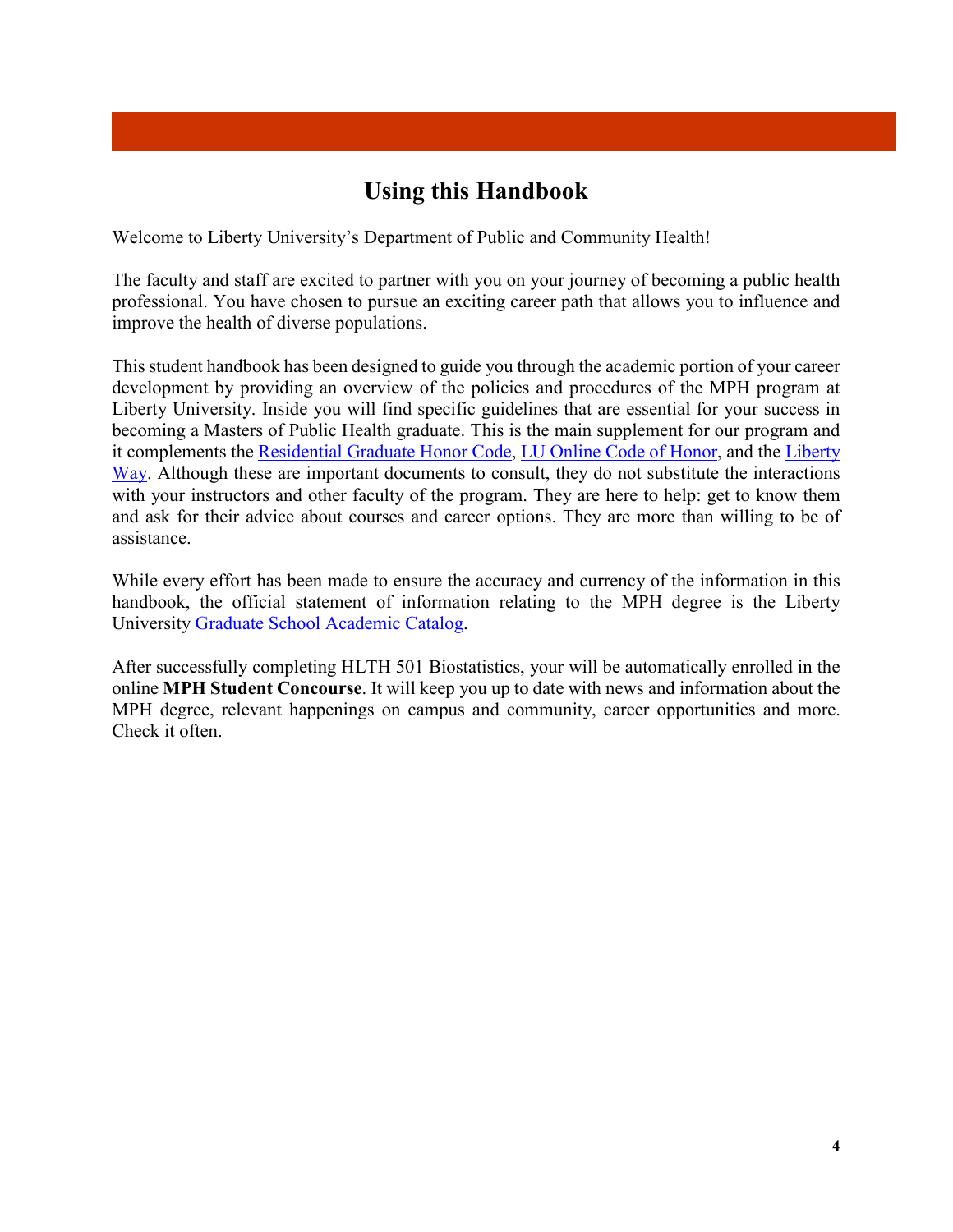# **LIBERTY UNIVERSITY**

# **Mission and Purpose**

Maintaining the vision of the founder, Dr. Jerry Falwell, Liberty University develops Christcentered men and women with the values, knowledge, and skills essential to impact the world.

Through its residential and online programs, the University educates men and women who will make important contributions to their workplaces and communities, follow their chosen vocations as callings to glorify God, and fulfill the Great Commission.

Liberty University will:

- 1. Emphasize excellence in teaching and learning.
- 2. Foster university-level competencies in communication, critical thinking, information literacy, and mathematics in all undergraduate programs.
- 3. Ensure competency in scholarship, research, and professional communication in all graduate programs.
- 4. Promote the synthesis of academic knowledge and Christian worldview in order that there might be a maturing of spiritual, intellectual, social and physical value-driven behavior.
- 5. Enable students to engage in a major field of study in career-focused disciplines built on a solid foundation in the liberal arts.
- 6. Promote an understanding of Western tradition and diverse elements of American cultural history, especially the importance of the individual in maintaining democratic and free market processes.
- 7. Contribute to a knowledge and understanding of other cultures and of international events.
- 8. Encourage a commitment to the Christian life, one of personal integrity, sensitivity to the needs of others, social responsibility and active communication of the Christian faith, and, as it is lived out, a life that leads people to Jesus Christ as the Lord of the universe and their personal Savior.

# **DEPARTMENT OF PUBLIC AND COMMUNITY HEALTH**

### **Purpose**

The Department of Public and Community Health provides an integrated approach to health, offering competency-based and practice-focused preparation for successful careers in public health and healthcare. Through a Christian worldview, students will learn to strategically address the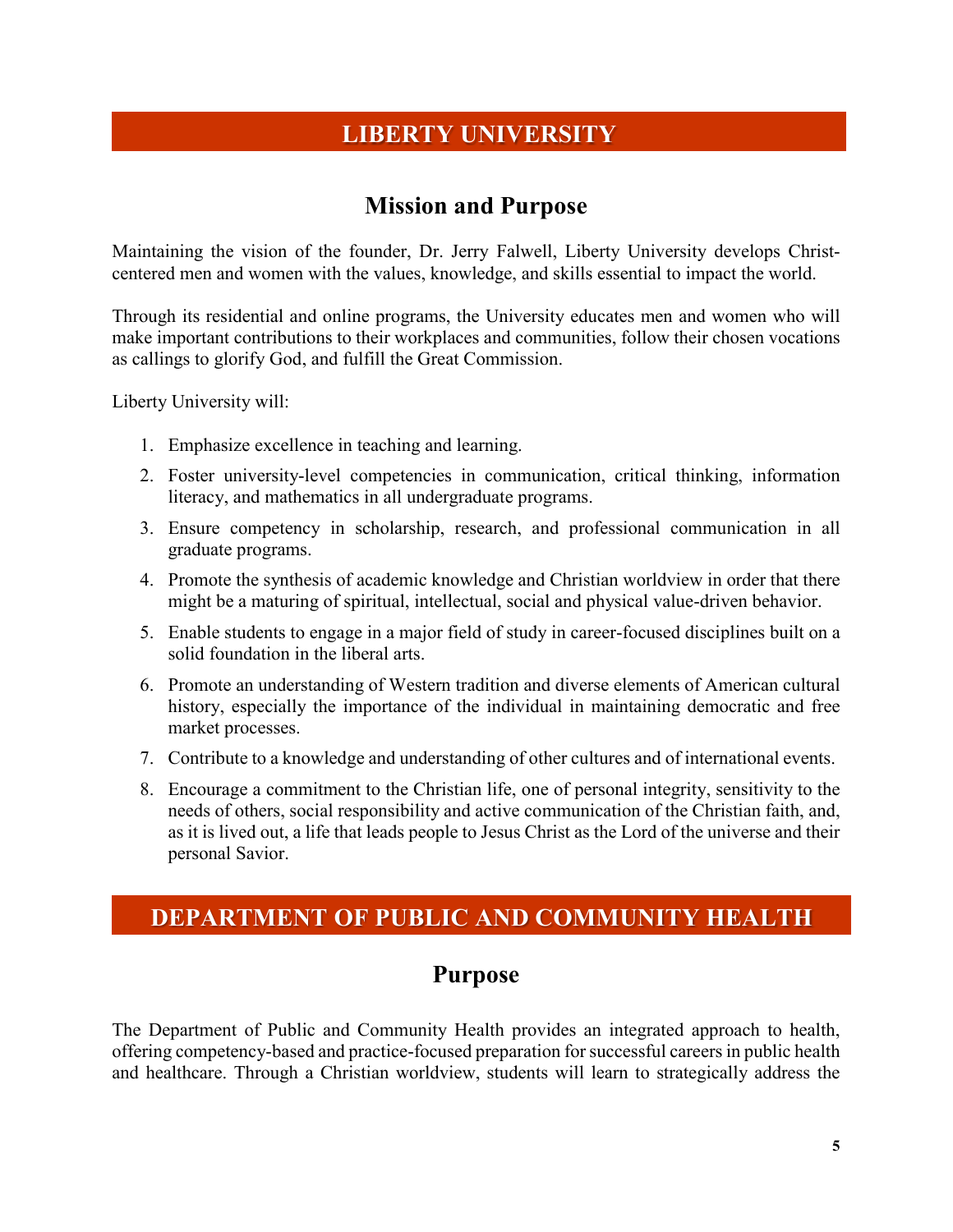health needs of priority populations from the individual to the global level using a variety of health promotion and education strategies.

The department is comprised of both undergraduate and graduate degree programs applicable to a variety of practice settings and situations, as well as further education in the clinical and professional fields. Students completing the program and meeting the prerequisites will be eligible for professional certification through the National Commission for Health Education Credentialing (CHES).

# **Public and Community Health Program**

# **Mission**

Embracing the Christian world view with a commitment to serve the underserved, the Liberty University Public and Community Health Program provides diverse educational, research, and practice opportunities to enable others to experience the embrace of God—"A faithful envoy brings healing" (Proverbs 13:17).

# **Core Commitments**

- *Intelligent Faith*. We commit to build all instruction, scholarship, and service on a foundation of biblically-based, scientifically sound, reasonable faith that supports the Christian worldview. (Hebrews 11:1; 1 Thessalonians 5: 21-22)
- *Servant leadership.* We commit to serving responsibly in local, global, religious, and professional organizations and communities in the spirit of humility and cooperation, building collaborative relationships, fostering leadership qualities in others, and contributing our knowledge, skills, and resources for the common good. (Mark 10: 42-45)
- *Compassionate service.* We commit to follow Christ's example of compassion and benevolence toward those in need through active, altruistic, responsible engagement, using our knowledge and abilities to promote the physical, mental, and spiritual well-being of the people we encounter and the communities we serve. (Matthew 25: 31-40)
- *Transformational teaching.* We commit to equip ourselves and others with the requisite knowledge, skills, and attitudes for a lifelong pursuit and application of knowledge and truth to improve our communities and ourselves. (2 Timothy 2:2)
- *Creative excellence*. We commit to develop and use our gifts, talents, and resources to the best of our abilities to achieve excellence in teaching, scholarship, and service for the glory of God and the benefit of humanity. (Ecclesiastes 9:10, 1 Corinthians 6: 19-20; Colossians 8:21)
- *Respect for all.* We commit to treating all people with dignity and respect, honoring the gifts and unique contributions of each person, fostering a climate that is open and welcoming, promoting the University's core values, and celebrating the Creator's diversity in creation and design. (James 2:1-4; Proverbs 24:23)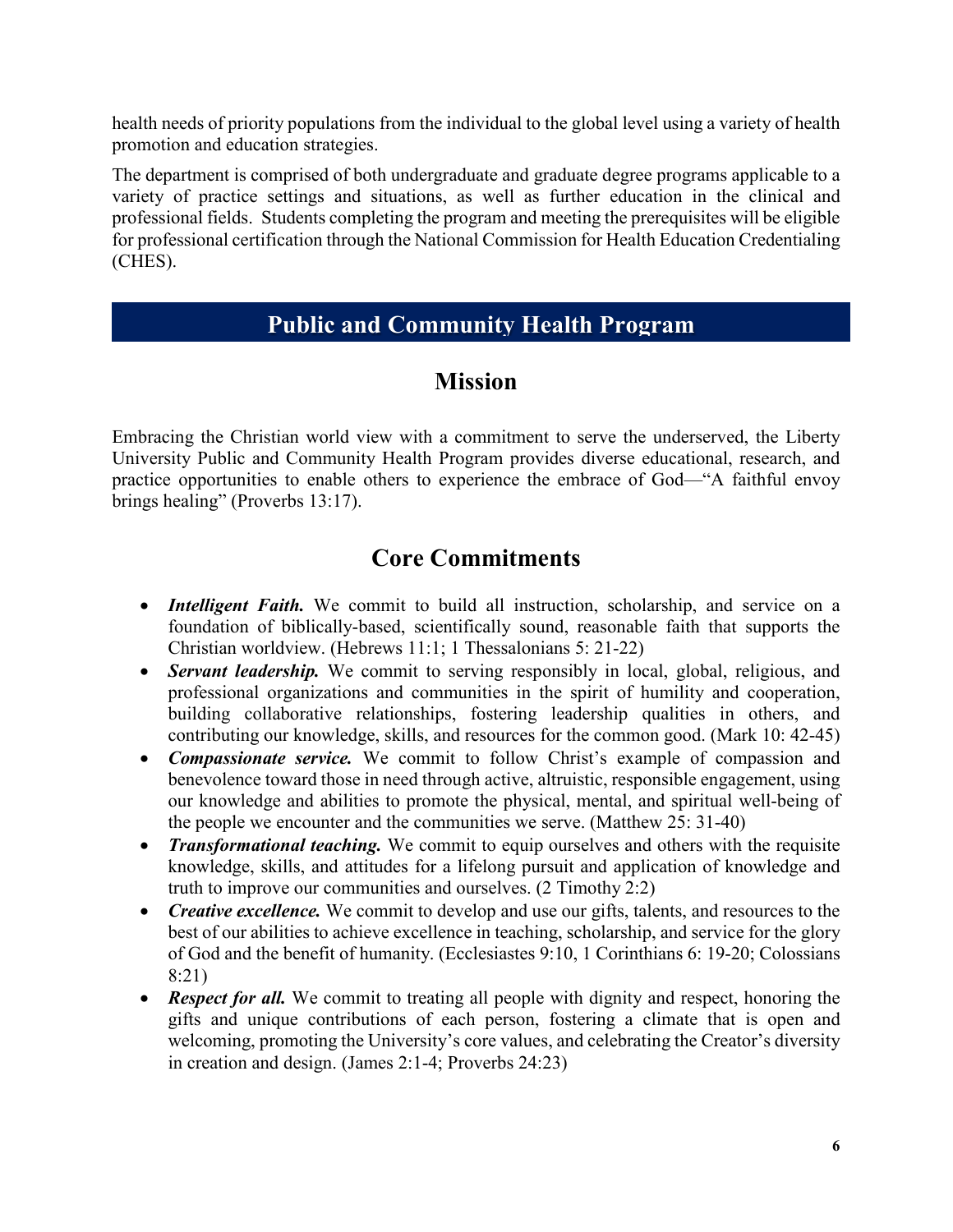# **Public and Community Health Program Goals and Objectives**

The program's goals addressing instruction, research and service, and relevant measurable outcomes, are shown below. Numbers in parentheses refer to criteria in the CEPH self-study document.

# **I - INSTRUCTION**

**Preparing graduates with the requisite professional skills to excel in public health practice in diverse settings in the state, the nation, and the world.**

**GOAL I-1.0 Offer effective learning opportunities through curricular and cocurricular experiences to prepare competent public health professionals.**

#### *Measurable outcomes*

- **I-1.1** Number of MPH students passing the competency exam on the first attempt.
- **I-1.2** Number of practicum/internship preceptors who rate students as competent in their field of study.
- **I-1.3** Number of employers who rate students as competent in their field of study.
- **I-1.4** Number of alumni who feel adequately prepared for their current jobs.
- **I-1.5** Successful annual review of University-specific program learning outcomes.

### **GOAL I-2.0 Provide an environment conducive to student learning and professional development.**

#### *Measurable outcomes*

- **I-2.1** Student satisfaction with class size in relation to appropriateness for learning and academic success.
- **I-2.2** Number of primary faculty who participate in instructional and professional development activities.
- **I-2.3** Student participation in the advisement process.
- **I-2.4** Student satisfaction with the availability of faculty.
- **I-2.5** Student satisfaction with the academic advising.

#### **GOAL I-3.0 Recruit and retain a diverse, qualified student body.**

#### *Measurable outcomes*

- **I-3.1** Number of MPH students with military service connections (active, veteran, spouse).
- **I-3.2** Proportion of underrepresented minorities (URM) enrolled.
- **I-3.3** Graduation rate
- **I-3.4** Number of students currently working or continuing their education.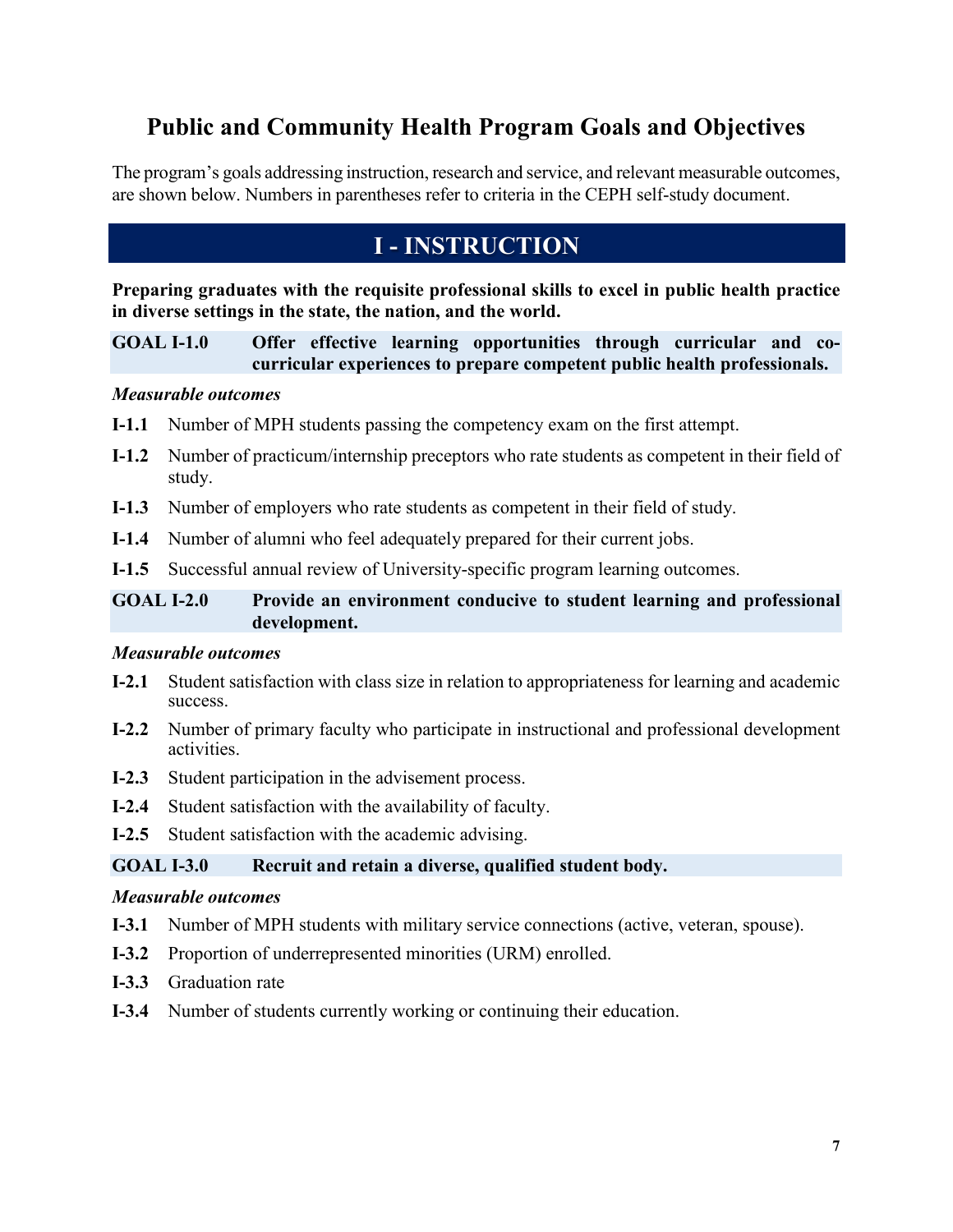# **R - RESEARCH**

**Advancing the field of public health practice through research, scholarship, and other creative endeavors focused on identifying solutions to leading health challenges.** 

#### **GOAL R-1.0 Engage in research and other scholarly activities to advance the knowledge and practice of public health.**

#### *Measurable outcomes*

- **R-1.1** Submission of proposals by primary faculty for extramural or intramural funding for public health research projects.
- **R-1.2** Number of primary faculty presenting at regional, national, or international professional meetings.
- **R-1.3** Number of peer-reviewed or other scholarly publications from primary faculty.
- **R-1.4** Number of primary faculty addressing the needs of vulnerable, at risk, or underserved populations.
- **R-1.5** Number of primary faculty addressing the relationship between faith and health.

#### **GOAL R-2.0 Nurture student intellectual inquiry into public health knowledge and practice.**

#### *Measurable outcomes*

**R-2.1** Number of primary faculty serving as research mentors for student research projects.

**R-2.2** Number of students presenting at sponsored research symposia.

#### **GOAL R-3.0 Support professional development of primary faculty in research and scholarly activity.**

#### *Measurable outcomes*

**R-3.1** Number of primary faculty who maintain current human subjects protection certification.

**R-3.2** Number of primary faculty accessing Program funding for professional development.

# **S - SERVICE**

**Using education, advocacy, and service by faculty, students, and alumni to facilitate positive health outcomes among diverse populations.**

#### **GOAL S-1.0 Address health needs of vulnerable, at risk, and underserved populations through local and global service activities.**

#### *Measurable outcomes*

**S-1.1** Number of primary faculty participating in community service or health advocacy activities.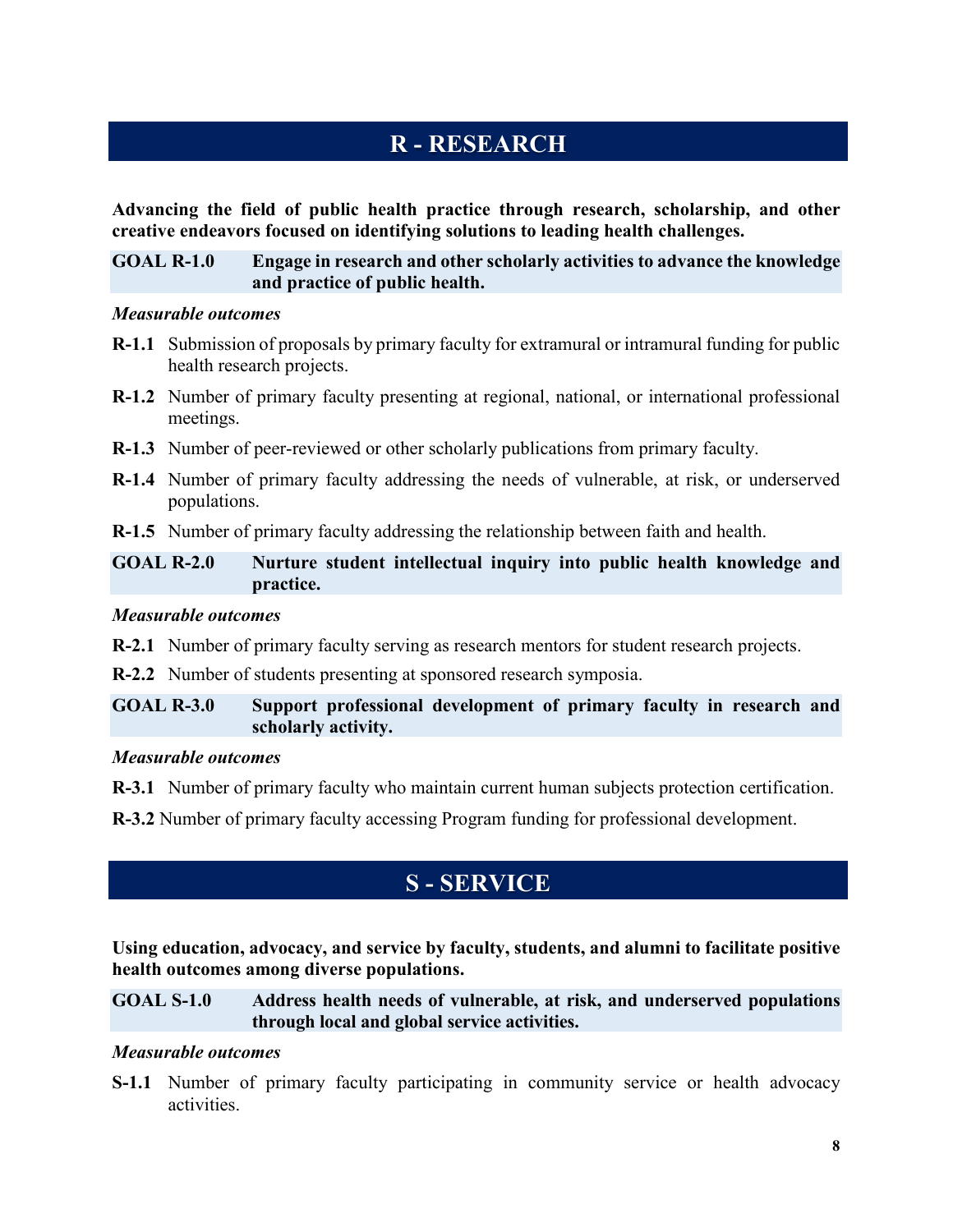**S-1.2** Number of collaborative projects with local, regional, national, or international organizations that address the public health needs of vulnerable or at risk populations.

#### **GOAL S-2.0 Support preparation, training, and professional development of the public health workforce.**

#### *Measurable outcomes*

- **S-2.1** Number of extracurricular training or workforce development opportunities for individuals serving in public health or healthcare functions.
- **S-2.2** Number of public health and other healthcare professionals enrolled in degree or certificate Programs.
	- o MPH or BS degree
	-

#### o Graduate certificate<br>GOAL S-3.0 Promote stu Promote student participation in community and public health service.

#### *Measurable outcomes*

- **S-3.1** Number of students serving in public health leadership roles in the University, Program, community, organization, or church.
- **S-3.2** Number of health activities for vulnerable or at risk populations sponsored by student clubs (Liberty University Public Health Association and Eta Sigma Gamma).
- **S-3.3** Student participation in public health service or advocacy activities addressing the needs of vulnerable or at risk populations.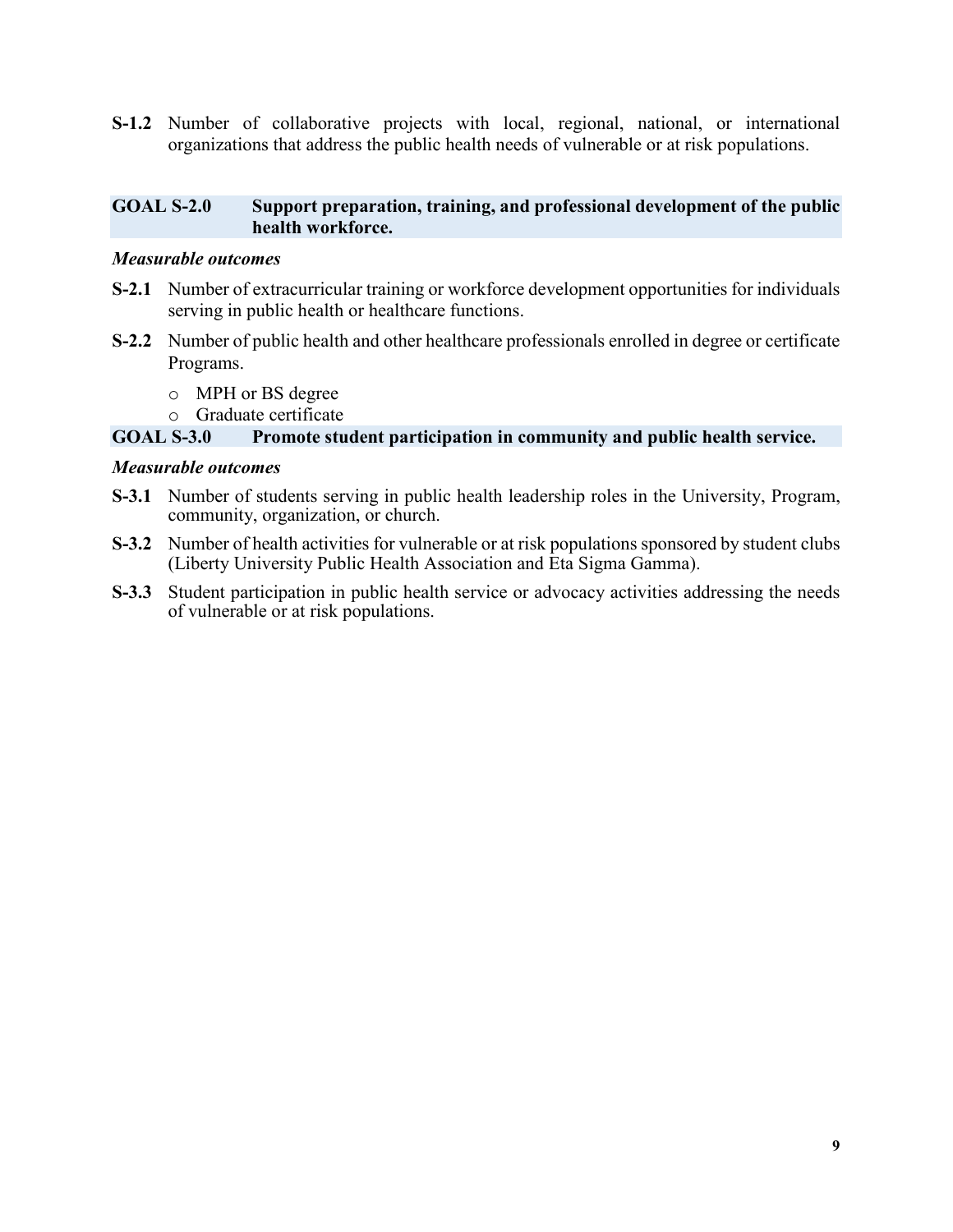# **University Admission Requirements & Resources**

### **TUITION**

Credit hours required: 42 2018-2019 Tuition: \$545 per credit hour \$22,890 for 42 credit hours

### **ADMISSION REQUIREMENTS**

In addition to the general admission requirements for the university, admission to candidacy in the *Master of Public Health* program requires:

- 1. Earned baccalaureate degree or its equivalent from an institution accredited by an agency recognized by the U.S. Department of Education
- 2. \$50 application fee (*beginning Fall 2016, the application fee will be deferred and assessed during Financial Check-In*)
	- An undergraduate cumulative GPA of 2.50 or above (on a 4.00 scale). Official college transcripts (must be mailed directly from your college to Liberty University in an official, sealed envelope).
- 3. Self-Certification Form (for students in the final term of their bachelor's degree)
- 4. Current Liberty undergraduate students seeking preliminary acceptance into a graduate program must complete a Graduation Application through their ASIST Account.
- 5. Additional Admission Requirements for International Students
- 6. Technology Questionnaire: Computer access and literacy for word processing, Internet, and e-mail are required for all graduate students. This form is available online.
- 7. Test of English as a Foreign Language (TOEFL) (if applicable)
- 8. Students who do not meet the minimum GPA requirement may be admitted on Academic Caution status. These students must take and pass GRST 500 – *Introduction to Graduate Writing* and HLTH 500 – *Introduction to Public Health* in the first semester. Students who have less than an undergraduate 2.50 GPA will not be admitted to the program.
- 9. The Master of Public Health program uses a gate system (see Gate System, page 18) to monitor student progress during preparation for a career in public health. Upon admission to the Graduate School, students will be advised to complete HLTH 501 (Biostatistics) as the first course in the MPH program. Students will be invited to apply for degree candidacy after successful completion of HLTH 501 with a grade of C or better. A total of nine (9) credit hours may be attempted prior to submitting an application for candidacy. The gate is used to verify student desire and competencies to complete the MPH degree. Additional gates have been established to ensure all degree requirements are completed at the appropriate stage of student development.

### **TRANSFER CREDIT**

Students may transfer up to twenty-one (21) graduate credit hours from an accredited institution subject to department approval. In order to transfer credit, students must have earned the minimum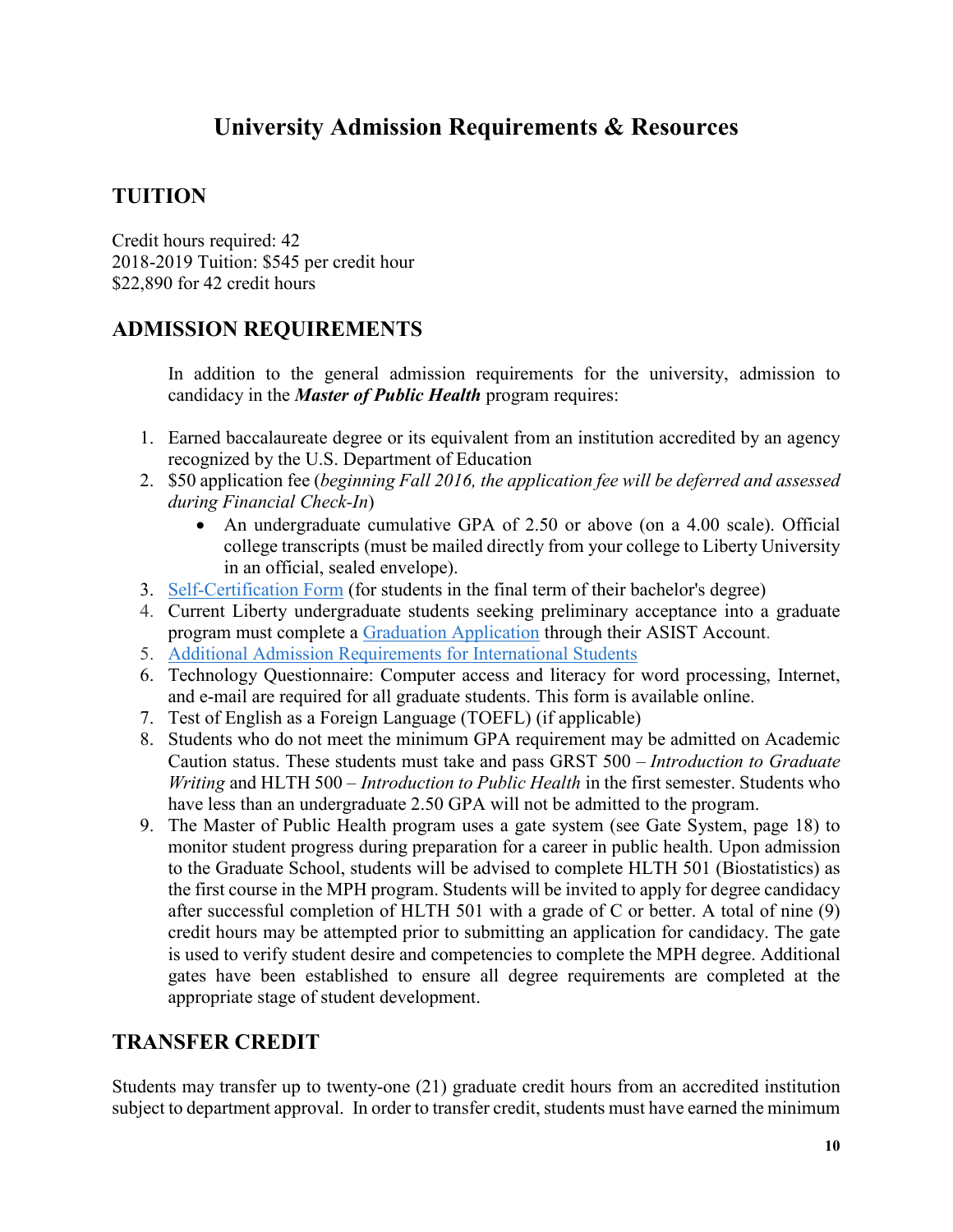grade of B-, and courses must have been completed within 10 years of the start date of the program. Credits from a prior degree on the same academic level earned through Liberty University are considered transfer credits.

### **INTERNATIONAL STUDENTS RESOURCES**

### **International Student Services**

Liberty University is changing lives, one degree at a time. Liberty is also changing the world, one international student at a time! We presently enroll over 900 international students from over 90 foreign countries.

We understand challenges students face living and learning in an unfamiliar language and climate. Our friendly, Christian setting helps students to learn, grow and belong. The English Language Institute (ELI) at Liberty helps students achieve the language proficiency they need to succeed in an academic English environment.

### **Daniel Kim International Student Center**

Location: Second floor of DeMoss Hall, Room 2232

Hours: 8:00 a.m. - 5:00 p.m. Monday-Friday

Email: isc@liberty.edu

Phone: (434) 592-4118

### **The Center for Writing and Languages (CWL)**

Liberty University's CWL aims to improve oral, listening, reading, and writing proficiency in foreign languages, including American Sign Language (ASL), French, Spanish, German, Chinese, and English as a Second Language (ESL), by providing free language tutoring services with nativespeaking tutors.

### **FACULTY ADVISORS**

Liberty University Online Academic Advising department is dedicated to serving students by delivering the most accurate and up-to-date information regarding academic and university programs, policies, and procedures. Through individual advising, students can take advantage of personalized degree completion planning and enrollment services by interacting with Academic Advising.

For information on Faculty advisors you can contact the Academic Advising Department by phone or email at: (855) 466-9218; or luoadvising@liberty.edu.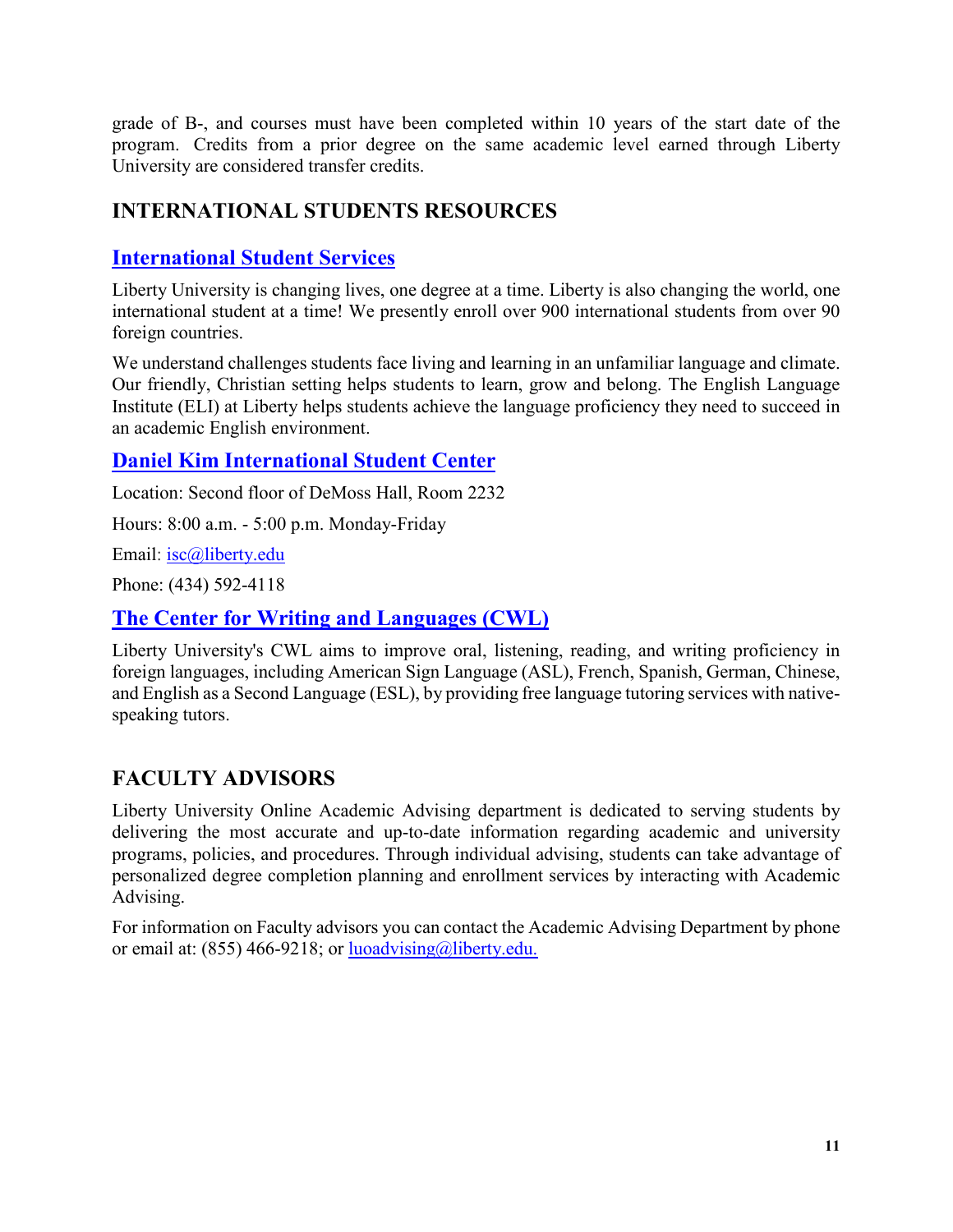# **Master of Public Health Degree Requirements**

### **COURSE REQUIREMENTS**

The Master of Public Health is a 42-hour program that offers four concentrations: Global Health, Health Promotion, Nutrition, and Epidemiology. All concentrations are offered in both residential and online formats except Epidemiology, which is only offered residentially. Students complete 18 core hours in six disciplines: biostatistics, epidemiology, environmental health sciences, health policy and management, social and behavioral sciences, and public health research. These classes are combined with 15 credit hours in one of the concentrations named above, 6 hours in two electives and 3 credit hours in the practicum.

| (M.P.H.) Master of Public Health (42 hrs.)                                                                                                    |                                                            |  |  |
|-----------------------------------------------------------------------------------------------------------------------------------------------|------------------------------------------------------------|--|--|
|                                                                                                                                               | Program Options: Online and Resident Formats               |  |  |
| Core Courses (18 hrs.)                                                                                                                        |                                                            |  |  |
| <b>HLTH 501</b>                                                                                                                               | <b>Biostatistics</b>                                       |  |  |
| <b>HLTH 503</b>                                                                                                                               | Principles of Epidemiology                                 |  |  |
| <b>HLTH 505</b>                                                                                                                               | Principles of Environmental Health                         |  |  |
| <b>HLTH 507</b>                                                                                                                               | <b>Public Health Administration</b>                        |  |  |
| <b>HLTH 509</b>                                                                                                                               | Social and Behavioral Theory Applications in Public Health |  |  |
| <b>HLTH 511</b>                                                                                                                               | Research Methods in Public Health                          |  |  |
| <b>HLTH 600</b>                                                                                                                               | <b>MPH Competency Exam</b>                                 |  |  |
| Concentration Courses (18 hrs.)<br>Select from the following concentrations: Global Health, Health Promotion, Nutrition, or<br>Epidemiology.* |                                                            |  |  |
| Elective Courses (6 hrs.)                                                                                                                     |                                                            |  |  |
| <b>Total Credits</b>                                                                                                                          |                                                            |  |  |
| *only offered residential                                                                                                                     |                                                            |  |  |

### **CORE PUBLIC HEALTH COURSES**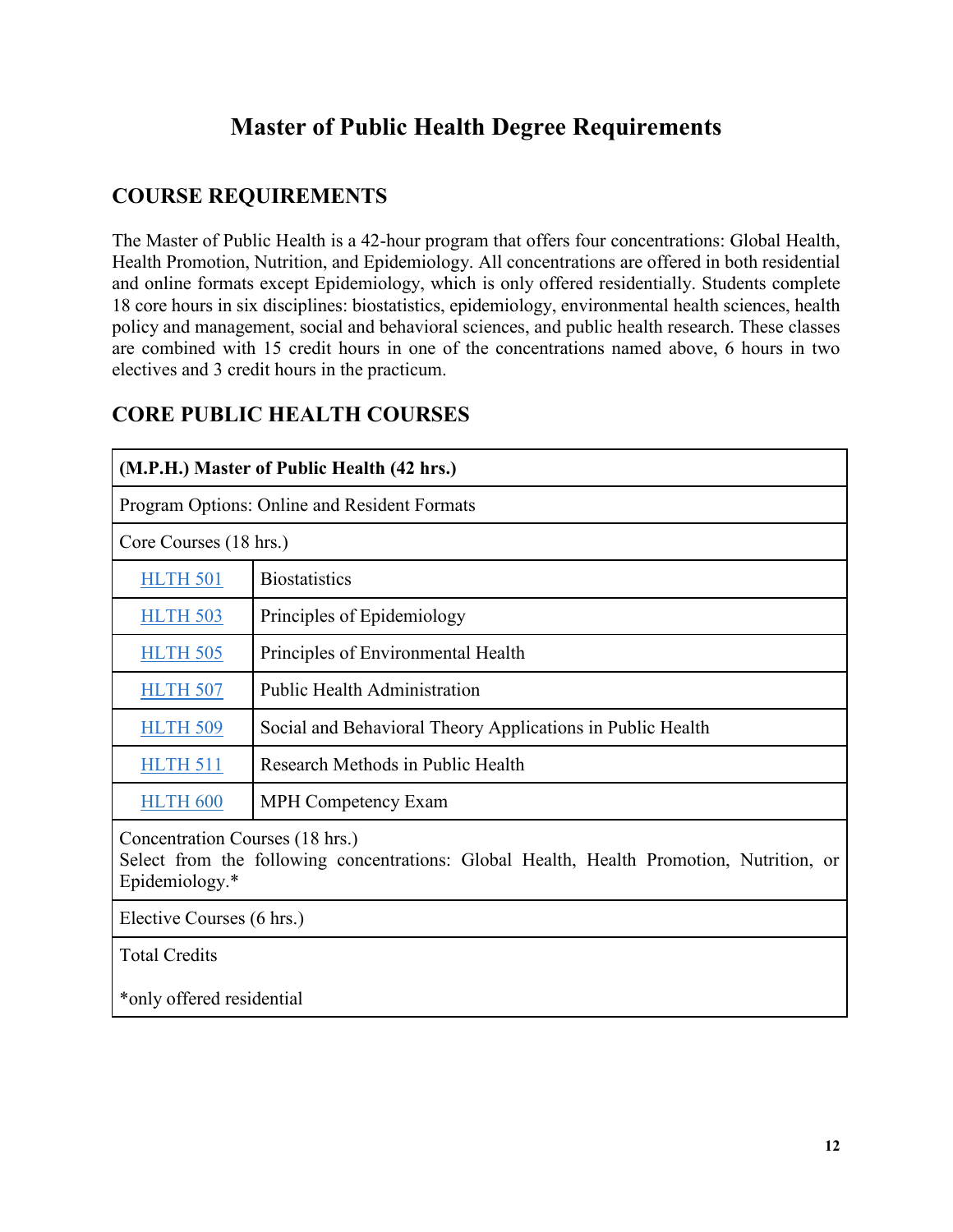# **CONCENTRATIONS**

### **GLOBAL HEALTH CONCENTRATION**

The student will be able to apply public health strategies in cross-cultural settings.

| (M.P.H.) Master of Public Health - Global Health Concentration (18 hrs.)              |                                               |         |  |  |
|---------------------------------------------------------------------------------------|-----------------------------------------------|---------|--|--|
| Core Courses (18 hrs.)                                                                |                                               |         |  |  |
|                                                                                       | Global Health Concentration Courses (18 hrs.) | Credits |  |  |
| <b>HLTH 620</b>                                                                       | Introduction to Global Health                 |         |  |  |
| <b>HLTH 622</b>                                                                       | Primary Healthcare in Developing Countries    |         |  |  |
| <b>HLTH 623</b>                                                                       | Cultural Aspects of Health Behavior           |         |  |  |
| <b>HLTH 624</b>                                                                       | Sanitation in Developing Countries            |         |  |  |
| <b>HLTH 625</b>                                                                       | Prevention and Control of Infectious Diseases |         |  |  |
| <b>HLTH 698</b>                                                                       | Practicum                                     |         |  |  |
| Elective Courses (6 hrs.) Choose two of the following courses for which prerequisites |                                               |         |  |  |
| have been met: BMAL 500, 501, COMS 532, LEAD 610, or any 500-600 HLTH course          |                                               |         |  |  |
| not already required in the degree.                                                   |                                               |         |  |  |

### **NUTRITION CONCENTRATION**

The student will be able to apply best practices in human nutrition for diverse populations.

| (M.P.H.) Master of Public Health - Nutrition Concentration (18 hrs.)                  |                                                 |         |
|---------------------------------------------------------------------------------------|-------------------------------------------------|---------|
| Core Courses (18 hrs.)                                                                |                                                 |         |
|                                                                                       | Nutrition Concentration Courses (18 hrs.)       | Credits |
| <b>HLTH 640</b>                                                                       | Principles of Nutrition                         | 3       |
| <b>HLTH 642</b>                                                                       | Food-borne Illness Prevention                   | 3       |
| <b>HLTH 643</b>                                                                       | Nutrition and Chronic Disease                   | 3       |
| <b>HLTH 644</b>                                                                       | Diabetes, Obesity and Eating Disorders          | 3       |
| <b>HLTH 645</b>                                                                       | Performance Nutrition for the Physically Active | 3       |
| <b>HLTH 698</b>                                                                       | Practicum                                       | 3       |
| Elective Courses (6 hrs.) Choose two of the following courses for which prerequisites |                                                 |         |
| have been met: BMAL 500, 501, COMS 532, LEAD 610, or any 500-600 HLTH course          |                                                 |         |
| not already required in the degree.                                                   |                                                 |         |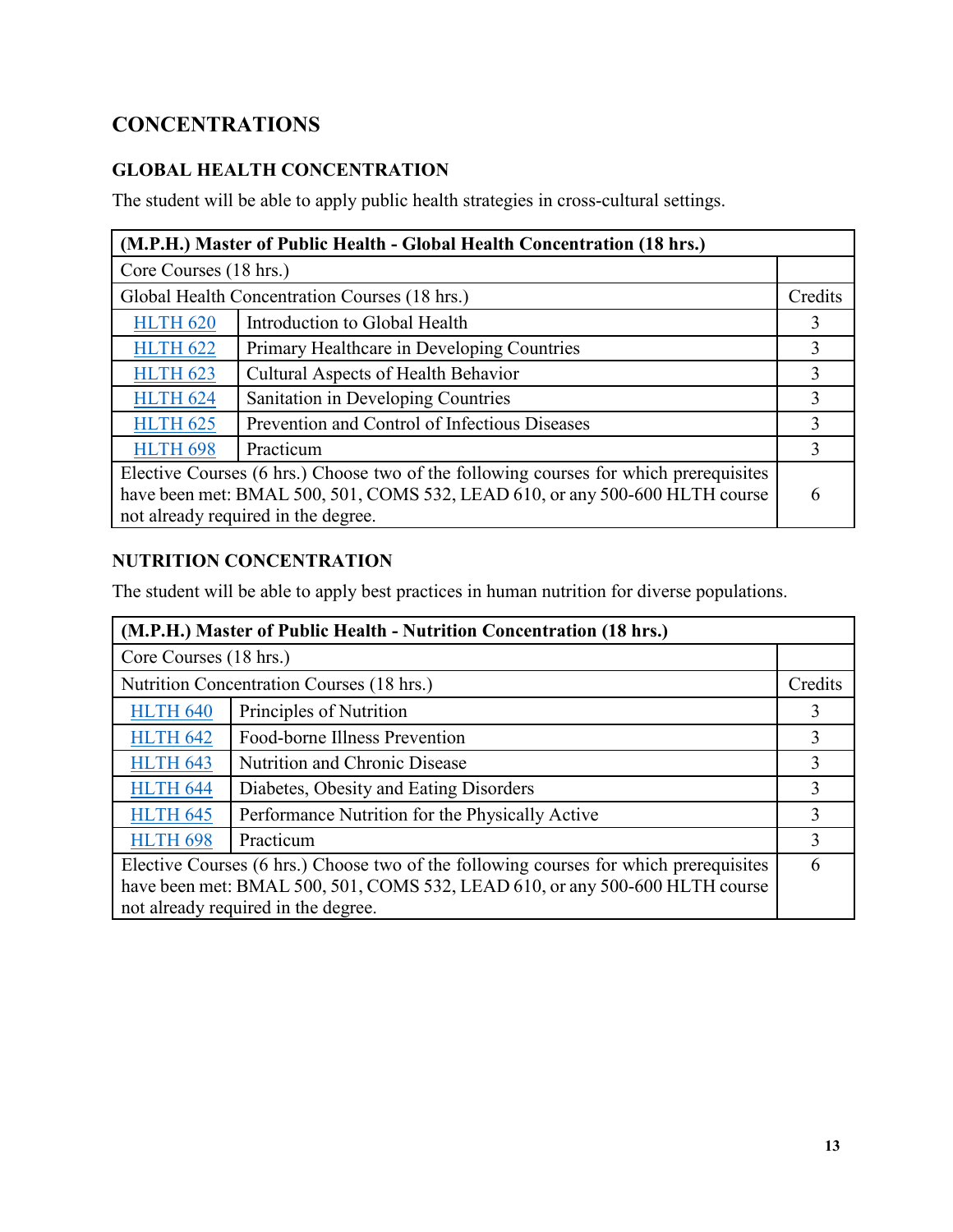### **HEALTH PROMOTION CONCENTRATION**

The student will be able to apply Health Education best practices to public health.

| (M.P.H.) Master of Public Health - Nutrition Concentration (18 hrs.)                  |                                                  |         |  |
|---------------------------------------------------------------------------------------|--------------------------------------------------|---------|--|
| Core Courses (18 hrs.)                                                                |                                                  |         |  |
|                                                                                       | Health Promotion Concentration Courses (18 hrs.) | Credits |  |
| <b>HLTH 630</b>                                                                       | Principles of Community Health                   | 3       |  |
| <b>HLTH 632</b>                                                                       | Health Program Planning                          | 3       |  |
| <b>HLTH 633</b>                                                                       | <b>Health Program Evaluation</b>                 | 3       |  |
| <b>HLTH 634</b>                                                                       | Health Communication and Advocacy                | 3       |  |
| <b>HLTH 635</b>                                                                       | Health Agency Management                         | 3       |  |
| <b>HLTH 698</b>                                                                       | Practicum                                        | 3       |  |
| Elective Courses (6 hrs.) Choose two of the following courses for which prerequisites |                                                  |         |  |
| have been met: BMAL 500, 501, COMS 532, LEAD 610, or any 500-600 HLTH course          |                                                  |         |  |
| not already required in the degree.                                                   |                                                  |         |  |

### *EPIDEMIOLOGY CONCENTRATION*

The student will be able to identify data needs and evaluate analytic methods for calculating standard epidemiological measures.

| (M.P.H.) Master of Public Health – Epidemiology Concentration (18 hrs)               |                                              |   |  |
|--------------------------------------------------------------------------------------|----------------------------------------------|---|--|
| Core Courses (18 hrs)                                                                |                                              |   |  |
|                                                                                      | Epidemiology Concentration Courses (18 hrs)  |   |  |
| <b>HLTH 552</b>                                                                      | <b>Chronic Disease Prevention Management</b> |   |  |
| <b>HLTH 625</b>                                                                      | Prevention & Control of Infectious Diseases  | 3 |  |
| <b>HLTH 642</b>                                                                      | Food-borne Illness Prevention                | 3 |  |
| <b>HLTH 650</b>                                                                      | <b>Field Epidemiology</b>                    | 3 |  |
| <b>HLTH 651</b>                                                                      | Epidemiologic Research Methods               |   |  |
| <b>HLTH 698</b>                                                                      | Practicum                                    |   |  |
| Elective Courses (6 hrs) Choose two of the following courses for which prerequisites |                                              |   |  |
| have been met: BMAL 500, 501, COMS 532, LEAD 610, or any 500-600 HLTH course         |                                              |   |  |
| not already required in the degree.                                                  |                                              |   |  |

### **DEGREE COMPLETION PLANS (DCP)**

Degree Completion Plans for the Master of Public Health program are available online from the Registrar's webpage at http://www.liberty.edu/dcps.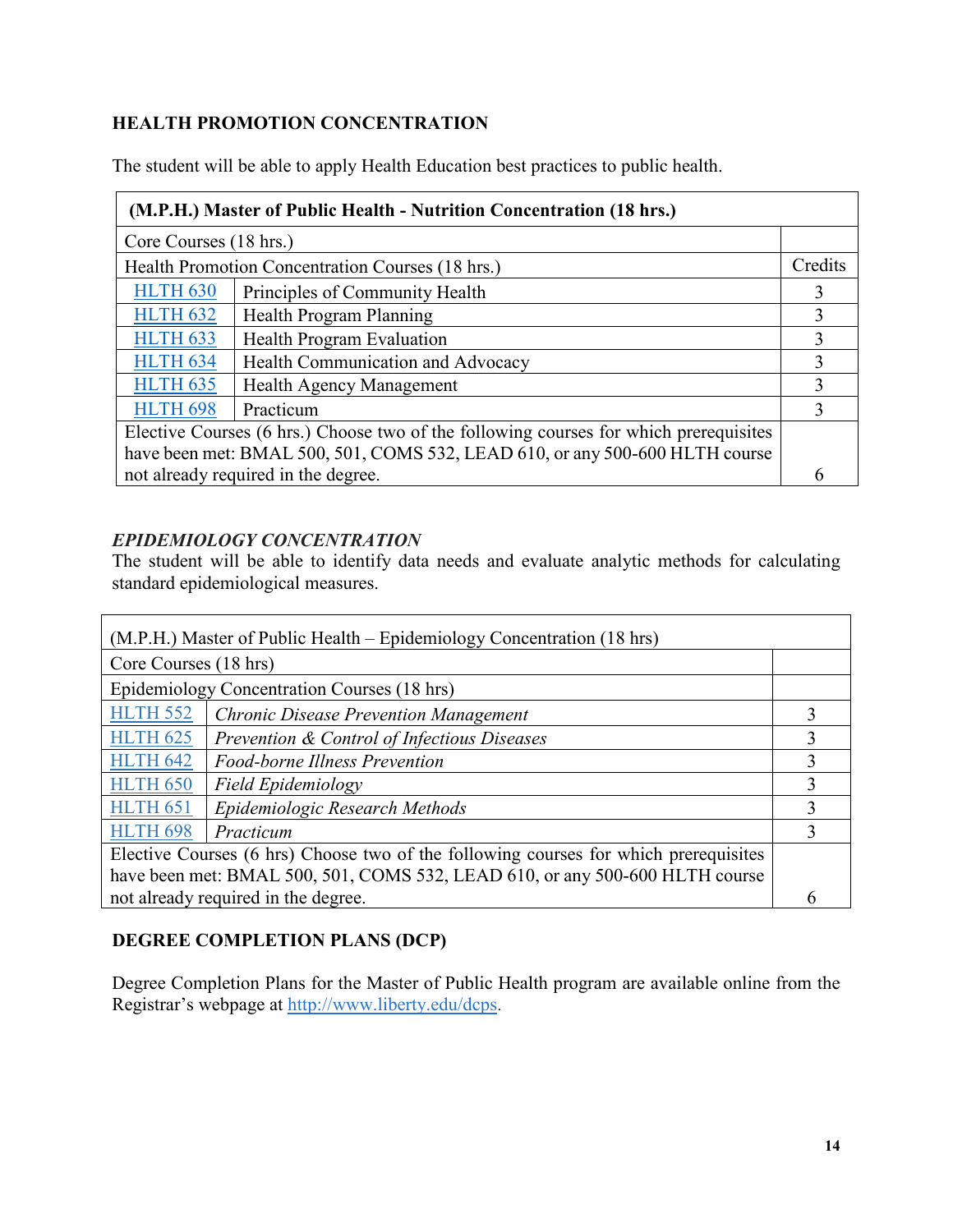# **Graduate Certificates**

Three certificates, corresponding to the current concentration areas in the Master of Public Health degree, are available to students wanting to broaden their understanding of an additional concentration area or explore a particular concentration area without obtaining an MPH degree.

### **CERTIFICATE COMPLETION REQUIREMENTS**

- 1. 15 total credit hours corresponding to the concentration area on the Master of Public Health degree completion plans.
- 2. All courses must be completed through Liberty University 2.0 GPA
- 3. No grade of D (includes grades of D+ and D-) may be applied to the certificate.
- 4. Certificate must be completed within 3 years.
- 5. Submit a Certificate Completion Application to the Registrar's Office at the beginning of the final semester.

### **GRADUATE CERTIFICATE IN GLOBAL HEALTH**

Global Health students will be able to apply the principles of and incorporate best practices in global health as they relate to public health, disease prevention, and improved quality of life among various populations.

| Graduate Certificate in Global Health (15 hrs.) |                                               |  |
|-------------------------------------------------|-----------------------------------------------|--|
| <b>HLTH 620</b>                                 | Introduction to Global Health                 |  |
| <b>HLTH 622</b>                                 | Primary Healthcare in Developing Countries    |  |
| <b>HLTH 623</b>                                 | Cultural Aspects of Health Behavior           |  |
| <b>HLTH 624</b>                                 | Sanitation in Developing Countries            |  |
| <b>HLTH 625</b>                                 | Prevention and Control of Infectious Diseases |  |

### **GRADUATE CERTIFICATE IN HEALTH PROMOTION**

Students will be able to apply the principles of and incorporate best practices in health promotion as they relate to public health, disease prevention, and improved quality of life among various populations.

| <b>Graduate Certificate in Health Promotion (15 hrs.)</b> |                                                |  |
|-----------------------------------------------------------|------------------------------------------------|--|
|                                                           | <b>HLTH 630</b> Principles of Community Health |  |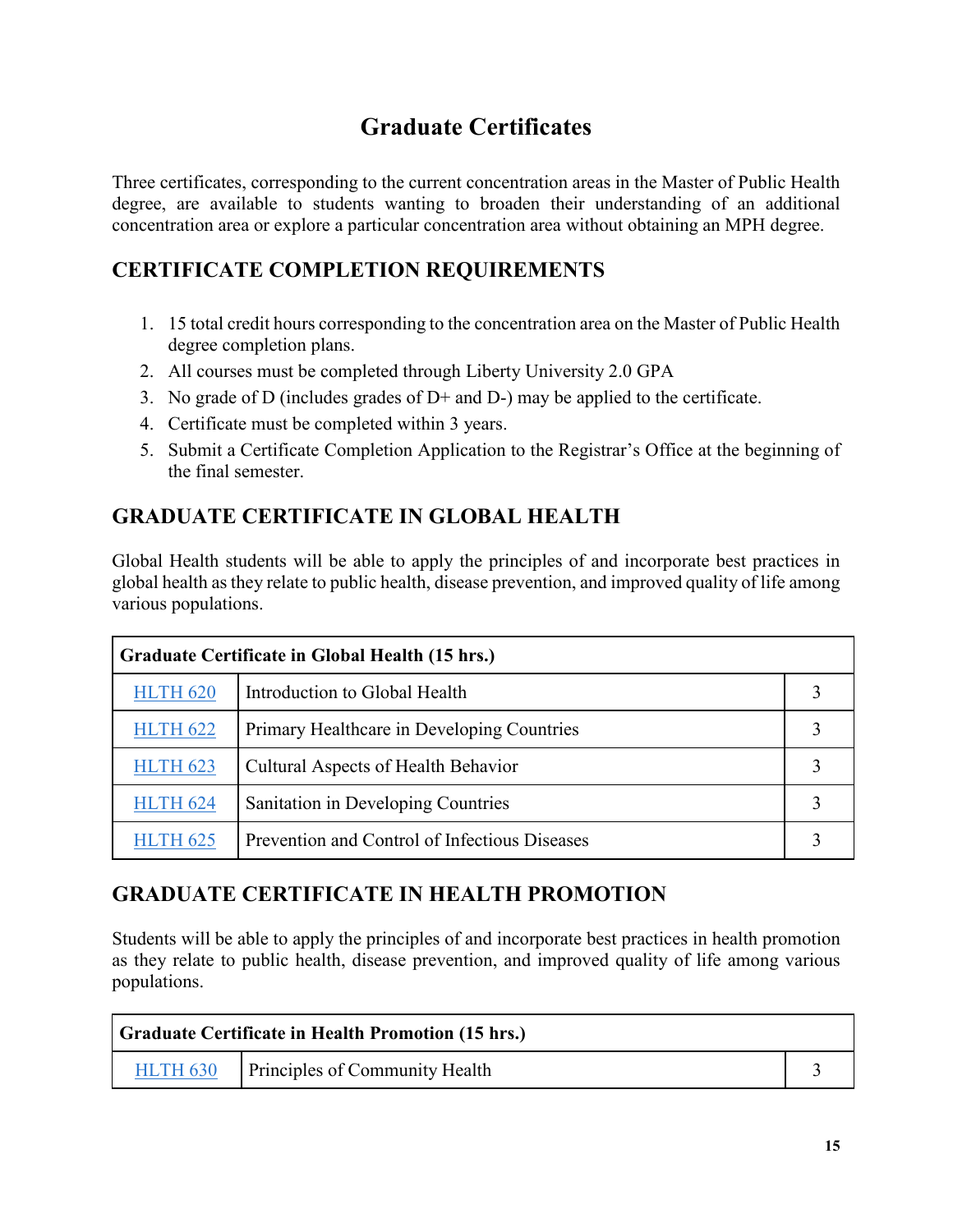| <b>Graduate Certificate in Health Promotion (15 hrs.)</b> |                                   |  |
|-----------------------------------------------------------|-----------------------------------|--|
| <b>HLTH 632</b>                                           | Health Program Planning           |  |
| <b>HLTH 633</b>                                           | <b>Health Program Evaluation</b>  |  |
| <b>HLTH 634</b>                                           | Health Communication and Advocacy |  |
| <b>HLTH 635</b>                                           | Health Agency Management          |  |

### **GRADUATE CERTIFICATE IN NUTRITION**

Nutrition students will be able to apply the principles of and incorporate best practices in human nutrition as they relate to public health, disease prevention, and improved quality of life among various populations.

| <b>Graduate Certificate in Nutrition (15 hrs.)</b> |                                                 |  |  |
|----------------------------------------------------|-------------------------------------------------|--|--|
| <b>HLTH 640</b>                                    | Principles of Nutrition                         |  |  |
| <b>HLTH 642</b>                                    | Food-borne Illness Prevention                   |  |  |
| <b>HLTH 643</b>                                    | <b>Nutrition and Chronic Disease</b>            |  |  |
| <b>HLTH 644</b>                                    | Diabetes, Obesity and Eating Disorders          |  |  |
| <b>HLTH 645</b>                                    | Performance Nutrition for the Physically Active |  |  |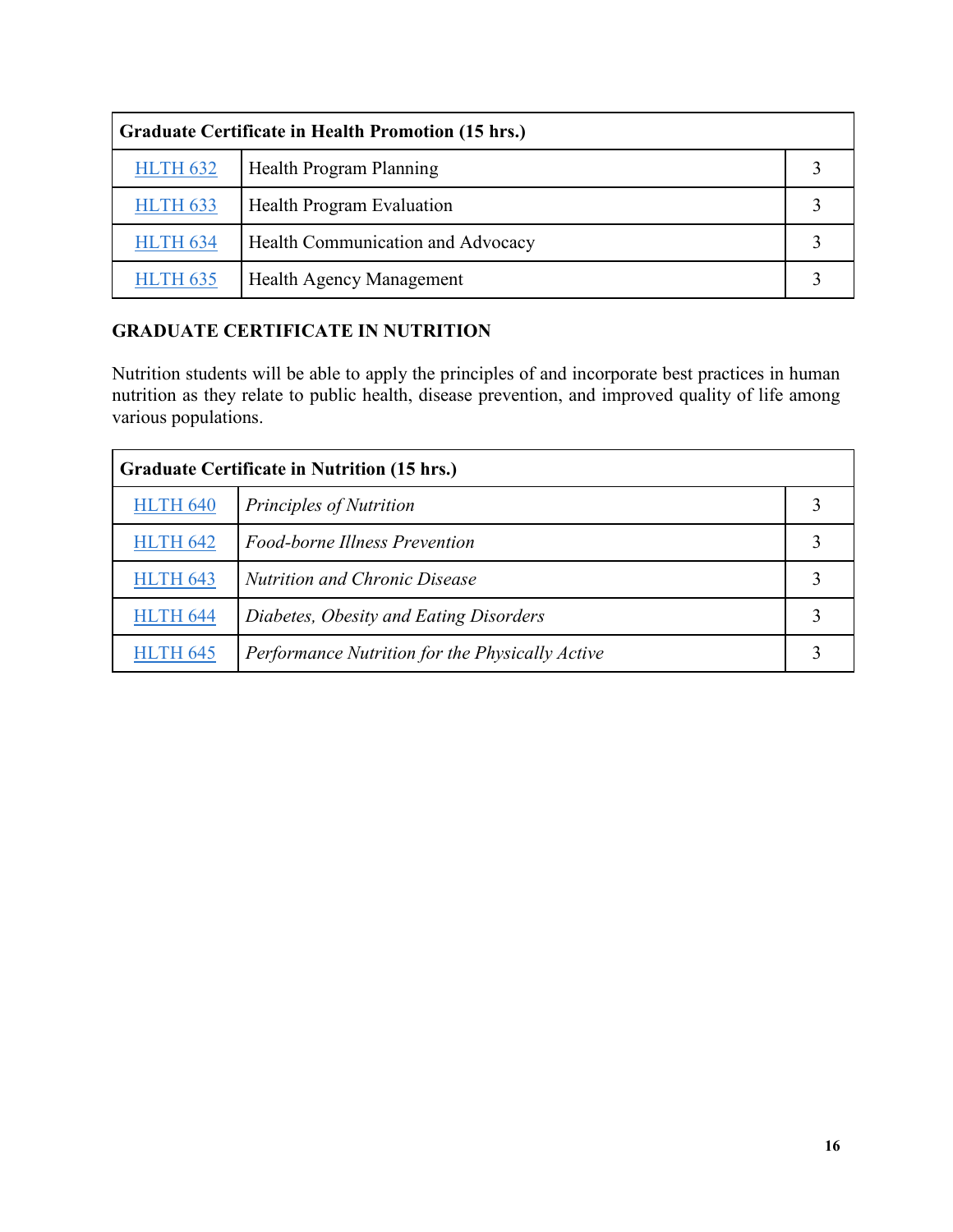# **Foundational Public Health Competencies and Their Alignment with Core Courses**

Liberty's Master of Public Health program is based on the 22 foundational public health competencies approved by the Council on Education for Public Health (CEPH). The table below shows how the competencies align with core courses, course learning outcomes, and specific indicator assignments you will include in your Electronic Student Portfolio (ESP) that demonstrate their attainment.

| MPH FOUNDATIONAL COMPETENCIES ALIGNED TO COURSE<br><b>LEARNING OUTCOMES &amp; SPECIFIC ASSESSMENT OPPORTUNITIES</b>       |                        |                                                                                                                                                                                    |                                                                                                                                                                                                                                                                                                                         |
|---------------------------------------------------------------------------------------------------------------------------|------------------------|------------------------------------------------------------------------------------------------------------------------------------------------------------------------------------|-------------------------------------------------------------------------------------------------------------------------------------------------------------------------------------------------------------------------------------------------------------------------------------------------------------------------|
| <b>Foundational</b><br>Competency                                                                                         |                        | <b>Representative Course &amp;</b><br><b>Course Learning Outcomes</b>                                                                                                              | <b>Specific Assessment</b><br><b>Opportunities</b>                                                                                                                                                                                                                                                                      |
| 1. Apply epidemiological<br>of settings and<br>situations in public                                                       | methods to the breadth | <b>HLTH 503 Principles of</b><br>Epidemiology<br>Analyze public health data using<br>appropriate epidemiologic measures<br>to describe a population-based health<br>problem.       | R: Epidemiologic measures<br>exercises<br>Students complete assigned<br>exercises to strengthen skills in<br>epidemiologic methods.<br>O: Study guide collaboration<br>forum<br>Students complete exercises and<br>quizzes and join in discussions.                                                                     |
| health practice.                                                                                                          |                        | <b>HLTH 503 Principles of</b><br>Epidemiology<br>Describe a public health problem in<br>terms of magnitude, person, place,<br>and time.                                            | <b>R&amp;O: PPT presentation project</b><br>Students prepare a PowerPoint<br>presentation on epidemiologic<br>investigation of infectious<br>disease.                                                                                                                                                                   |
| 2. Select quantitative and<br>qualitative data<br>collection methods<br>appropriate for a given<br>public health context. |                        | <b>HLTH 501 Biostatistics</b><br>Apply basic informatics techniques<br>with vital statistics and public health<br>records to describe a public health<br>problem.                  | R&O: Case Study<br>Students use categorical data to<br>perform tests of association and<br>interpret findings to describe<br>treatment options for a public<br>health problem.<br><b>O: Discussion Board</b><br>Students are provided with case<br>scenarios for which they identify<br>for the population and setting. |
|                                                                                                                           |                        | <b>HLTH 511 Research Methods in</b><br><b>Public Health</b><br>Access community health<br>assessments to collect information<br>about health status and determinants<br>of health. | R&O: Research project<br>Students determine and use<br>appropriate data collection<br>methods in a research project.                                                                                                                                                                                                    |
| 3. Analyze quantitative<br>and qualitative data<br>using biostatistics,                                                   |                        | <b>HLTH 501 Biostatistics</b><br>Critically analyze, evaluate, and<br>interpret results from descriptive and<br>inferential statistical procedures.                                | R&O: Case study analysis<br>Students analyze data in a case<br>study.                                                                                                                                                                                                                                                   |
| informatics, computer-<br>based programming<br>and software, as<br>appropriate.                                           |                        | <b>HLTH 511 Research Methods in</b><br><b>Public Health</b><br>Use information technology to<br>access, collect, analyze, and maintain<br>epidemiologic data.                      | R&O: SPSS homework;<br>Research project<br>Students use statistical methods to<br>analyze data in homework<br>assignments and research project.                                                                                                                                                                         |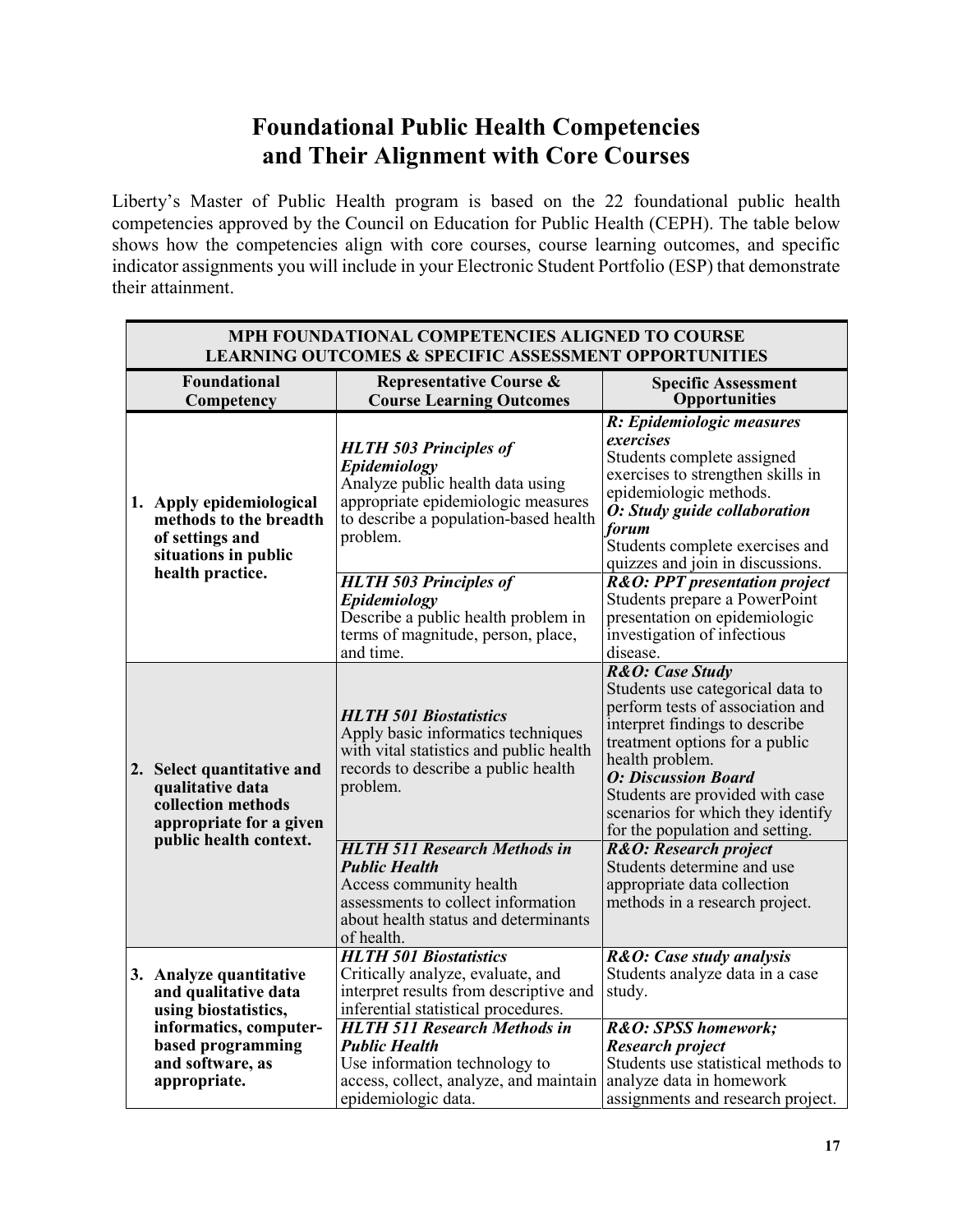| <b>LEARNING OUTCOMES &amp; SPECIFIC ASSESSMENT OPPORTUNITIES</b>                                                    |                                                                                                                                                                                                                                  |                                                                                                                                                                                                                                                                    |  |
|---------------------------------------------------------------------------------------------------------------------|----------------------------------------------------------------------------------------------------------------------------------------------------------------------------------------------------------------------------------|--------------------------------------------------------------------------------------------------------------------------------------------------------------------------------------------------------------------------------------------------------------------|--|
| <b>Foundational</b><br>Competency                                                                                   | <b>Representative Course &amp;</b><br><b>Course Learning Outcomes</b>                                                                                                                                                            | <b>Specific Assessment</b><br><b>Opportunities</b>                                                                                                                                                                                                                 |  |
| 4. Interpret results of data                                                                                        | <b>HLTH 501 Biostatistics</b><br>Critically analyze, evaluate, and<br>interpret results from descriptive and<br>inferential statistical procedures.                                                                              | R&O: Case study analysis<br>As part of a case study analysis<br>students include an interpretation<br>of analyzed data.                                                                                                                                            |  |
| analysis for public<br>health research, policy<br>or practice.                                                      | <b>HLTH 503 Principles of</b><br>Epidemiology<br>Apply evidence-based reasoning to<br>draw appropriate inferences from<br>epidemiologic data.                                                                                    | <b>R&amp;O: PPT presentation project</b><br>As part of an investigation of an<br>infectious disease, students<br>interpret epidemiological data and<br>make recommendations for public<br>health interventions.                                                    |  |
| 5. Compare the<br>organization, structure<br>and function of health                                                 | <b>HLTH 505 Principles of</b><br><b>Environmental Health</b><br>Describe international, federal, and<br>state regulatory programs, policies,<br>and authorities that address<br>environmental health issues.                     | <b>R&amp;O</b> : Environmental health<br>research paper<br>Students compare agencies,<br>policies, and systems approaches<br>to the mitigation of an<br>environmental issue.                                                                                       |  |
| care, public health and<br>regulatory systems<br>across national and<br>international settings.                     | <b>HLTH 507 Public Health</b><br><b>Administration</b><br>Describe the major components of<br>the organization, financing, and<br>delivery of health services by public<br>health systems in the U.S. and<br>selected countries. | R: Professional skill activity<br>Students compare and contrast<br>public health systems from<br>selected countries.<br><b>O:</b> Discussion forum<br>Students compare and contrast<br>public health systems from<br>selected countries.                           |  |
| 6. Discuss the means by<br>which structural bias,<br>social inequities and<br>racism undermine<br>health and create | <b>HLTH 507 Public Health</b><br><b>Administration</b><br>Articulate an evidence-based policy<br>process for reducing disparities and<br>improving the health of diverse<br>populations.                                         | <b>R&amp;O: Policy brief</b><br>Students address factors that<br>impact health disparities through<br>policy development.                                                                                                                                          |  |
| challenges to achieving<br>health equity at<br>organizational,<br>community and societal<br>levels.                 | <b>HLTH 509 Social and Behavioral</b><br><b>Theory Applications</b><br>Identify social, cultural, and<br>behavioral factors that influence<br>health disparities and inequalities.                                               | R&O: Article reviews<br>Students identify social, cultural,<br>and behavioral factors influencing<br>health inequalities in Marmot<br>article and following discussion.                                                                                            |  |
| 7. Assess population needs,<br>assets and capacities<br>that affect<br>communities' health.                         | <b>HLTH 509 Social and Behavioral</b><br><b>Theory Applications</b><br>Identify community needs, assets,<br>and deficits for social and behavioral<br>interventions.                                                             | R: Theory application paper<br>Students identify needs, assets<br>and deficits as the basis for a<br>public health intervention.<br>O: Learning activity<br>Students use secondary data<br>sources to explore health<br>determinants for a selected<br>population. |  |
|                                                                                                                     | <b>HLTH 511 Research Methods in</b><br><b>Public Health</b><br>Students identify community health<br>assessments to collect information<br>about health status and determinants<br>of health.                                    | <b>R&amp;O</b> : Health intervention<br>program or research project<br>Students choose appropriate<br>methods for data collection in a<br>practicum-based project.                                                                                                 |  |

# **MPH FOUNDATIONAL COMPETENCIES ALIGNED TO COURSE**

 $\mathbf{I}$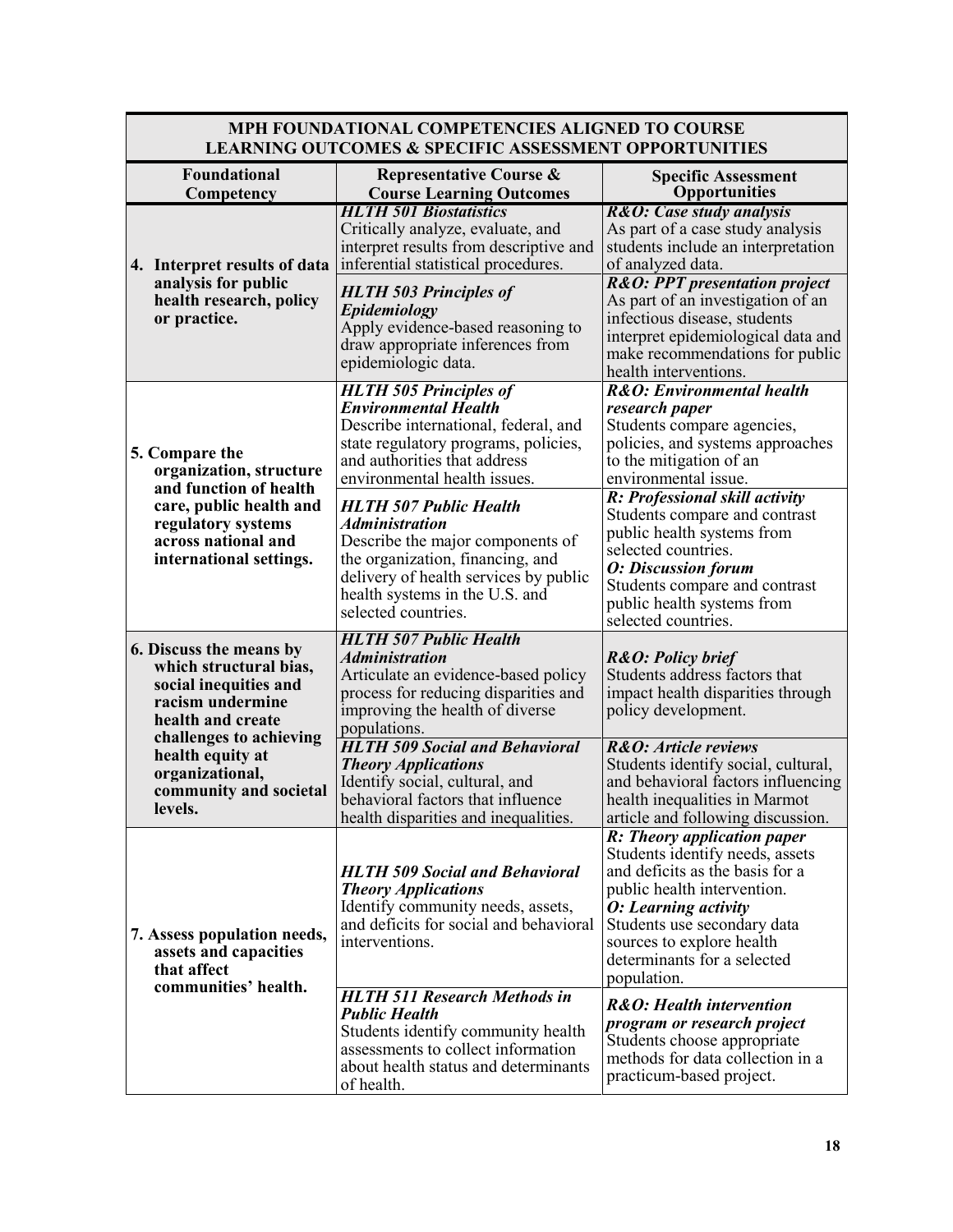#### **MPH FOUNDATIONAL COMPETENCIES ALIGNED TO COURSE LEARNING OUTCOMES & SPECIFIC ASSESSMENT OPPORTUNITIES**

| <b>Foundational</b><br>Competency                                                                                                         | <b>Representative Course &amp;</b><br><b>Course Learning Outcomes</b>                                                                                                                                              | <b>Specific Assessment</b><br><b>Opportunities</b>                                                                                                                                                                                                                                                                              |
|-------------------------------------------------------------------------------------------------------------------------------------------|--------------------------------------------------------------------------------------------------------------------------------------------------------------------------------------------------------------------|---------------------------------------------------------------------------------------------------------------------------------------------------------------------------------------------------------------------------------------------------------------------------------------------------------------------------------|
| 8. Apply awareness of<br>cultural values and<br>practices to the design<br>or implementation of<br>public health policies or<br>programs. | <b>HLTH 507 Public Health</b><br><b>Administration</b><br>Develop public health programs and<br>policies responsive to the diverse<br>cultural values and traditions of the<br>communities served.                 | <b>R&amp;O: Policy brief</b><br>Students incorporate aspects of<br>cultural competence into policy<br>brief addressing a health<br>disparity.                                                                                                                                                                                   |
|                                                                                                                                           | <b>HLTH 511 Research Methods in</b><br><b>Public Health</b><br>Evaluate the appropriateness of<br>health information materials for<br>selected audiences.                                                          | R&O: Research project-<br>Students communicate research<br>findings effectively to selected<br>audiences.                                                                                                                                                                                                                       |
|                                                                                                                                           | <b>HLTH 507 Public Health</b><br><b>Administration</b><br>Develop public health programs and<br>policies responsive to the diverse<br>cultural values and traditions of the<br>communities served.                 | <b>R&amp;O: Policy brief</b><br>Students design a population-<br>based policy & describe it in a<br>policy brief.                                                                                                                                                                                                               |
| 9. Design a population-<br>based policy, program,<br>project or intervention.                                                             | <b>HLTH 509 Social and Behavioral</b><br><b>Theory Applications</b><br>Apply theory-driven, evidence-<br>based, ethical principles to the<br>development and evaluation of social<br>and behavioral interventions. | R: Theory application paper<br>Students design a culturally<br>competent population-based<br>health intervention incorporating<br>behavioral theory.<br><b>O:</b> Learning activities<br>Students design a culturally<br>competent population-based<br>health intervention incorporating<br>behavioral theory.                  |
| 10. Explain basic principles<br>and tools of budget and<br>resource management.                                                           | <b>HLTH 507 Public Health</b><br><b>Administration</b><br>Apply principles of planning,<br>budgeting, and management to<br>efforts to assure the public's health,<br>safety, and preparedness.                     | R: Collaborative integration<br>project<br>Students design a budget for use<br>by a community organization.<br><b>O:</b> Discussion forum<br>Students apply the principles of<br>participatory budgeting for<br>organizations through a case<br>study evaluation.                                                               |
|                                                                                                                                           | <b>HLTH 509 Social and Behavioral</b><br><b>Theory Applications</b><br>Describe steps and procedures for<br>planning, implementing, and<br>evaluating public health programs<br>and policies.                      | <b>R&amp;O:</b> Theory application paper<br>Students incorporate budget in<br>plans for population-based<br>intervention.                                                                                                                                                                                                       |
| 11. Select methods to<br>evaluate public health<br>programs.                                                                              | <b>HLTH 509 Social and Behavioral</b><br><b>Theory Applications</b><br>Describe steps and procedures for<br>planning, implementing, and<br>evaluating public health programs<br>and policies.                      | <b>R&amp;O:</b> Theory application paper<br>Students select appropriate<br>evaluation methods in plans for a<br>population-based intervention.<br><b>O: Discussion Board Forum</b><br>Students develop an intervention<br>plan supported by theory for a<br>vulnerable population identified<br>in an academic journal article. |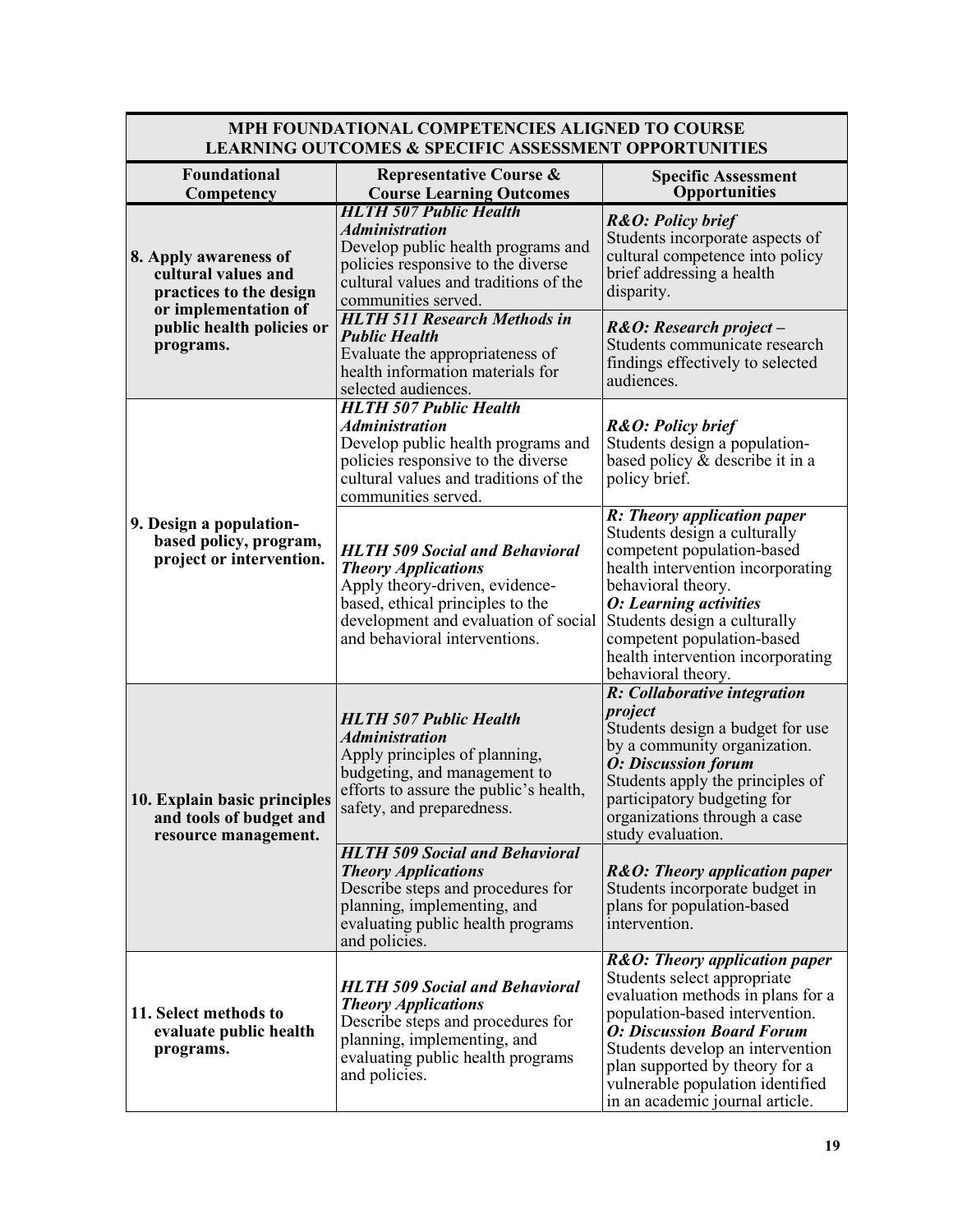| <b>LEARNING OUTCOMES &amp; SPECIFIC ASSESSMENT OPPORTUNITIES</b>                                                                             |                                                                                                                                                                                                              |                                                                                                                                                                                                                                                                                                              |
|----------------------------------------------------------------------------------------------------------------------------------------------|--------------------------------------------------------------------------------------------------------------------------------------------------------------------------------------------------------------|--------------------------------------------------------------------------------------------------------------------------------------------------------------------------------------------------------------------------------------------------------------------------------------------------------------|
| <b>Foundational</b><br>Competency                                                                                                            | <b>Representative Course &amp;</b><br><b>Course Learning Outcomes</b>                                                                                                                                        | <b>Specific Assessment</b><br><b>Opportunities</b>                                                                                                                                                                                                                                                           |
|                                                                                                                                              | <b>HLTH 511 Research Methods in</b><br><b>Public Health</b><br>Compare and contrast purposes and<br>methods used in program evaluation.                                                                      | R&O: Article reviews<br>From article reviews students<br>compare methodologies for<br>program evaluation.                                                                                                                                                                                                    |
| 12. Discuss multiple<br>dimensions of the<br>policy-making process,<br>including the roles of<br>ethics and evidence.                        | <b>HLTH 507 Public Health</b><br><b>Administration</b><br>Articulate an evidence-based policy<br>process for reducing disparities and<br>improving the health of diverse<br>populations.                     | <b>R&amp;O: Policy brief</b><br>Students develop a policy brief<br>reflecting change needed for the<br>improvement of a public health or<br>health care issue.                                                                                                                                               |
|                                                                                                                                              | <b>HLTH 507 Public Health</b><br><i><b>Administration</b></i><br>Describe the legal and ethical basis<br>for public health and health services<br>delivery.                                                  | R: Professional skill activity<br>Students complete an activity<br>judging the ethical implications of<br>a policy.<br><b>O: Discussion forum</b><br>Students describe how ethics<br>should be incorporated into public<br>health policy and practice,<br>providing evidence to support<br>their assertions. |
| 13. Propose strategies to<br>identify stakeholders<br>and build coalitions and<br>partnerships for<br>influencing public<br>health outcomes. | <b>HLTH 509 Social and Behavioral</b><br><b>Theory Applications</b><br>Enlist community stakeholders in<br>planning and advocating for public<br>health programs and policies.                               | R: Theory application paper<br>Students identify critical<br>stakeholders in a population-<br>based intervention.<br>O: Learning activity<br>Students create a logic model that<br>identifies stakeholders as<br>resources in a population-based<br>intervention.                                            |
|                                                                                                                                              | <b>HLTH 511 Research Methods in</b><br><b>Public Health</b><br>Affirm the need for community input<br>for developing, implementing,<br>evaluating, and improving health<br>policies, programs, and services. | R&O: Article review<br>Students review and report on an<br>article addressing community-<br>based participatory research<br>$(CBPR)$ .                                                                                                                                                                       |
| 14. Advocate for political,<br>social or economic                                                                                            | <b>HLTH 505 Principles of</b><br><b>Environmental Health</b><br>Advocate for environmental health<br>programs and policies through the<br>public and private sectors.                                        | <b>R&amp;O:</b> Environmental health<br>research paper<br>Students incorporate methods to<br>advocate for recommendations to<br>improve population health.                                                                                                                                                   |
| policies and programs<br>that will improve health<br>in diverse populations.                                                                 | <b>HLTH 509 Social and Behavioral</b><br><b>Theory Applications</b><br>Enlist community stakeholders in<br>planning and advocating for public<br>health programs and policies.                               | <b>R&amp;O:</b> Theory application paper<br>Students create an advocacy<br>coalition to support the health<br>intervention described in their<br>paper.<br>O: Learning activity                                                                                                                              |
| 15. Evaluate policies for<br>their impact on public<br>health and health<br>equity.                                                          | <b>HLTH 507 Public Health Admin.</b><br>Articulate an evidence-based policy<br>process for reducing disparities and<br>improving the health of diverse<br>populations.                                       | R&O: Policy brief<br>Students identify or create a<br>policy designed to mitigate a<br>health disparity.                                                                                                                                                                                                     |

# **MPH FOUNDATIONAL COMPETENCIES ALIGNED TO COURSE**

 $\mathbf{I}$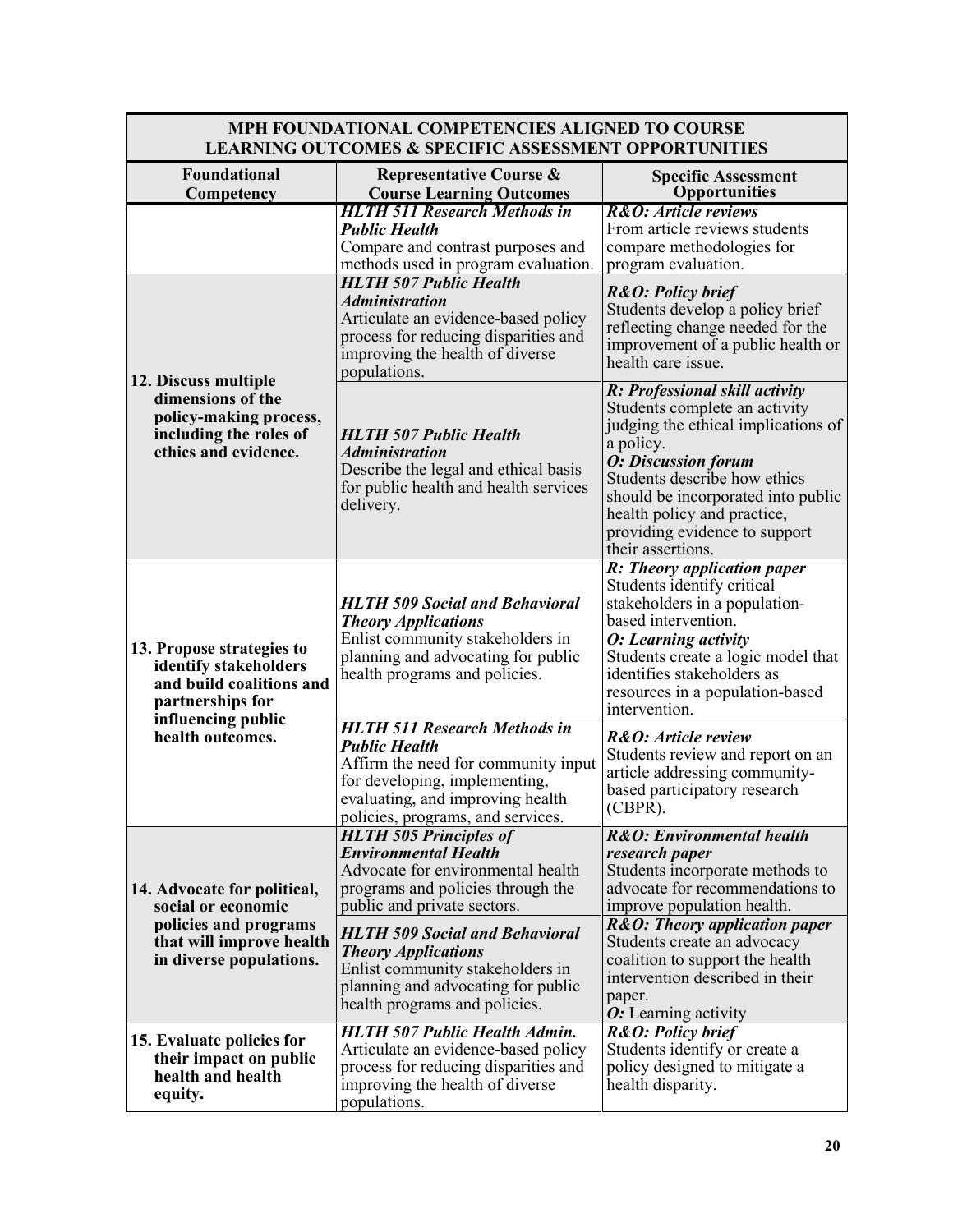| <b>LEARNING OUTCOMES &amp; SPECIFIC ASSESSMENT OPPORTUNITIES</b>                                                       |                                                                                                                                                                                                                                                                                                                    |                                                                                                                                                                                                                                            |
|------------------------------------------------------------------------------------------------------------------------|--------------------------------------------------------------------------------------------------------------------------------------------------------------------------------------------------------------------------------------------------------------------------------------------------------------------|--------------------------------------------------------------------------------------------------------------------------------------------------------------------------------------------------------------------------------------------|
| Foundational<br>Competency                                                                                             | <b>Representative Course &amp;</b><br><b>Course Learning Outcomes</b>                                                                                                                                                                                                                                              | <b>Specific Assessment</b><br><b>Opportunities</b>                                                                                                                                                                                         |
|                                                                                                                        | <b>HLTH 509 Social and Behavioral</b><br><b>Theory Applications</b><br>Describe steps and procedures for<br>planning, implementing, and<br>evaluating public health programs<br>and policies.                                                                                                                      | <b>R&amp;O:</b> Theory application paper<br>Students evaluate the implications<br>of adopting the intervention in the<br>priority population selected.                                                                                     |
| 16. Apply principles of<br>leadership, governance<br>and management,<br>which include creating<br>a vision, empowering | <b>HLTH 507 Public Health</b><br><b>Administration</b><br>Describe quality and performance<br>management principles for<br>organizational and personnel<br>improvement.                                                                                                                                            | <b>R&amp;O: Professional Skill Activity</b><br>Students use scenarios to envision<br>a better organizational future.                                                                                                                       |
| others, fostering<br>collaboration and<br>guiding decision-<br>making.                                                 | <b>HLTH 505 Principles of</b><br><b>Environmental Health</b><br>Design a public health intervention<br>or research project from vision to<br>action.                                                                                                                                                               | <b>R&amp;O</b> : Health intervention<br>program or research project<br>Students identify the vision and<br>management of a population-<br>based intervention.                                                                              |
| 17. Apply negotiation and<br>mediation skills to<br>address organizational<br>or community<br>challenges.              | <b>HLTH 507 Public Health</b><br><i><b>Administration</b></i><br>Negotiate appropriate roles and<br>relationships in public and private<br>sectors supporting a systems<br>approach to the delivery of essential<br>public health services.<br><b>HLTH 509 Social and Behavioral</b><br><b>Theory Applications</b> | R: Collaborative integration<br>project<br>Students negotiate appropriate<br>roles and relationships on a<br>coalition in an emergency<br>response exercise.<br>O: Learning activity<br>R: Article reviews<br>Students identify models for |
|                                                                                                                        | Articulate principles of negotiation<br>and conflict resolution from selected<br>practice models.                                                                                                                                                                                                                  | effective negotiation & conflict<br>resolution.<br>O: Learning activity                                                                                                                                                                    |
| 18. Select communication<br>strategies for different                                                                   | <b>HLTH 503 Principles of</b><br>Epidemiology<br>Effectively communicate<br>epidemiologic information to lay and<br>professional audiences.                                                                                                                                                                        | <b>R&amp;O: PPT presentation project</b><br>As part of an epidemiological<br>investigation of an infectious<br>disease, students make<br>recommendations for public<br>health interventions.                                               |
| audiences and sectors.                                                                                                 | <b>HLTH 505 Principles of</b><br><b>Environmental Health</b><br>Discuss risk management and risk<br>communication in relation to<br>environmental justice and equity.                                                                                                                                              | <b>R&amp;O:</b> Conservation effort<br>Students prepare a PPT<br>presentation to promote<br>environmental justice.                                                                                                                         |
| 19. Communicate<br>audience-appropriate                                                                                | <b>HLTH 501 Biostatistics</b><br>Develop written and oral<br>presentations reporting statistical<br>analyses for selected audiences.                                                                                                                                                                               | R&O: Case study analysis<br>Students prepare a written and<br>oral presentation of a case.                                                                                                                                                 |
| public health content,<br>both in writing and<br>through oral<br>presentation.                                         | <b>HLTH 503 Principles of</b><br><b>Epidemiology</b><br>Effectively communicate<br>epidemiologic information to lay and<br>professional audiences.                                                                                                                                                                 | <b>R&amp;O: PPT presentation project</b><br>As part of an epidemiological<br>investigation of an infectious<br>disease, students make<br>recommendations for public<br>health interventions.                                               |

# **MPH FOUNDATIONAL COMPETENCIES ALIGNED TO COURSE**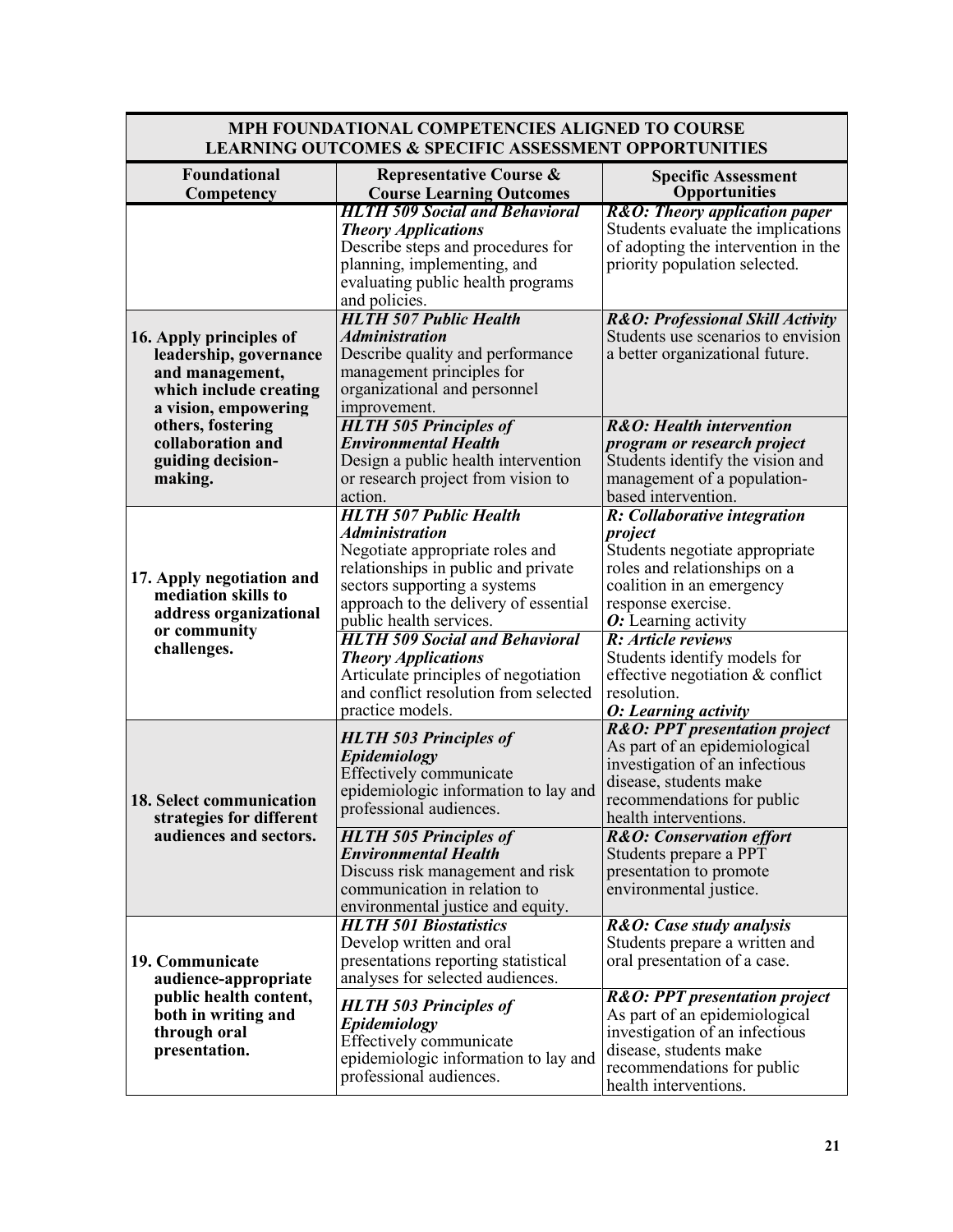### **MPH FOUNDATIONAL COMPETENCIES ALIGNED TO COURSE LEARNING OUTCOMES & SPECIFIC ASSESSMENT OPPORTUNITIES**

| <b>Foundational</b><br>Competency                                                                               | <b>Representative Course &amp;</b><br><b>Course Learning Outcomes</b>                                                                                                                                                                     | <b>Specific Assessment</b><br><b>Opportunities</b>                                                                                                                                                                                                                                                                            |
|-----------------------------------------------------------------------------------------------------------------|-------------------------------------------------------------------------------------------------------------------------------------------------------------------------------------------------------------------------------------------|-------------------------------------------------------------------------------------------------------------------------------------------------------------------------------------------------------------------------------------------------------------------------------------------------------------------------------|
| 20. Describe the<br>importance of cultural<br>competence in<br>communicating public                             | <b>HLTH 507 Public Health</b><br><b>Administration</b><br>Develop public health programs and<br>policies responsive to the diverse<br>cultural values and traditions of the<br>communities served.<br><b>HLTH 511 Research Methods in</b> | <b>R&amp;O: Policy brief</b><br>Students incorporate principles of<br>cultural competence in a policy<br>designed to mitigate a health<br>disparity.<br>R&O: Research project-                                                                                                                                                |
| health content.                                                                                                 | <b>Public Health</b><br>Evaluate the appropriateness of<br>health information materials for<br>selected audiences.                                                                                                                        | Communicate research findings<br>effectively to selected audiences.                                                                                                                                                                                                                                                           |
| 21. Perform effectively on<br>interprofessional teams.                                                          | <b>HLTH 507 Public Health</b><br><b>Administration</b><br>Negotiate appropriate roles and<br>relationships in public and private<br>sectors supporting a systems<br>approach to the delivery of essential<br>public health services.      | R: Collaborative integration<br>project<br>Students role-play roles and<br>relationships in an emergency<br>response exercise.<br><b>O: Discussion Board</b><br>Students describe a disaster<br>response approach involving of<br>interprofessional collaboration<br>and explain the benefits over a<br>more siloed approach. |
|                                                                                                                 | <b>HLTH 509 Social and Behavioral</b><br><b>Theory Applications</b><br>Enlist critical stakeholders in the<br>planning, implementation, and<br>evaluation of public health programs,<br>policies, and interventions.                      | <b>R&amp;O: Classroom Discussion</b><br>(residential) and Discussion<br><b>Board (online)</b><br>Students identify principles of<br>effective cross-disciplinary<br>collaboration and participatory<br>approaches for planning,<br>implementation, and evaluation of<br>health policies and programs.                         |
|                                                                                                                 | <b>HLTH 505 Principles of</b><br><b>Environmental Health</b><br>Apply systems thinking for resolving<br>public health problems.                                                                                                           | <b>R&amp;O:</b> Environmental health<br>research paper<br>Students incorporate a systems<br>approach to recommendations to<br>improve population health.                                                                                                                                                                      |
| 22. Apply systems thinking<br>tools to a public health<br>issue.<br>$R = Residental$<br>$\overline{O} =$ Online | <b>HLTH 507 Public Health</b><br><b>Administration</b><br>Negotiate appropriate roles and<br>relationships in public and private<br>sectors supporting a systems<br>approach to the delivery of essential<br>public health services.      | <b>R&amp;O: Policy Brief</b><br>Students develop a policy brief on<br>a public health problem,<br>describing a system-based and<br>partnered solution.<br>R: Collaborative integration<br>project<br>Students address a community<br>emergency through a systems<br>approach in a community<br>coalition.                     |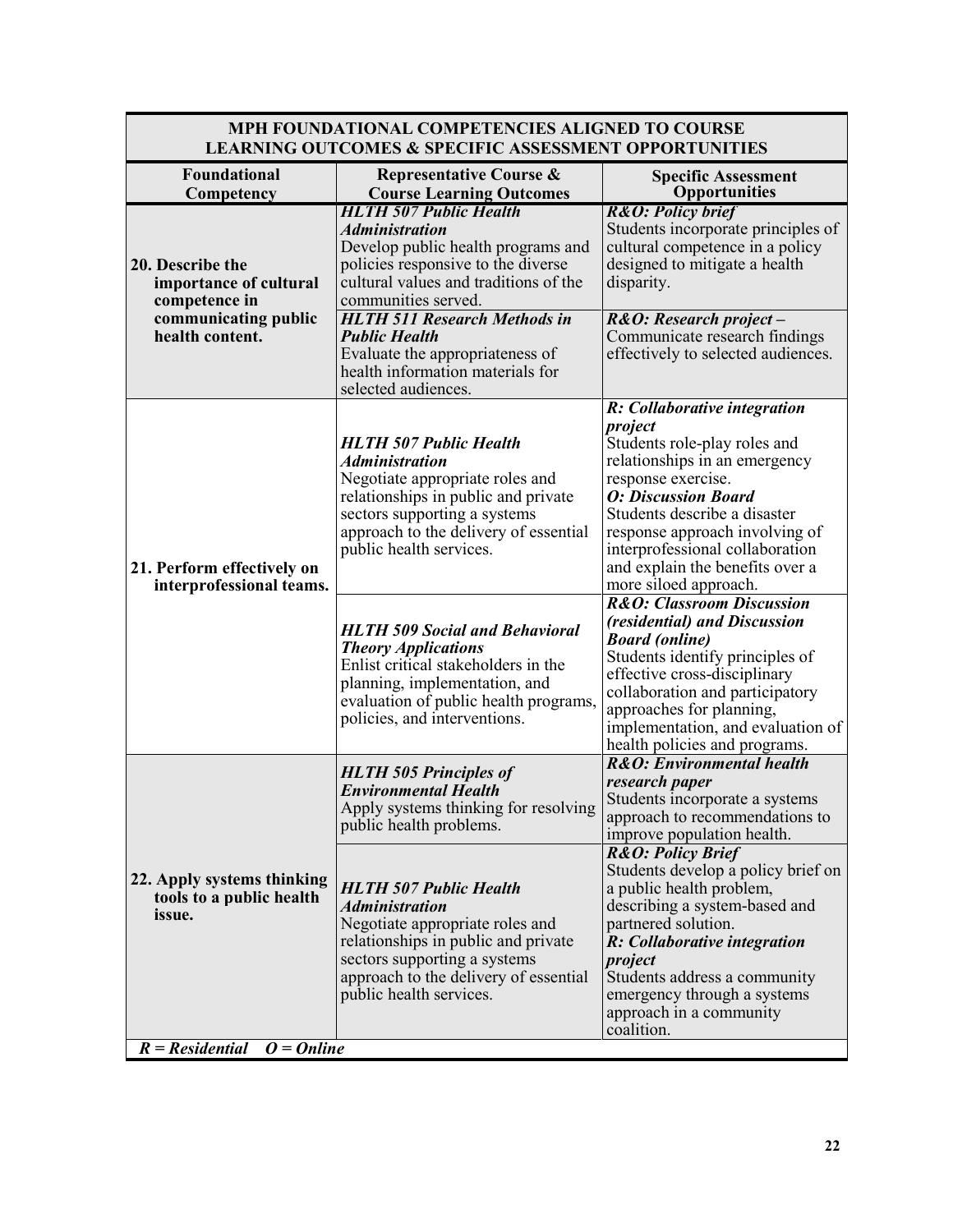### **PROGRAM DOMAINS**

Below is a list of the 9 program domains that the Liberty MPH program uses to categorize the 22 foundational public health competencies. The first 8 are adapted from the Council on Linkages between Academia and Public Health Practice. The 9<sup>th</sup> reflects the distinctive Christian worldview of Liberty University. The number in brackets following each domain are the competencies included in it. The 9<sup>th</sup> domain is also covered at length in the concentration courses. It is these 9 domains, as surrogates for the foundational competencies you will evaluate yourself on at the beginning and end of your program of study.

- **Analytical and assessment skills:** Ability to determine population health status, needs, and resources using appropriate assessment and analytical methods. *[Relates to foundational competencies 1,2,3,4,7]*
- **Policy development and/or program planning skills:** Ability to develop, implement, and evaluate effective public health programs and policies to address identified population determinants of health. *[Relates to foundational competencies 6,9,10,11,12,15]*
- **Communication and advocacy skills:** Ability to demonstrate effective written, oral, and electronic methods of communicating health information and advocating for health with diverse audiences. *[Relates to foundational competencies 3,4,8,14,17,18,19,20]*
- **Cultural competency skills:** Ability to develop public health interventions that address disparities and inequalities in health access and health status in the context of culture, race, gender, and economics. *[Relates to foundational competencies 1,3,6,8,9]*
- **Community dimensions of practice skills:** Ability to engage community constituencies in collaborative relationships to develop and employ community capacity for health*. [Relates to foundational competencies 11,13,14,17,21,22]*
- **Public health sciences skills:** Ability to describe the scientific basis for public health problems and apply public health solutions to address them. *[Relates to foundational competencies 16]*
- **Financial planning and management skills:** Ability to describe public health philosophy and organization, including infrastructure, funding, delivery, and fiscal and workforce management in the U.S. and globally. *[Relates to foundational competencies 5,16]*
- **Leadership and systems thinking skills:** Ability to apply principles of public health leadership, including systems thinking, group process, social justice, and ethics. *[Relates to foundational competencies 12,18,22]*
- **Spiritual formation skills:** Ability to describe health from the perspective of God's purposes for humanity in creation, fall, and redemption. *[Relates to foundational competencies 8,20]*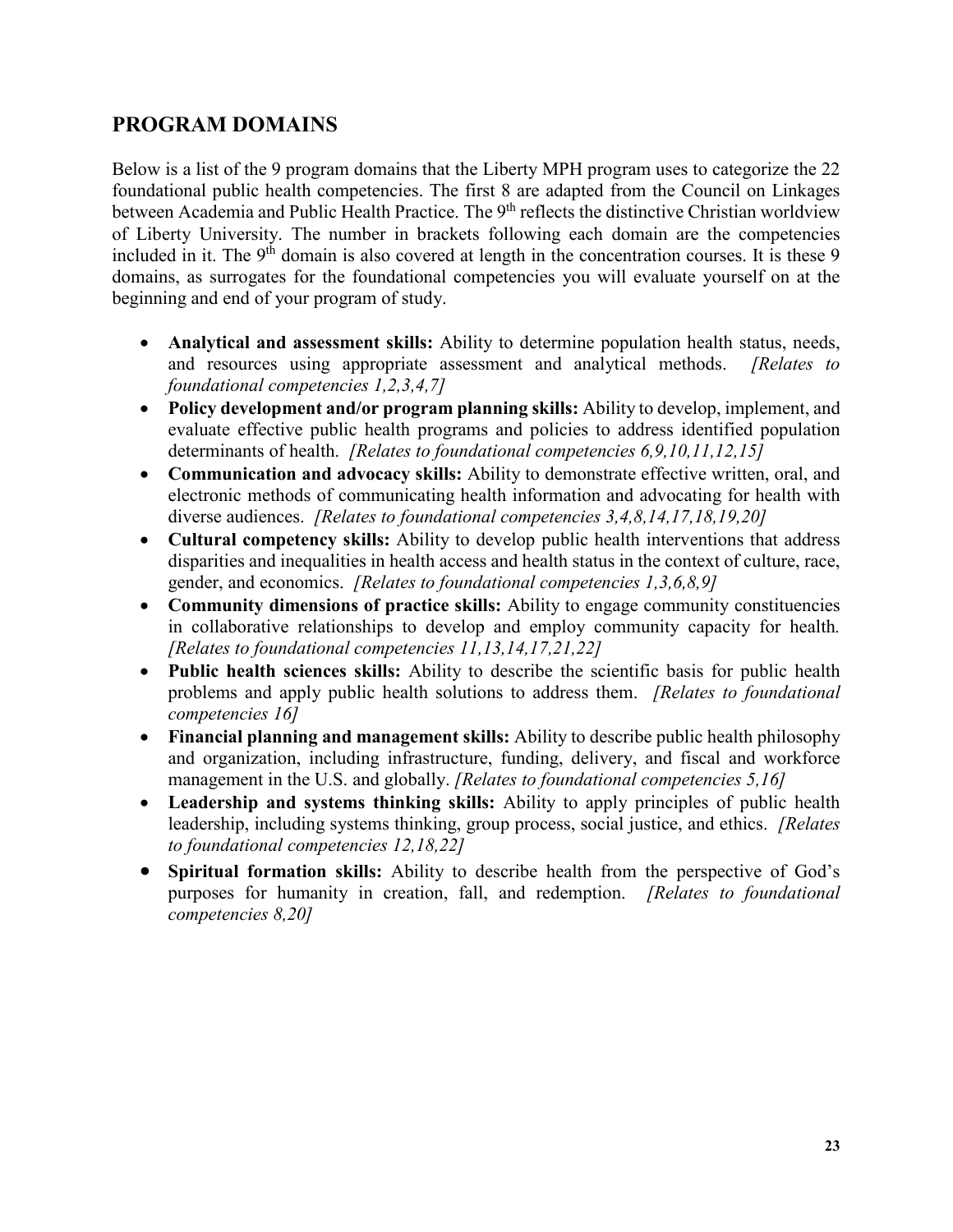# **Specialization Competencies and Their Alignment with Concentration Courses**

Liberty's Master of Public Health program includes specialization competencies tied to your concentration courses. The table below shows how these competencies align with concentration courses, course learning outcomes, and specific indicator assignments.

| ASSESSMENT OF COMPETENCIES FOR MPH GLOBAL HEALTH CONCENTRATION |                                     |                                                                     |
|----------------------------------------------------------------|-------------------------------------|---------------------------------------------------------------------|
| Competency                                                     | <b>Course number and name</b>       | <b>Specific assignments</b><br>that allow assessment                |
| 1. Identify populations that                                   | <b>HLTH 620 Introduction to</b>     | R&O: Paper/Project                                                  |
| require specific                                               | <b>Global Health</b>                | Student propose a program to                                        |
| intervention approaches                                        |                                     | address a public health problem in a                                |
| using demographic,                                             |                                     | country/region outside the US,                                      |
| epidemiologic, and                                             |                                     | including an analysis of the cultural,                              |
| economic analysis.                                             |                                     | social, behavioral, and                                             |
|                                                                |                                     | environmental factors that                                          |
|                                                                |                                     | contribute to the problem.                                          |
| 2. Design population, health,                                  | <b>HLTH 622 Primary</b>             | R&O: Program Proposal Paper                                         |
| environmental and/or                                           | <b>Healthcare in Developing</b>     | Students will write a research-based                                |
| public nutrition                                               | <b>Countries</b>                    | paper focusing on the design of a                                   |
| programs/projects in the                                       |                                     | primary health program to meet the                                  |
| context of national and                                        |                                     | maternal and child health needs of                                  |
| international policy.                                          |                                     | an underdeveloped village.                                          |
| 3. Employ evidence-based                                       | <b>HLTH 623 Cultural Aspects of</b> | R&O: Cultural Anthropology                                          |
| and culturally                                                 | <b>Health Behavior</b>              | <b>Paper</b>                                                        |
| appropriate methods to                                         |                                     | Each student will choose a                                          |
| plan, implement, and<br>administer health                      |                                     | geographic cultural group from a<br>selection offered in class. The |
|                                                                |                                     | student will research the chosen                                    |
| interventions to address                                       |                                     | culture and identify culturally                                     |
| community and<br>population health needs.                      |                                     | related health barriers and risks.                                  |
|                                                                |                                     | R: Group Project                                                    |
|                                                                |                                     | Student groups evaluate a current                                   |
|                                                                |                                     | public health issue within its                                      |
|                                                                |                                     | cultural context and work together                                  |
|                                                                |                                     | to design methodologies to address                                  |
|                                                                |                                     | the issue and create a workable                                     |
|                                                                |                                     | solution acceptable to the priority                                 |
|                                                                |                                     | population.                                                         |
| 4. Evaluate development                                        | <b>HLTH 620 Introduction to</b>     | <b>R&amp;O:</b> Case Presentation                                   |
| programs/projects in                                           | <b>Global Health</b>                | Students evaluate selected case                                     |
| terms of their quality,                                        |                                     | studies of programs/projects,                                       |
| effectiveness and                                              |                                     | including health condition, global                                  |
| efficiency using                                               |                                     | importance of the health condition,                                 |
| qualitative and                                                |                                     | key program components, cost-                                       |
| quantitative methods.                                          |                                     | effectiveness, and impact.                                          |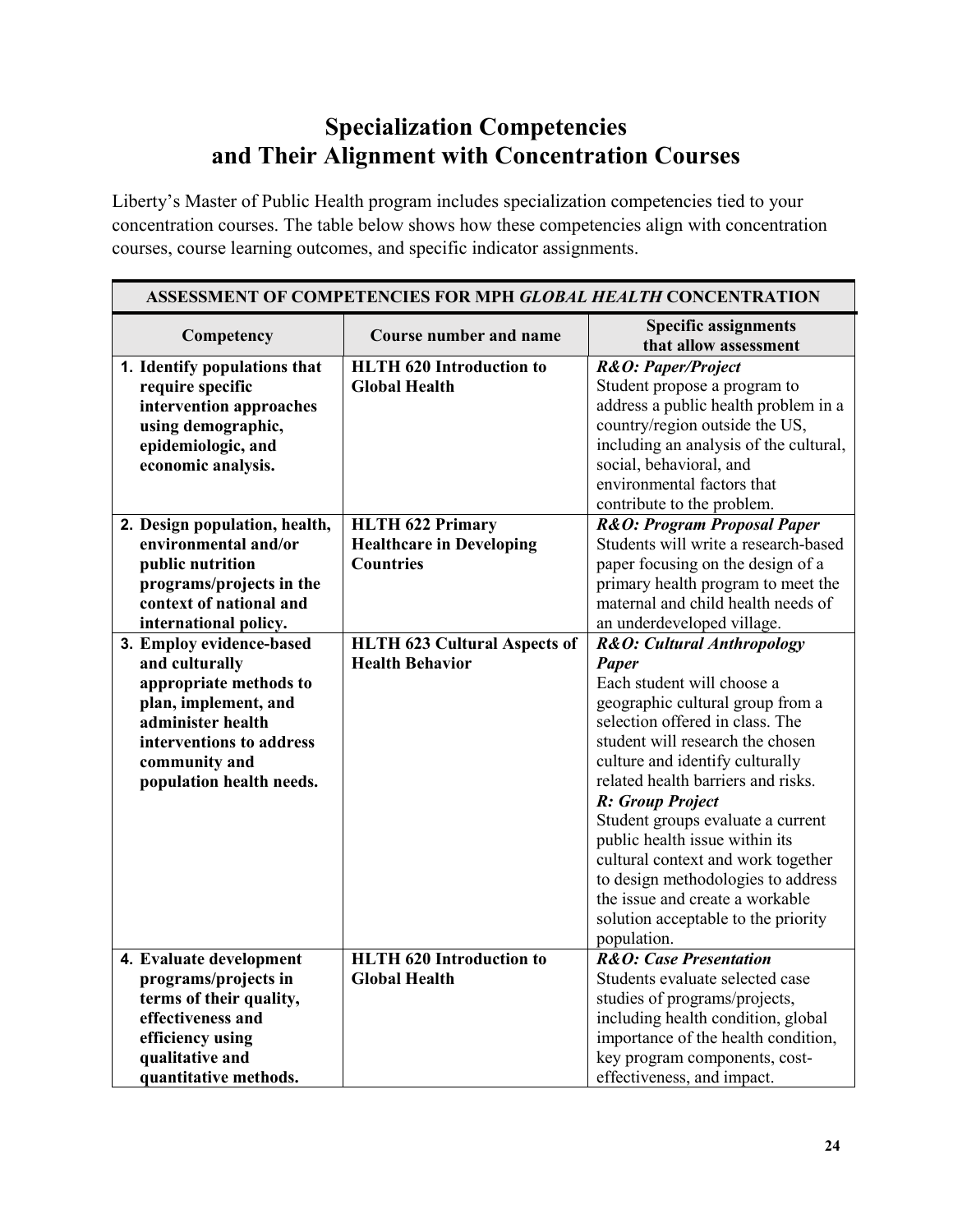| <b>ASSESSMENT OF COMPETENCIES FOR MPH GLOBAL HEALTH CONCENTRATION</b> |                                     |                                                      |
|-----------------------------------------------------------------------|-------------------------------------|------------------------------------------------------|
| Competency                                                            | <b>Course number and name</b>       | <b>Specific assignments</b><br>that allow assessment |
| 5. Summarize program                                                  | <b>HLTH 620 Introduction to</b>     | <b>R&amp;O: Discussion Board (online)</b>            |
| resources of local,                                                   | <b>Global Health</b>                | or Classroom Discussion                              |
| national, and                                                         |                                     | <i>(residential)</i>                                 |
| international                                                         |                                     | Students identify and evaluate                       |
| organizations engaged in                                              |                                     | programs that address infectious                     |
| social service activities.                                            |                                     | disease and generalize the resources                 |
|                                                                       |                                     | utilized to other environments.                      |
|                                                                       | <b>HLTH 622 Primary</b>             | <b>R&amp;O: Proposal Paper and</b>                   |
|                                                                       | <b>Healthcare in Developing</b>     | <b>Discussion Boards (online) or</b>                 |
|                                                                       | <b>Countries</b>                    | <b>Classroom Discussion (residential)</b>            |
|                                                                       |                                     | As part of the Proposal Paper                        |
|                                                                       |                                     | students will identify public and                    |
|                                                                       |                                     | private resources to build capacity                  |
|                                                                       |                                     | of a selected community to provide                   |
|                                                                       |                                     | a sustainable intervention for a                     |
|                                                                       |                                     | specific public health problem.                      |
| 6. Apply the Christian                                                | <b>HLTH 623 Cultural Aspects of</b> | <b>R&amp;O: Discussion Boards (online)</b>           |
| worldview to public health                                            | <b>Health</b>                       | or Classroom Discussion                              |
| practice in diverse settings                                          |                                     | <i>(residential)</i>                                 |
| and populations.                                                      |                                     | Students identify ways to                            |
|                                                                       |                                     | strategically partner with diverse                   |
|                                                                       |                                     | spiritual leaders to access priority                 |
|                                                                       |                                     | populations without compromising                     |
|                                                                       |                                     | their Christian worldview.                           |

| ASSESSMENT OF COMPETENCIES FOR MPH HEALTH PROMOTION CONCENTRATION                                                                          |                                                               |                                                                                                                                                  |
|--------------------------------------------------------------------------------------------------------------------------------------------|---------------------------------------------------------------|--------------------------------------------------------------------------------------------------------------------------------------------------|
| Competency                                                                                                                                 | <b>Course number and name</b>                                 | <b>Specific assignments</b><br>that allow assessment                                                                                             |
| 1. Use best practices to<br>assess community and<br>population health needs,<br>assets, and resources for<br>health promotion<br>purposes. | <b>HLTH 632 Health Program</b><br><b>Planning</b>             | R&O: Program Plan<br>Students plan a culturally<br>appropriate public health program<br>based on a needs assessment of a<br>priority population. |
| 2. Employ evidence-based<br>and culturally<br>appropriate methods to<br>plan, implement, and<br>administer health                          | <b>HLTH 632 Health Program</b><br><b>Planning</b>             | R&O: Program Plan<br>Students plan a culturally<br>appropriate public health program<br>based on a needs assessment of a<br>priority population. |
| interventions to address<br>community and<br>population health needs.                                                                      | <b>HLTH 634 Health</b><br><b>Communication &amp; Advocacy</b> | R: Webpage/Project Portfolio<br>Students design an e-Portfolio<br>demonstrating culturally<br>appropriate communication styles.                  |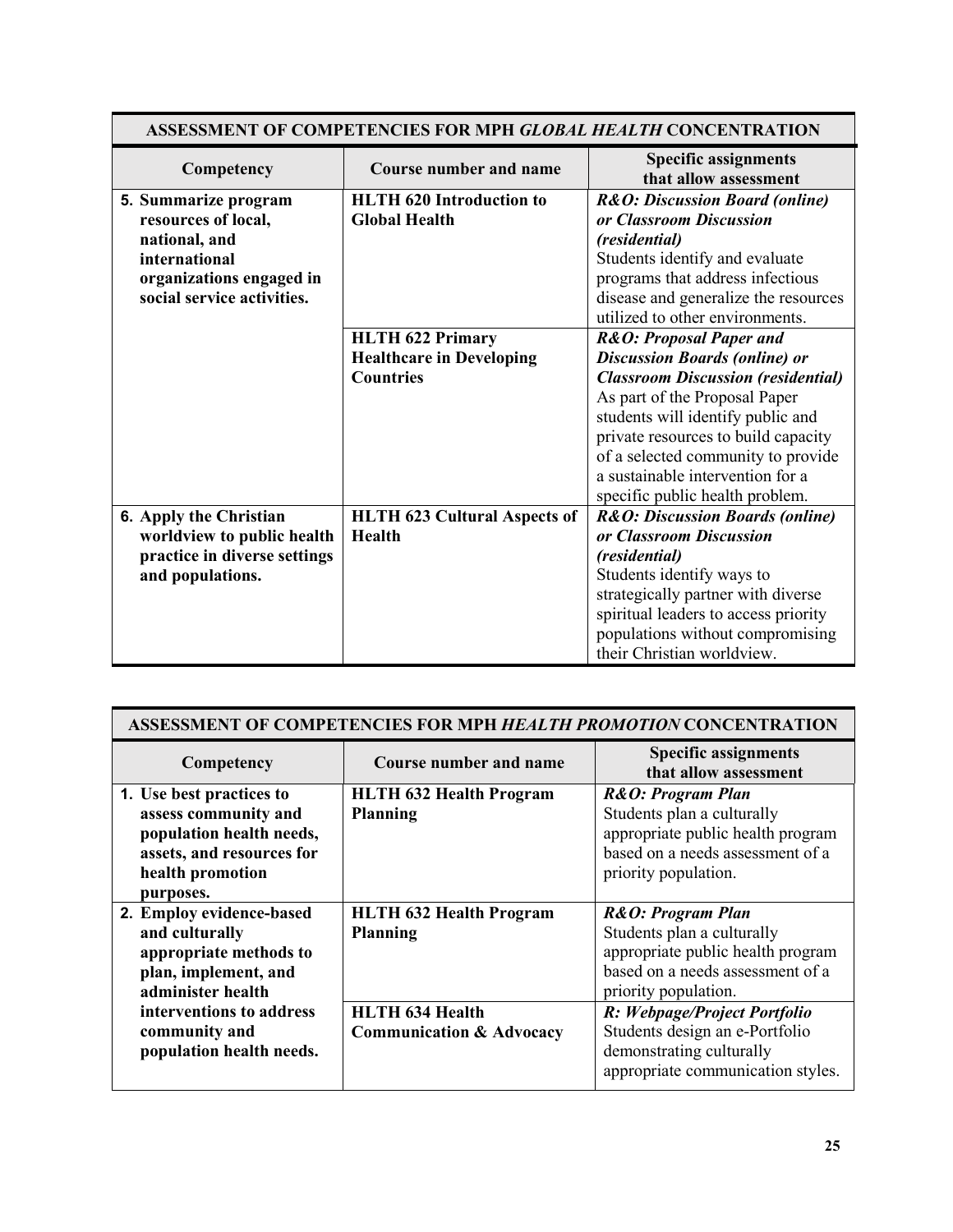| 3. Employ best practices of  | <b>HLTH 633 Health Program</b>      | <b>R&amp;O: Program Evaluation</b> |
|------------------------------|-------------------------------------|------------------------------------|
| program evaluation and       | Evaluation                          | Students design and perform an     |
| community-based              |                                     | evaluation of a public health      |
| participatory research.      |                                     | intervention with stakeholder      |
|                              |                                     | participation.                     |
| 4. Demonstrate appropriate   | <b>HLTH 634 Health</b>              | R: Webpage/Project Portfolio       |
| and effective                | <b>Communication &amp; Advocacy</b> | Students design an e-Portfolio     |
| communication and            |                                     | demonstrating various              |
| advocacy skills when         |                                     | communication styles and methods   |
| interacting with diverse     |                                     | and incorporate them into a        |
| audiences in the context of  |                                     | webpage of their design.           |
| health promotion             |                                     | <b>O: Discussion Board</b>         |
| activities.                  |                                     | Students discuss specific,         |
|                              |                                     | evidence-based approaches to       |
|                              |                                     | communicating health messages      |
|                              |                                     | with diverse groups.               |
| 5. Employ ethical and        | <b>HLTH 635 Health Agency</b>       | <b>R&amp;O: Reflection Papers</b>  |
| effective leadership and     | Management                          | Students prepare reflection papers |
| management skills to         |                                     | addressing key aspects of ethical  |
| build and maintain work      |                                     | public health leadership and       |
| teams, organizational        |                                     | management.                        |
| relationships, and           |                                     |                                    |
| community collaborations     |                                     |                                    |
| in support of public health  |                                     |                                    |
| efforts.                     |                                     |                                    |
| 6. Apply the Christian       | <b>HLTH 634 Health</b>              | R&O: Advocacy Essay                |
| worldview to public health   | <b>Communication &amp; Advocacy</b> | Students write an article for a    |
| practice in diverse settings |                                     | popular publication that advocates |
| and populations.             |                                     | the Christian worldview in support |
|                              |                                     | of a positive health practice.     |

| <b>ASSESSMENT OF COMPETENCIES FOR MPH NUTRITION CONCENTRATION</b>                               |                                                                    |                                                                                                                                                                                                                              |
|-------------------------------------------------------------------------------------------------|--------------------------------------------------------------------|------------------------------------------------------------------------------------------------------------------------------------------------------------------------------------------------------------------------------|
| Competency                                                                                      | Course number and name                                             | <b>Specific assignments</b><br>that allow assessment                                                                                                                                                                         |
| 1. Identify and interpret<br>reliable nutrition sources<br>for health promotion<br>purposes.    | <b>HLTH 644 Diabetes, Obesity &amp;</b><br><b>Eating Disorders</b> | <b>R&amp;O: Program Evaluation</b><br><b>Assessment Tool</b><br>Students create assessment rubrics<br>used to assess the safety,<br>effectiveness, and reliability of a<br>diabetes camp and weight loss<br>clinic.          |
| 2. Explain the role of macro<br>and micronutrients for<br>nutritional health and<br>well-being. | <b>HLTH</b> 640 Principles of<br><b>Nutrition</b>                  | <b>R&amp;O: Food Record Analysis</b><br>After completing a dietary<br>analysis, students compare the<br>results to current recommendations<br>for macro and micronutrients, and<br>explain the impact of these on<br>health. |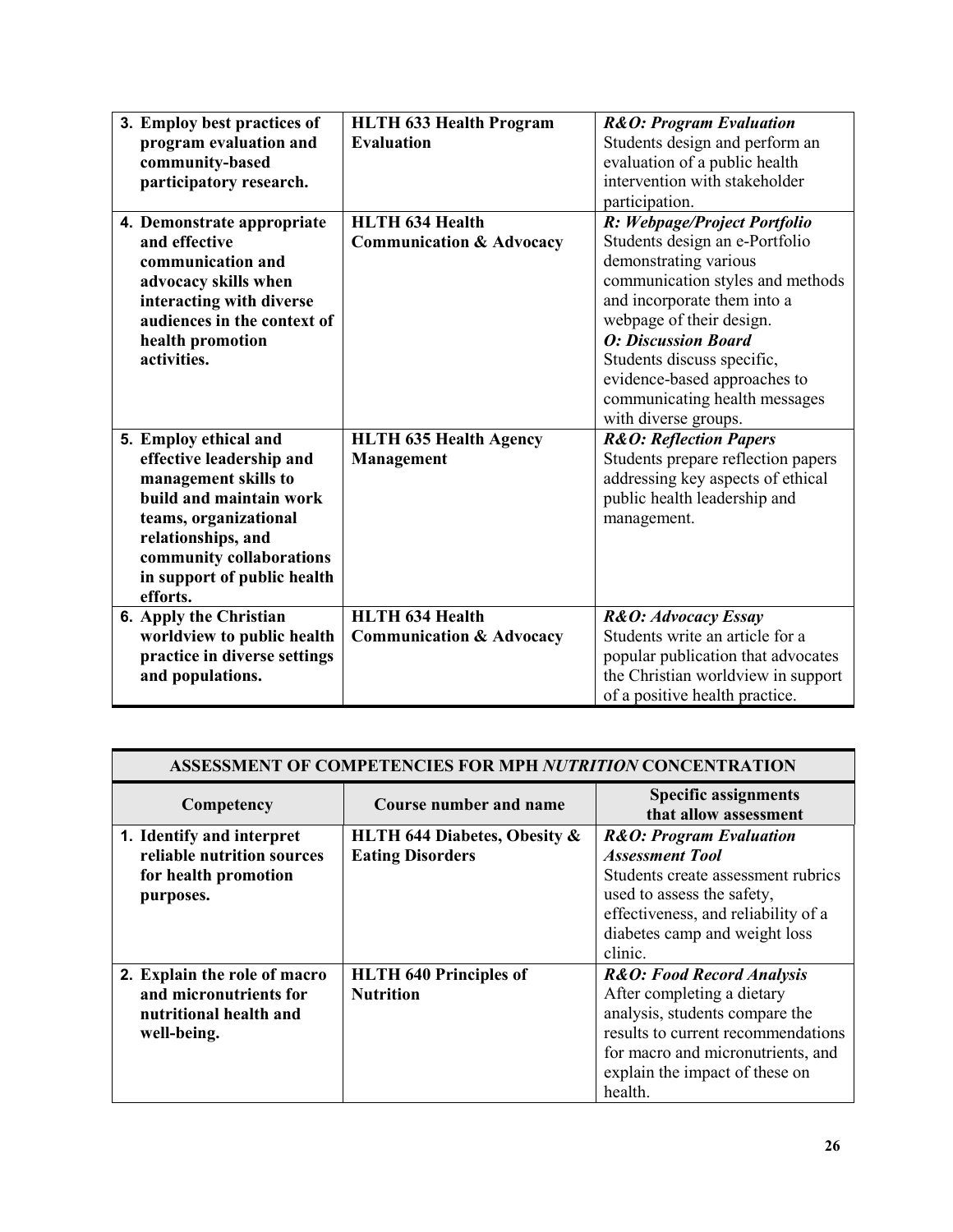| <b>ASSESSMENT OF COMPETENCIES FOR MPH NUTRITION CONCENTRATION</b>                                                     |                                                   |                                                                                                                                                                                                                         |
|-----------------------------------------------------------------------------------------------------------------------|---------------------------------------------------|-------------------------------------------------------------------------------------------------------------------------------------------------------------------------------------------------------------------------|
| Competency                                                                                                            | <b>Course number and name</b>                     | <b>Specific assignments</b><br>that allow assessment                                                                                                                                                                    |
| 3. Identify the influence of<br>eating behaviors on<br>disease development and<br>prevention.                         | HLTH 643 Nutrition &<br><b>Chronic Disease</b>    | <b>R&amp;O:</b> Case Studies<br>In various case studies, students<br>identify risk-promoting eating<br>behaviors and create a diet plan<br>promoting risk-reducing eating<br>behaviors.                                 |
| 4. Apply nutrition principles<br>and research findings into<br>intervention strategies for<br>specific populations    | <b>HLTH 645 Performance</b><br><b>Nutrition</b>   | R&O: Case Study<br>Students develop a comprehensive<br>diet, reflective of energy and<br>nutritional demands of a specific<br>sport.                                                                                    |
| 5. Describe effective<br>measures and policies to<br>prevent food-borne<br>illnesses.                                 | <b>HLTH 642 Food-borne Illness</b><br>Prevention  | <b>R&amp;O:</b> Case Studies<br>In case studies students analyze<br>and explain the epidemiologic<br>aspects of foodborne illnesses and<br>the public health policies and<br>regulations regarding their<br>management. |
| 6. Apply the Christian<br>worldview to public health<br>nutrition practice in<br>diverse settings and<br>populations. | <b>HLTH 640 Principles of</b><br><b>Nutrition</b> | <b>R&amp;O: Personal Reflection Paper</b><br>Students reflect on the influence of<br>Scripture to the cultural view of<br>food.                                                                                         |

| <b>ASSESSMENT OF COMPETENCIES FOR MPH EPIDEMIOLOGY CONCENTRATION</b> |                                    |                                                      |
|----------------------------------------------------------------------|------------------------------------|------------------------------------------------------|
| Competency                                                           | <b>Course number and name</b>      | <b>Specific assignments</b><br>that allow assessment |
| 1. Draw appropriate                                                  | <b>HLTH 552 Chronic Disease</b>    | <b>Chronic Disease Literature Review</b>             |
| inferences from                                                      | <b>Prevention and Management</b>   | Students critically analyze journal                  |
| epidemiologic data.                                                  |                                    | articles on a chronic disease,                       |
|                                                                      |                                    | describing the definition,                           |
|                                                                      |                                    | pathophysiology, global burden of                    |
|                                                                      |                                    | morbidity and mortality, risk                        |
|                                                                      |                                    | factors, prevention, treatment, and                  |
|                                                                      |                                    | gaps in knowledge of that disease.                   |
| 2. Identify data need and                                            | <b>HLTH 650 Field Epidemiology</b> | <b>Case Study/Outbreak</b>                           |
| evaluate analytic methods                                            |                                    | <b>Investigations</b>                                |
| for calculating standard                                             |                                    | Students investigate an outbreak                     |
| epidemiology measures.                                               |                                    | using epidemiologic measures, such                   |
|                                                                      |                                    | as odds ratio, attack rates, and                     |
|                                                                      |                                    | epidemic curves, to analyze data.                    |
| 3. Describe effective                                                | <b>HLTH 642 Foodborne Illness</b>  | <b>Case Study</b>                                    |
| measures and policies to                                             |                                    | In case studies students analyze and                 |
| prevent illness.                                                     |                                    | explain the epidemiologic aspects                    |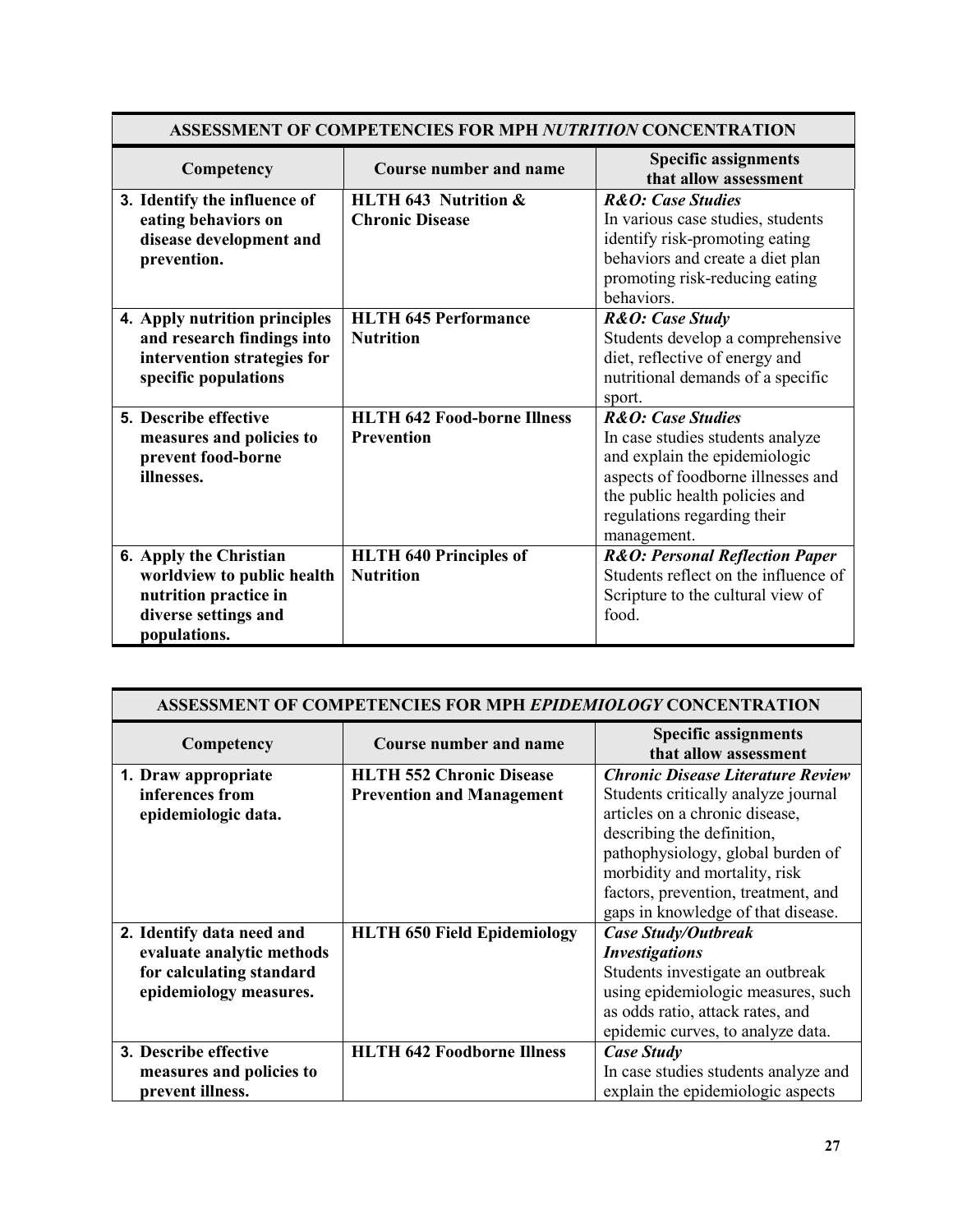| <b>ASSESSMENT OF COMPETENCIES FOR MPH EPIDEMIOLOGY CONCENTRATION</b>                                                           |                                                                         |                                                                                                                                                                        |
|--------------------------------------------------------------------------------------------------------------------------------|-------------------------------------------------------------------------|------------------------------------------------------------------------------------------------------------------------------------------------------------------------|
| Competency                                                                                                                     | <b>Course number and name</b>                                           | <b>Specific assignments</b><br>that allow assessment                                                                                                                   |
|                                                                                                                                |                                                                         | of foodborne illnesses and the<br>public health policies and<br>regulations regarding their<br>management.                                                             |
| 4. Analyze populations that<br>require specific<br>intervention approaches<br>using demographic and<br>epidemiologic analysis. | <b>HLTH 650 Field Epidemiology</b>                                      | R: Field Surveillance<br>Students assess primary<br>surveillance data to develop<br>hypotheses, analyze data,<br>summarize result, and present<br>findings.            |
| 5. Evaluate the scientific<br>evidence for best practices<br>in prevention of diseases.                                        | <b>HLTH 625 Prevention and</b><br><b>Control of Infectious Diseases</b> | <b>Journal Article Review</b><br>Through the examination of recent<br>journal articles, students identify<br>best practices in disease prevention.                     |
| <b>6. Apply the Christian</b><br>worldview to public health<br>practice in diverse settings<br>and populations.                | <b>HLTH 651 Epidemiologic</b><br><b>Research Method</b>                 | <b>Systematic Review</b><br>As part of a systematic review of<br>literature, students incorporate a<br>biblical rationale on an aspect<br>affecting population health. |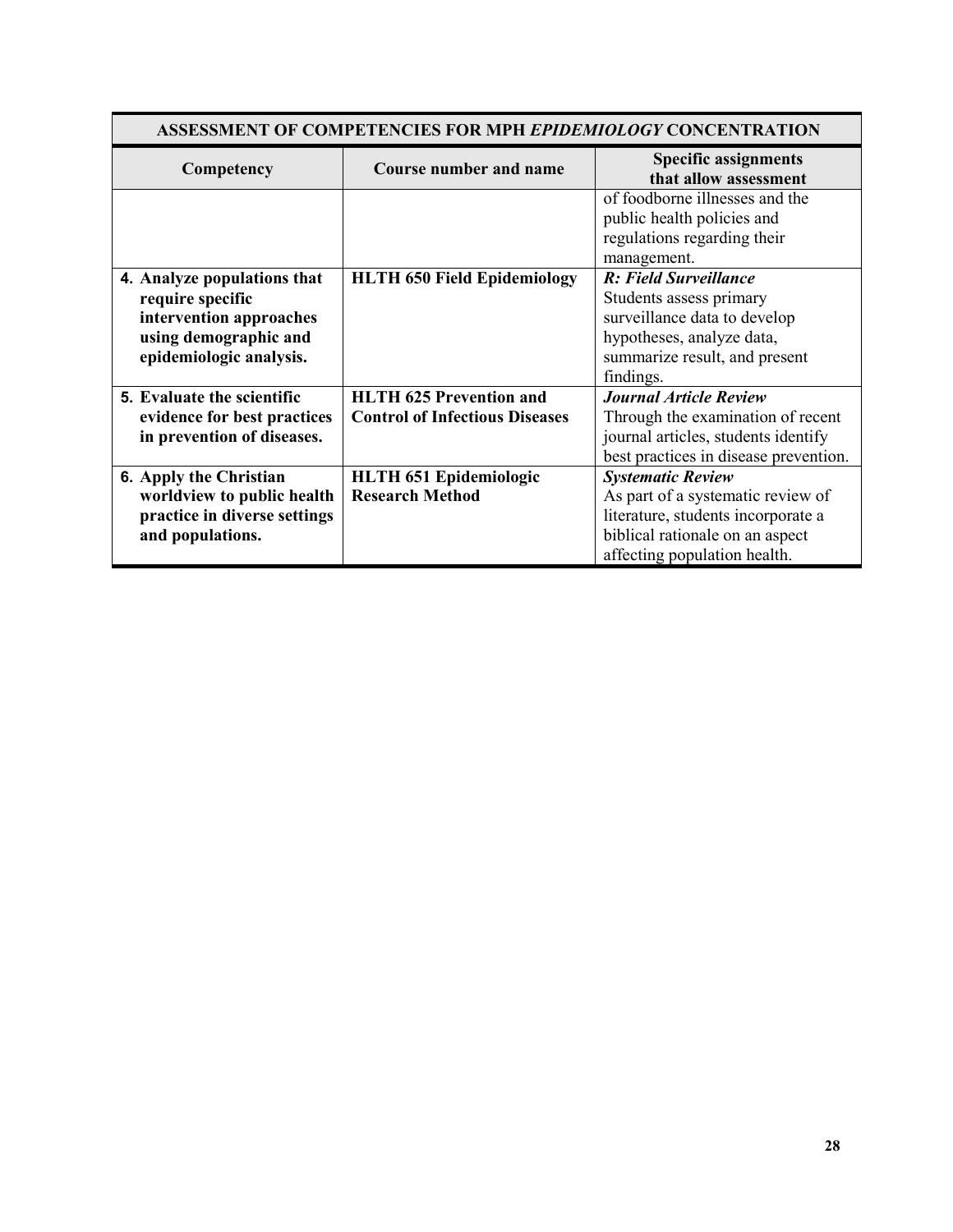# **The Gate System**

### **Admission and Progression Through Your Degree Plan**

In fall 2015, the Liberty University MPH program began a gate system to help students monitor their progress through their degree plans. Students entering the MPH program after August 2015 must complete the prescribed gates to complete the degree.



### **GATE 1: ADMISSION TO GRADUATE SCHOOL**

- 1. Once students have been accepted for admission and enroll in HLTH 501, they have entered Gate 1.
- 2. Students will be advised to complete HLTH 501 as the first course in preparation to complete the program with the following recommendations:
	- a. GPA 2.5 to 2.99
		- i. Admit cautionary status students must take HLTH 500 in the first semester.
		- ii. Online students should take HLTH 500 as only course in 1st term, then take 501 plus intro course in 2nd term. If they have to take a second course in the first term, take the introductory course to concentration (620, 630, and 640) with HLTH 500.
		- iii. Residential students may enroll for 9 credits in this semester and may take the concentration introductory course and either 507 or 509.
	- b. GPA above 3.0 enroll in HLTH 501 on admission.
- 3. A total 12 credits of graduate may be completed prior to Gate 2.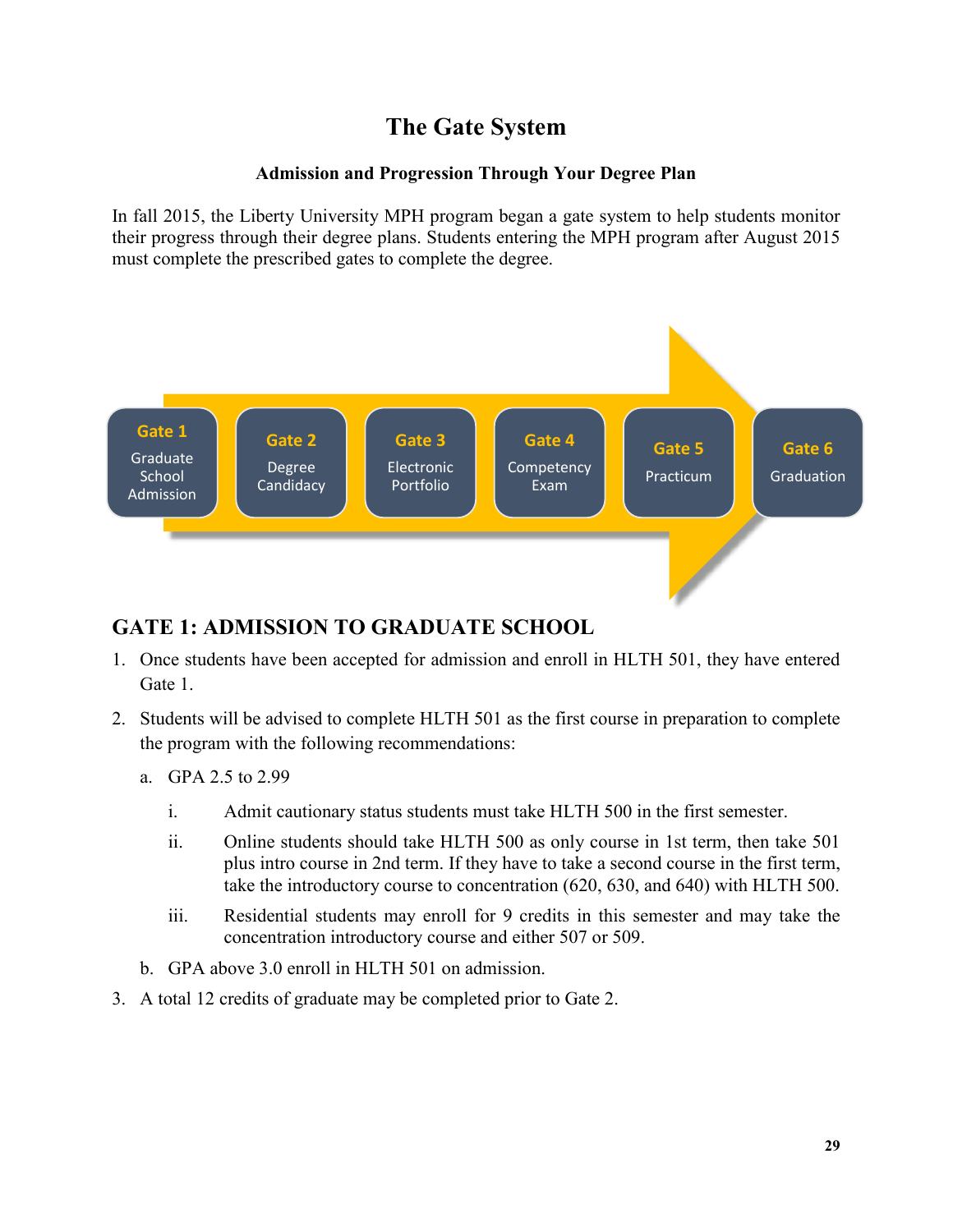### **Public Health Essay**

Gate 1 is completed with successful completion of HLTH 501 (Biostatistics). Upon completion of HLTH 501 students are invited to proceed to Gate 2. We use this milestone as an indicator of a student's intent to engage and complete an MPH degree. Fulltime students will have completed the required coursework for Gate 2 simultaneously with HLTH 501.

During the transition from Gate 1 to Gate 2, each student is asked to write a short essay explaining what Public Health is and how it fits into the student career goals. This is a non-graded assignment. Our hope is that the exercise will help each student better understand the importance of an MPH degree and their personal calling to the field of public health.

This exercise will add significantly to the ability to understand our student's plans and provide a framework of advising for elective selection, and helping students find an appropriate Practicum experience. Additionally, the document may prove useful for the student as she or he seeks practicum or employment opportunities.

# **GATE 2: APPLY FOR DEGREE CANDIDACY / ELIGIBILITY**

- 1. The faculty understands many students enter graduate studies at to explore career options and may change programs after taking a few courses on any given degree completion plan.
- 2. Gate 2 verifies the student has the desire and competencies to complete the MPH degree. Verification of desire is established by completing a short essay on the meaning of Public Health and how it fits the student career goals. Meeting this gate establishes the student as belonging to the MPH program. Students completing this step will provide the basis for calculating enrollment and completion statistics.
- 3. Gate 2 should be completed when the student has taken 12 credit hours, including completion of HLTH 501 with a grade of C or better.
- 4. Students will not be permitted to progress through the program without successfully completing HLTH 501.

### **GATE 3: COMPLETION OF ELECTRONIC STUDENT PORTFOLIO**

- 1. Students may begin creating an electronic portfolio (ESP) upon successful completion of HLTH 501 (Biostatistics) with a grade of C or better and completion of 6 to 9 additional credits. Key assignments from these courses is the foundation for the student portfolio.
- 2. Take HLTH 511(Research Methods in Public Health) last (although only HLTH 501 is a prerequisite the other courses should be completed before or with HLTH 511, since this course is used to prepare students for the practicum).
- 3. The electronic portfolio serves as repository for documents to demonstrate student achievements as they develop. These assignments provide an assessment of student progress and are evidence of program effectiveness. Addition of appropriate documents is a student responsibility. Samples of assignments will be drawn from portfolios to assess student performance. The portfolio will include:
	- Essay on public health and how the MPH will be used to meet student career goals. (See the MPH Student concourse in non-term courses in Blackboard for details).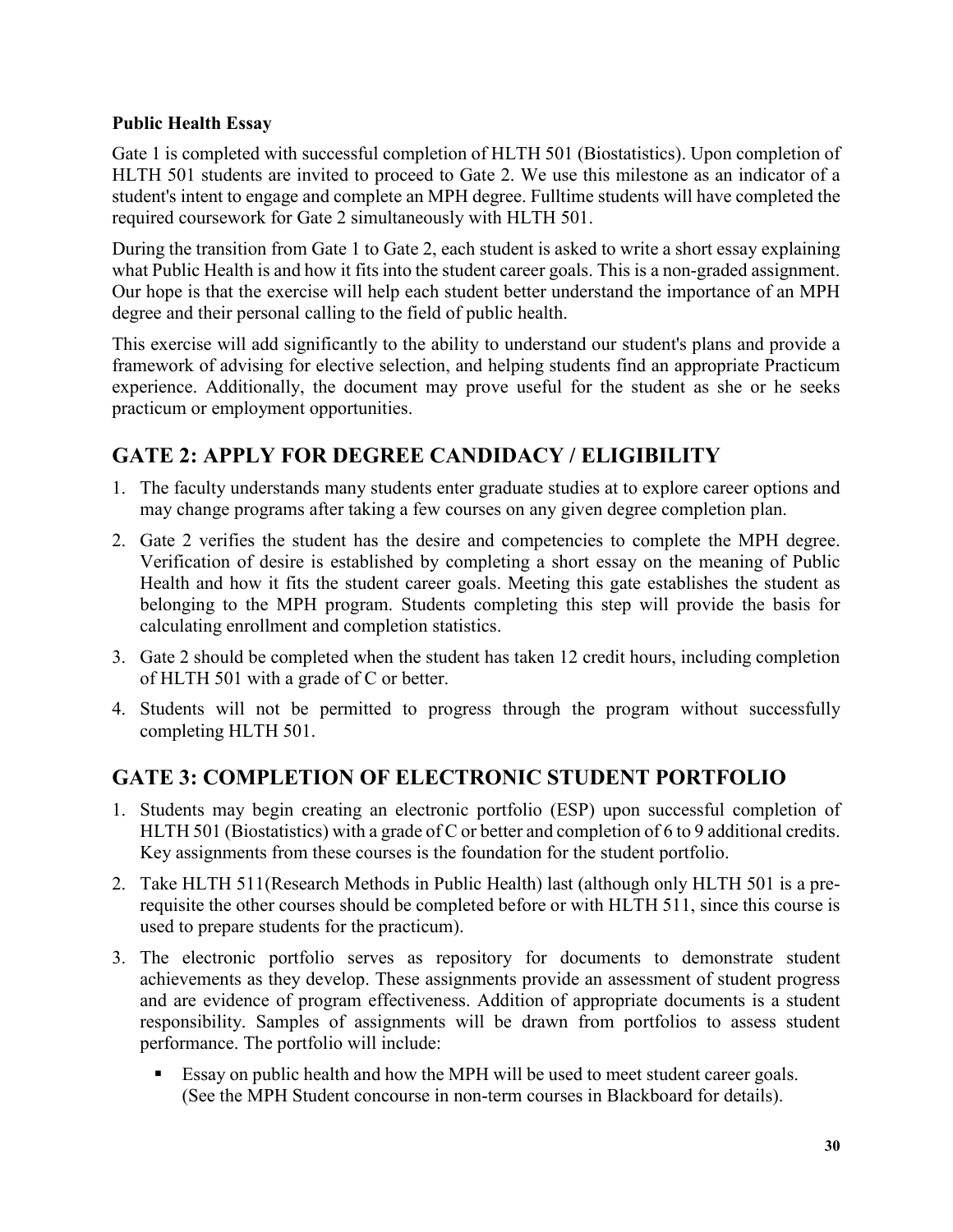- Key assignments from each course (see Portfolio link in menu for details).
- A current resume or CV. Students are encouraged to contact the Career Center for assistance in resume or CV development.
- A paragraph describing any volunteer service, co-curricular activities, or extracurricular activities considered as applied practical experiences (APE) or interprofessional experiences (IPE).
- Background Check. This is completed in HLTH 511 as a requirement for enrollment in HLTH 698. A receipt should be posted to the portfolio to indicate completion.

## **GATE 4: CULMINATING EXPERIENCE / COMPETENCY EXAM**

- 1. Students entering the program prior to fall 2018 will take the exam through the MPH Student concourse. Students beginning in fall 2018 and afterwards will register for the zero-credit HLTH 600 course.
	- The competency exam provides evidence of a student's readiness for a practicum and graduation. A passing score of 70% is a requirement to register for HLTH 698.The exam can be retaken 3 times during HLTH 600 to achieve a passing score.
- 2. Assignments stored within the electronic portfolio and the study guide on the MPH student concourse will help the student prepare for the exam.
- 3. Students may request an opportunity to take the exam or register for HLTH 600 upon completion of all core curriculum cores (HLTH 501, 503, 505, 507, 509, and 511).
- 4. The exam will be taken in the semester prior to enrollment in the HLTH 698.
- 5. A completed portfolio will be documented in HLTH 600, serve as a culminating experience, and provide documentation for future career development.

### **GATE 5: PRACTICUM**

- 1. Students should refer to the MPH Practicum Guide for details about selecting and completing a practicum.
- 2. Students must complete all core and cognate courses, and HLTH 600 (Competency Exam and Electronic Portfolio) prior to enrolling in a Practicum.
- 3. Students are responsible for locating an appropriate Practicum to match their degree concentration and career goals.
- 4. Securing the practicum site must be coordinated and approved by the Practicum Coordinator at least 2 weeks prior to the term during which the student intends to enroll in HLTH 698.

### **GATE 6: APPLY FOR GRADUATION**

- 1. Students are permitted to walk in the commencement ceremony prior to completion of the Practicum; however, students should apply for graduation upon enrollment in the Practicum to ensure degree conferral at the end of the course.
- 2. Refer to the University Registrar webpage for details.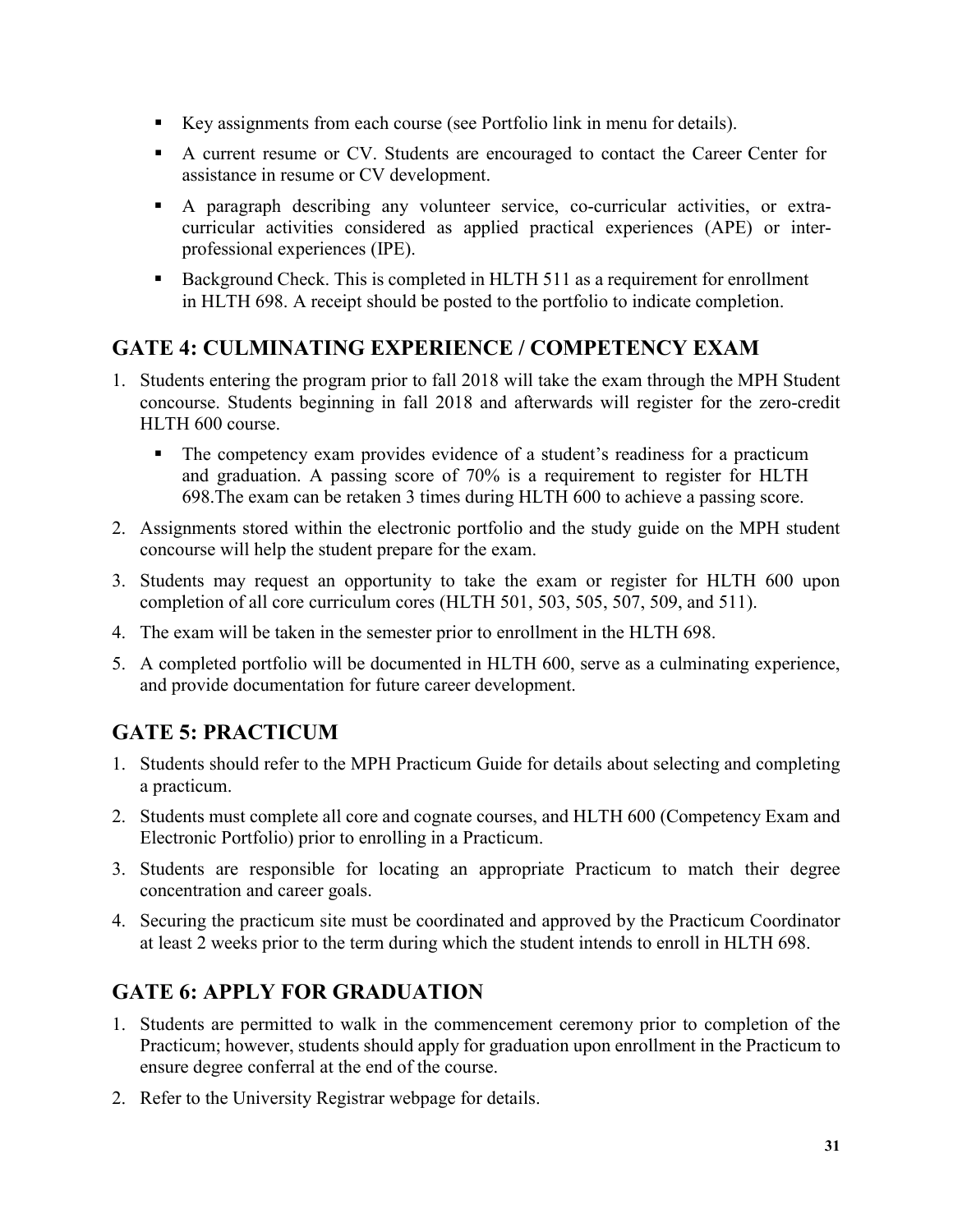# **The Practicum**

All students enrolled in the Master of Health program must complete a practicum field experience in an organization, agency, or community that provides planning or services relevant to public health and their specialization. The goal of the MPH practicum is to provide students the opportunity to use knowledge and skills acquired in the academic program under the direction of a preceptor/supervisor.

The Practicum also affords an opportunity to develop and apply certain competencies that are better developed outside of the classroom. Examples include the development of leadership ability and group process skills, political awareness and communication skills, understanding of public and private financing mechanisms, and understanding organizational behavior.

### **PREREQUISITES**

Access to the practicum course (HLTH 698) includes an application process. Detailed information on the process is available in the MPH Practicum Guidelines on the MPH Practicum webpage In order to register for this course, the following items must be satisfied:

- Successfully complete the core MPH courses and the declared area of specialization. *All* core **and** specialization courses must be successfully completed prior to applying for the practicum course. **NO EXCEPTIONS.**
	- Complete a **Background Check** through CastleBranch .
- Complete the **Student Practicum Agreement** and **APEX form**. The agreement form must be attached to the APEX form in order to submit.

Although the practicum coordinator and faculty are here to help, the student is ultimately responsible for finding and securing a practicum that will meet his or her particular needs and course requirements. If you have issues or need clarification on the practicum placement process, please contact the Practicum Coordinator, Giordana Morales (remember to include your name and ID number in all correspondence)

### **COURSE REQUIREMENTS**

- 120 hours (minimum)
- A pre-defined project that assists an organization in addressing an unmet need while supporting student growth in developing skills in public health practice within the student's concentration.
- Preceptor site approval from director and practicum coordinator

### **COURSE STRUCTURE**

• Timeframe: A student signed up for the practicum must complete 120 hours minimum in a public health setting over a 15-week period/one semester. The time commitment must be completed within the dates of the online course (i.e. students may not "bank" hours outside of the term for use during the practicum class).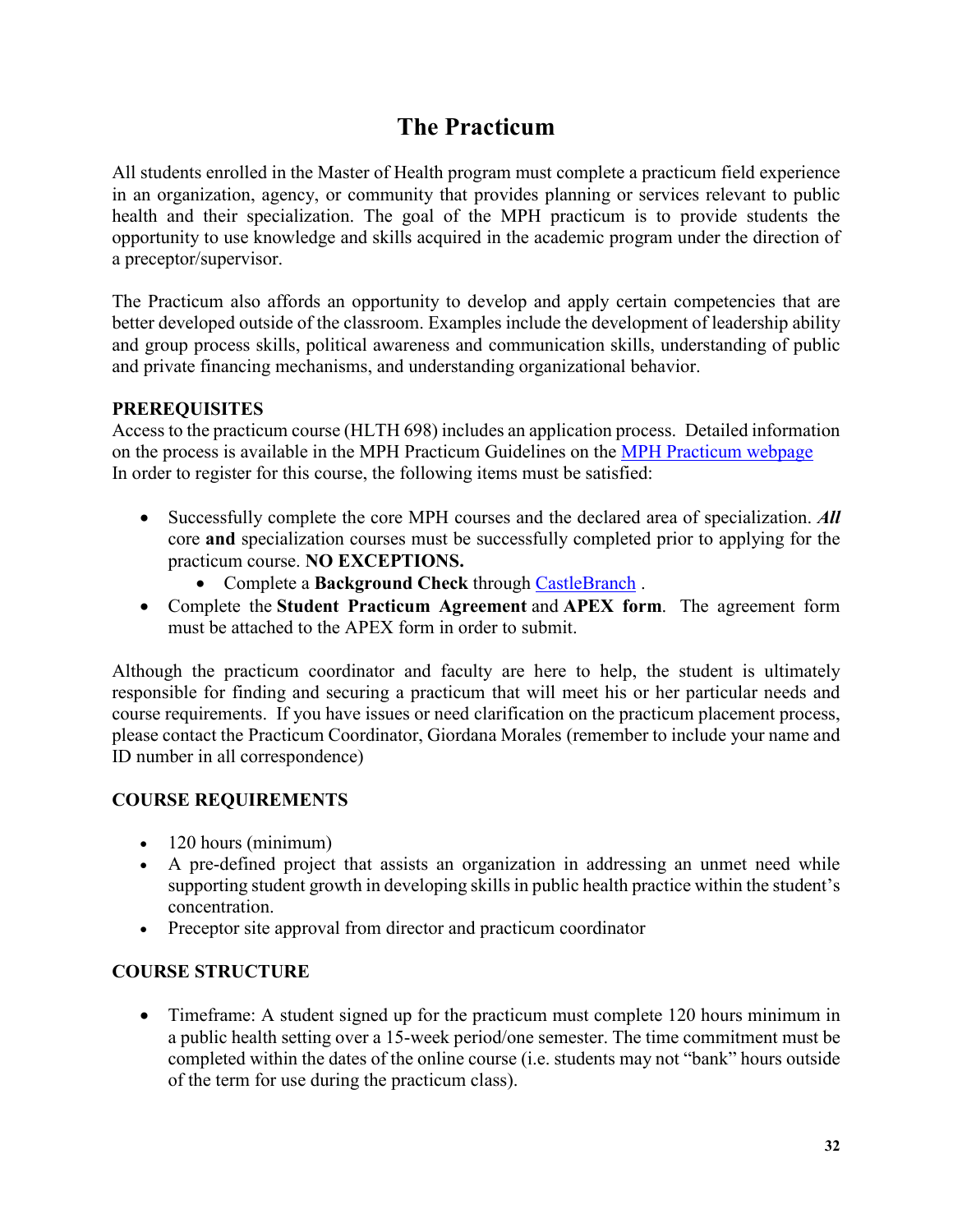- Online Component: The online class component will serve to connect student learning and provide opportunity for cross discussion.
- Minimum Hours: The MPH curriculum requires students to complete a minimum of 120 hours of practical fieldwork in a public health practice setting on or for the site.
- \*The 120-hour requirement does *not* include technical aspects of the practicum requirements, such as completing paperwork with the site supervisor, obtaining the required signatures, and gaining approval.

Contact the Practicum Coordinator for more information or explanations:

**Giordana Morales, M.P.H.** Practicum Coordinator *Email:* gmorales11@liberty.edu *Phone:* 434-582-2513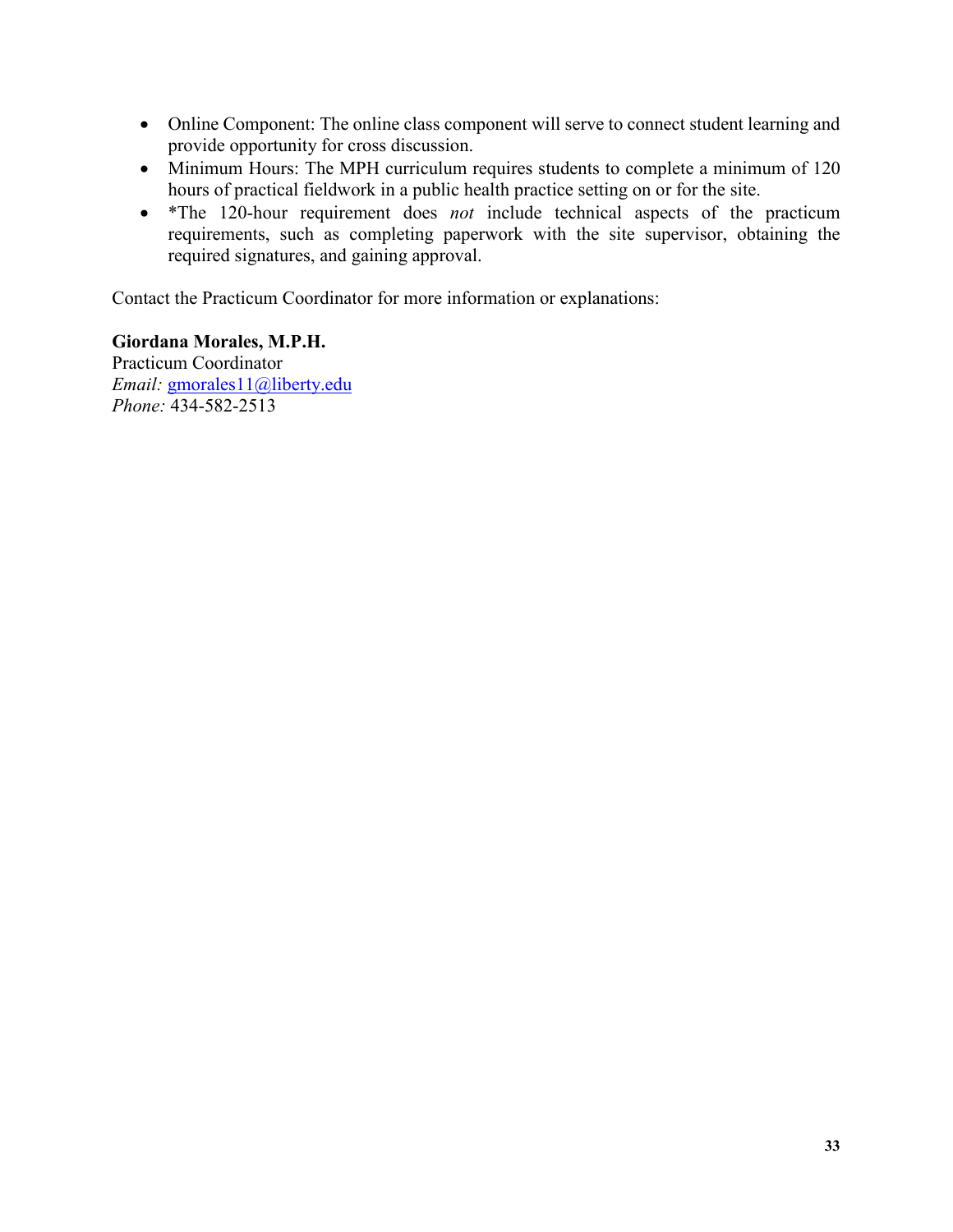# **Graduation Requirements**

- 1. Satisfactory completion of 42 total hours.
- 2. A minimum of 21 hours must be completed through Liberty University, not to include credits from a prior degree earned through Liberty.
- 3. A maximum of twenty-one (21) hours of transfer credit, including credit from a degree on the same academic level previously earned through Liberty, may be applied to the degree.
- 4. Students must complete all courses with a 3.00 or higher cumulative grade point average.
- 5. No more than two grades of "C" may be applied to the degree (includes grades of  $C + \& C$ ).
- 6. No grades of "D" may be applied to the degree (includes grades of  $D + \& D$ ).
- 7. For information regarding the repeat policy, please refer to "Course Repeat Policy" in the Academic Information and Policies section of this Catalog.
- 8. Degree must be completed within five years.
- 9. All Resident students are required to enroll in and pass GRST 500 in their first semester.
- 10. All students admitted with an undergraduate GPA between 2.5 and 2.99 must complete HLTH 500 in their first semester prior to attempting HLTH 501.
- 11. All Online students admitted on Academic Caution are required to enroll in and pass GRST 500 and HLTH 500 in their first semester.
- 12. Submit a Graduation Application to the Registrar's Office at the beginning of the final semester.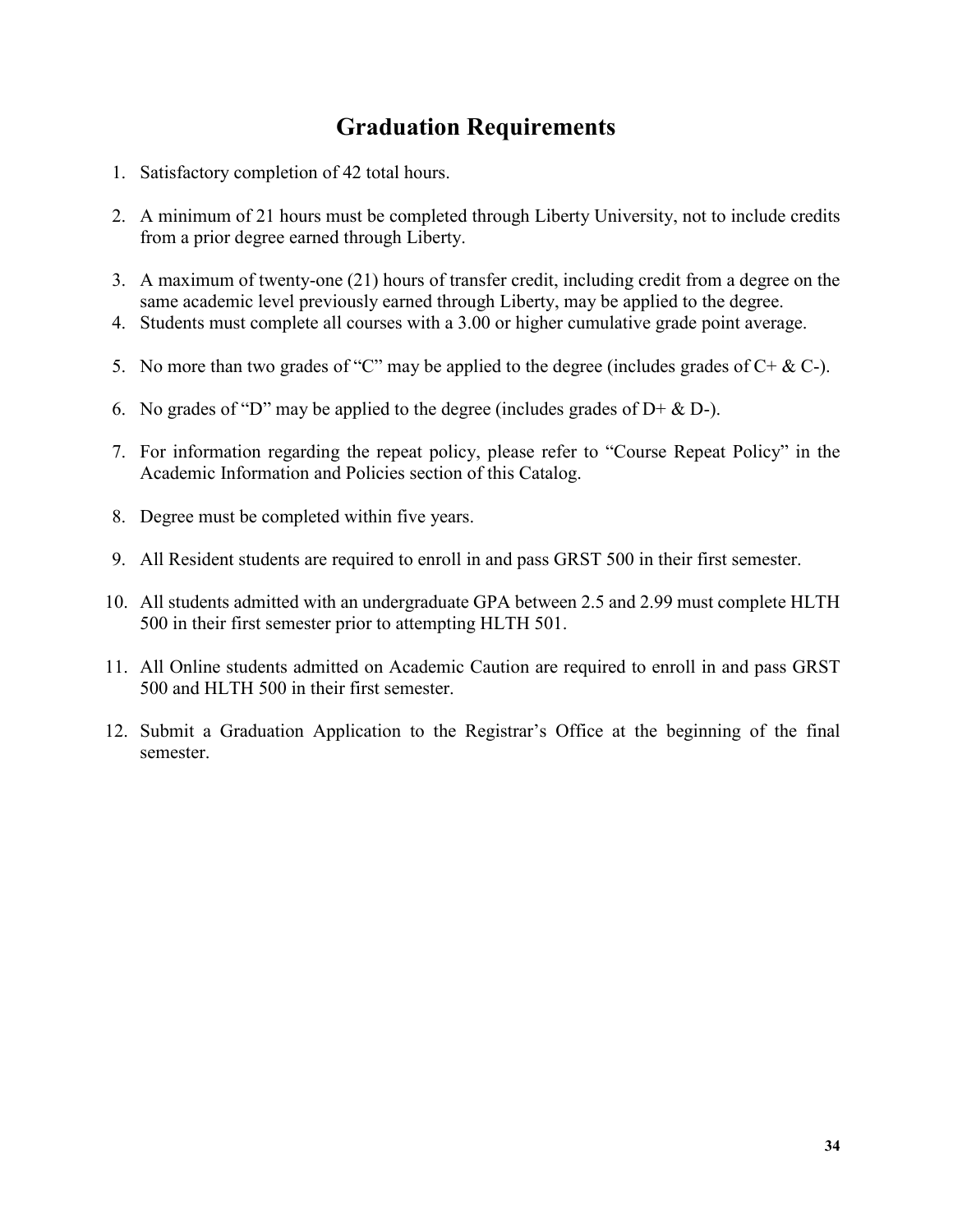# **Academic Policies**

### **MPH GUIDELINES AND POLICIES**

### **Late Work**

All written assignments and assessments are due at the beginning of the class period on the day designated in the Course Calendar. Missed quizzes cannot be made up nor late work accepted. Extenuating circumstances (e.g., death in the family, personal hospitalization) will receive consideration. Last-minute computer or network failure is not an acceptable excuse. Plan for unexpected interruptions.

### **Grade Appeal Procedures/Other Concerns**

The first stage of grade appeals for a course is for the student to talk to the instructor. In the event no satisfactory resolution is reached, the student may appeal to the Program director or chair. If those appeals are not satisfactory, the student may appeal to the dean. Only final posted grades may be appealed beyond the instructor. The online academic catalog explains academic information and policies along with contact information about grade and other appeals.

Other grievances by residential students may be taken to the Program director and Department chair, and then to the dean. If not satisfactorily resolved, students may contact the Student Advocate Office. Similarly, online students may file a complaint or appeal through the LUO Advocate Office. For any concerns or complaints, please use the Student Complaint Form.

### **Writing Style (AMA) and Services**

In all LU MPH courses, you will prepare written assignments using the writing style and format presented in the *American Medical Association Manual of Style, 10<sup>th</sup> ed.* (AMA). Free writing assistance for residential students is available from the LU Graduate Writing Center. Online MPH students can receive free writing assistance from the Online Writing Center.

### **Blackboard Safe Assign**

Students are expected to submit all written assignments via Safe Assign on Blackboard. A link for each assignment will appear in the Course Content area. Students experiencing difficulty with submissions or anticipating a delay for a legitimate reason should contact the instructor as soon as possible to negotiate an alternative plan of action. Waiting until after the assignment is due will result in loss of points for the assignment.

#### **Attendance**

As an adult learner and make your own decisions about class attendance. Research shows that students who prepare for class and attend regularly are more likely to learn course content and perform well on assessments than those who do not prepare or attend regularly. In addition, the whole class benefits through informed and energetic discussions and shared collaborations in class activities. When you are prepared, on time, and regularly contribute in class meetings, you help yourself and your classmates get the most out of your time together. It is your responsibility to obtain assignments and course materials missed due to absence. See Grading & Evaluation Policies above for more information on missed assignments and assessments.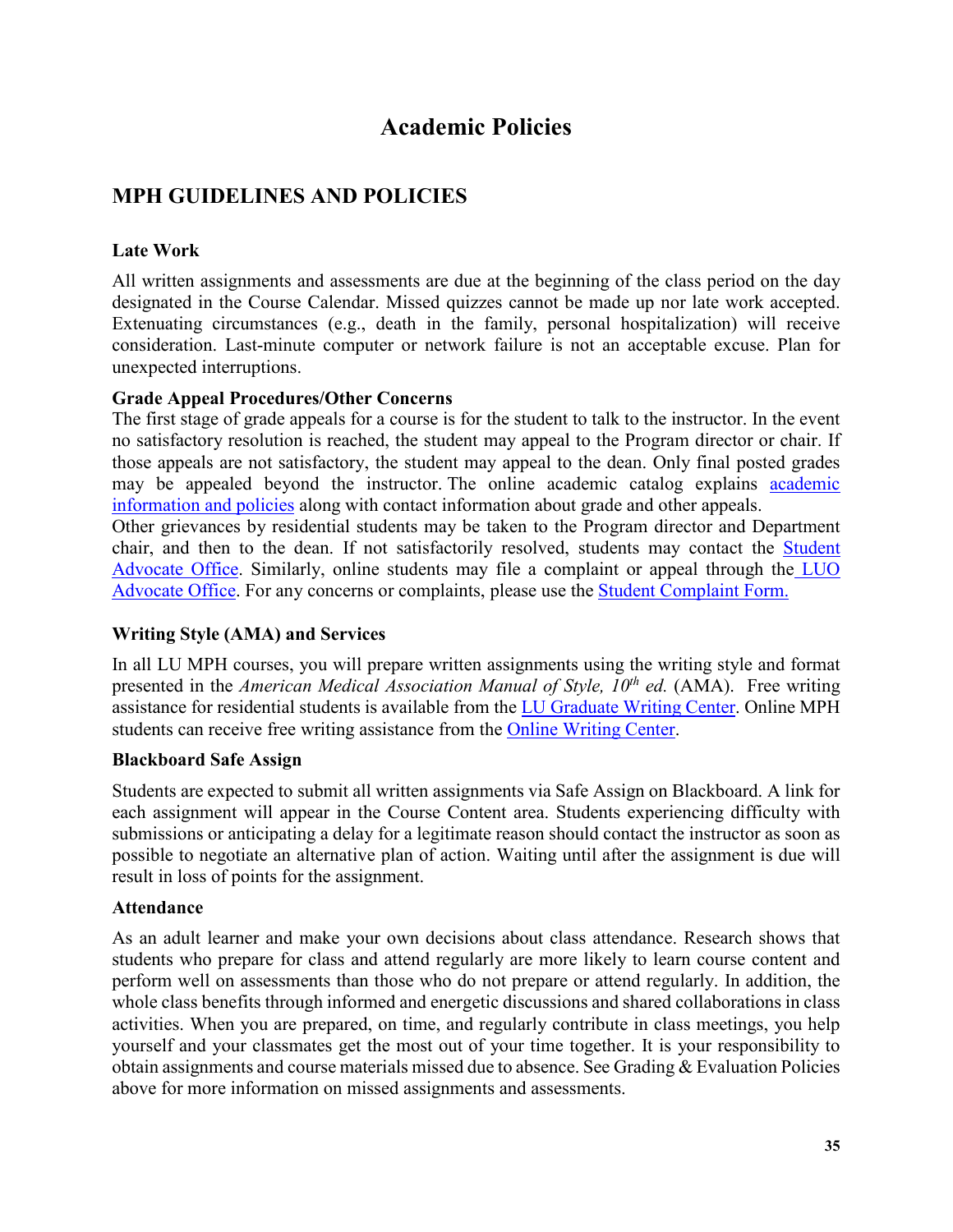### **Academic Misconduct**

Academic misconduct is strictly prohibited. See The Graduate Catalog or the Liberty Way for specific definitions, penalties, and processes for reporting.

### **A Word on Academic Integrity**

Do your own work. Cheating on tests, unauthorized sharing of work or assignments, copying the work of others and claiming it as your own, and other forms of academic dishonesty are causes for dismissal from the course with a grade of F for the semester. As a member of the Liberty University community and as a follower of Jesus Christ, you are expected to conduct yourself ethically and above reproach at all times. If you have any confusion or questions about proper writing, quoting, or citing to avoid plagiarism, please see your instructor prior to submitting your assignment. For some written assignments you will be asked to submit your work to Safe Assign, a plagiarism and originality checking platform. For more information, refer to The Graduate School Honor Code and The Liberty Way.

### **Disability Statement**

Students with a documented disability may contact the Office of Disability Accommodation Support (ODAS) in DeMoss Hall 1118 to make arrangements for academic accommodations. For all disability testing accommodation requests (i.e. quieter environment, extended time, oral testing, etc.) the Testing Center (DeMoss Hall 1036) is the officially designated place for all tests administered outside of the regular classroom.

### **Drop/Add Policy**

If a student needs to remove a class from his/her schedule after the semester has started, the Registrar's office will constitute the class with a "drop" or "withdrawal" status. The method of processing the request is based on the student's attendance.

A class can be dropped at any point prior to the start date of the course or once the course has begun up until the student attends the course. Attendance is defined as "any submission to Blackboard within the enrollment dates of the course." This definition includes, but is not limited to, completion of the Course Requirements Checklist and the Course Introduction.

Once a submission is made to Blackboard within the enrollment dates of the course, courses must be removed via withdrawal. To discuss the possible consequences of a withdrawal, contact Academic Advising at 855-466-9218.

Students are expected to continue course work throughout the term and/or sub-term. Students who begin attendance, but cease progressing toward the completion of the course will be assigned a grade of "FN." If the student receives all FN's in a sub-term, the student will be subject to the Unofficial Withdrawal Procedure which includes the reduction and/or return of all financial aid.

### **Dress Code (applies to classes meeting on campus)**

Students are expected to maintain a neat, professional appearance while in class. Consult your department for additional guidelines.

### **Classroom Policies (applies to classes meeting on campus)**

Classroom policies will be established and enforced by the individual instructor.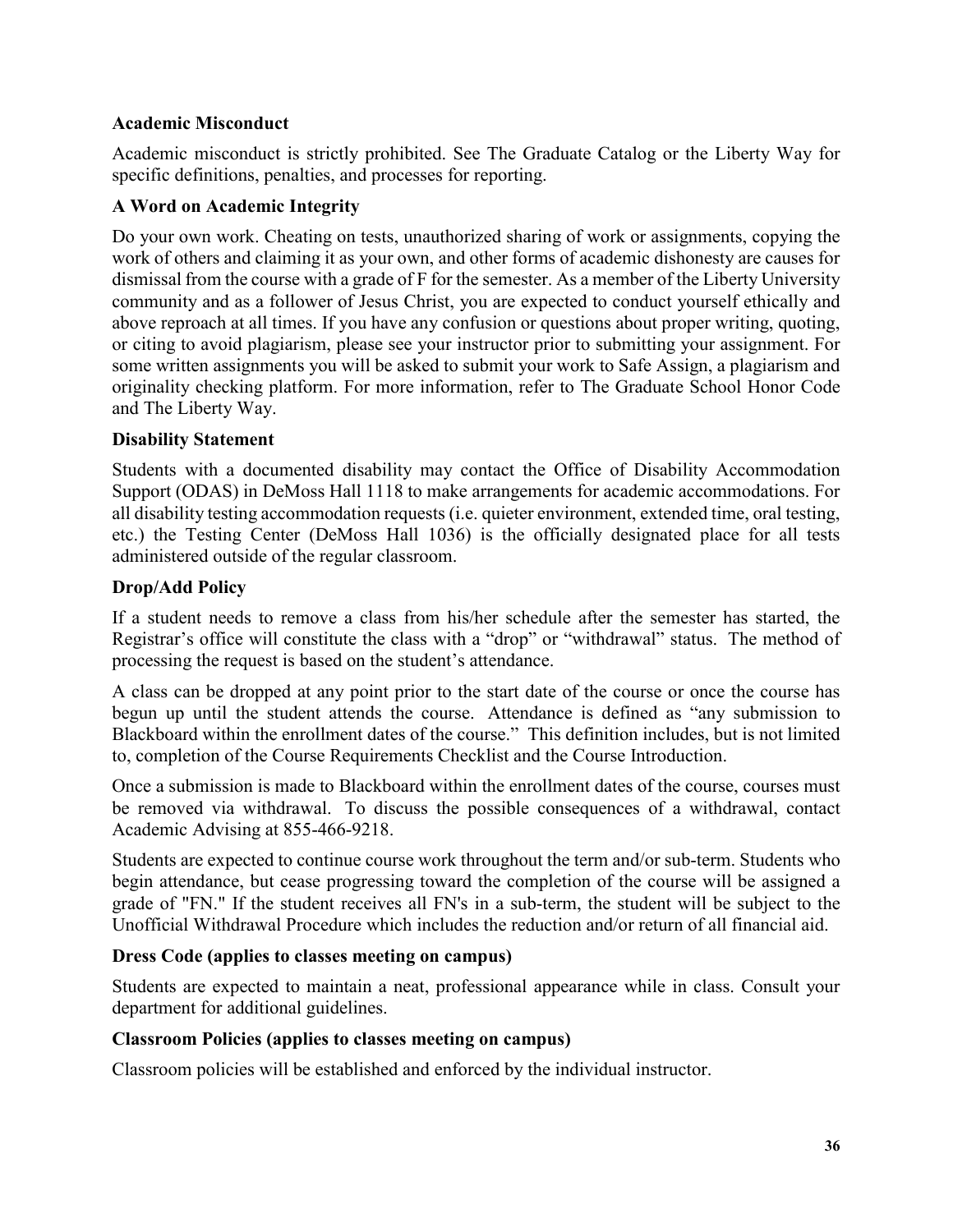# **Additional Information**

### **Quality Enhancement Plan (QEP)**

Research demonstrates that effective research training moves students from basic to advanced levels in a systematic way. Students learn how to develop research within their discipline, design research projects, and then finally disseminate their research.

Thus, the QEP will be aimed at assisting students in "The Three 'D' Model:" Develop, Design, and Disseminate, with an emphasis on integration of the Christian worldview in alignment with the University's mission.

For more information on Liberty's Quality Enhancement Plan Click Here.

### **PUBLIC HEALTH STUDENT ORGANIZATION**

Liberty University Public Health Student Association (LUPHSA) is an official Liberty student government club that meets once a month to conduct meetings, and is a place to meet fellow health professionals and public health students from Liberty University. LUPHSA raises awareness, and promotes health, wellness, and disease prevention on the Liberty University campus and surrounding communities.

### **INSTITUTIONAL REVIEW BOARD (IRB)**

### **What is the IRB?**

The Liberty University IRB protects the rights and welfare of human participants in research studies. The IRB consists of faculty members from various departments, and one member outside the university. The board members review research proposals with the express purpose of ensuring the privacy, anonymity, and above all, safety of research volunteers.

### **What does the IRB do?**

The IRB is charged with assuring the protection of the rights and welfare of human participants involved in research. Human subjects research is regulated by the federal government through the Department of Health and Human Services Office for Human Research Protections. The IRB is required to review all research involving human participants before it is conducted.

#### **What does the IRB have to do with me?**

Any undertaking in which a University faculty member, staff member, or student investigates or collects information on living humans for research may be considered as "involving human participants." This activity includes surveys, interviews, observations, and the use of archived data. Before beginning a project, it is the responsibility of each investigator to seek review by the IRB for any study involving human participants.

For more information on intuitional research and the IRB visit the IRB site or email them at: irb@liberty.edu.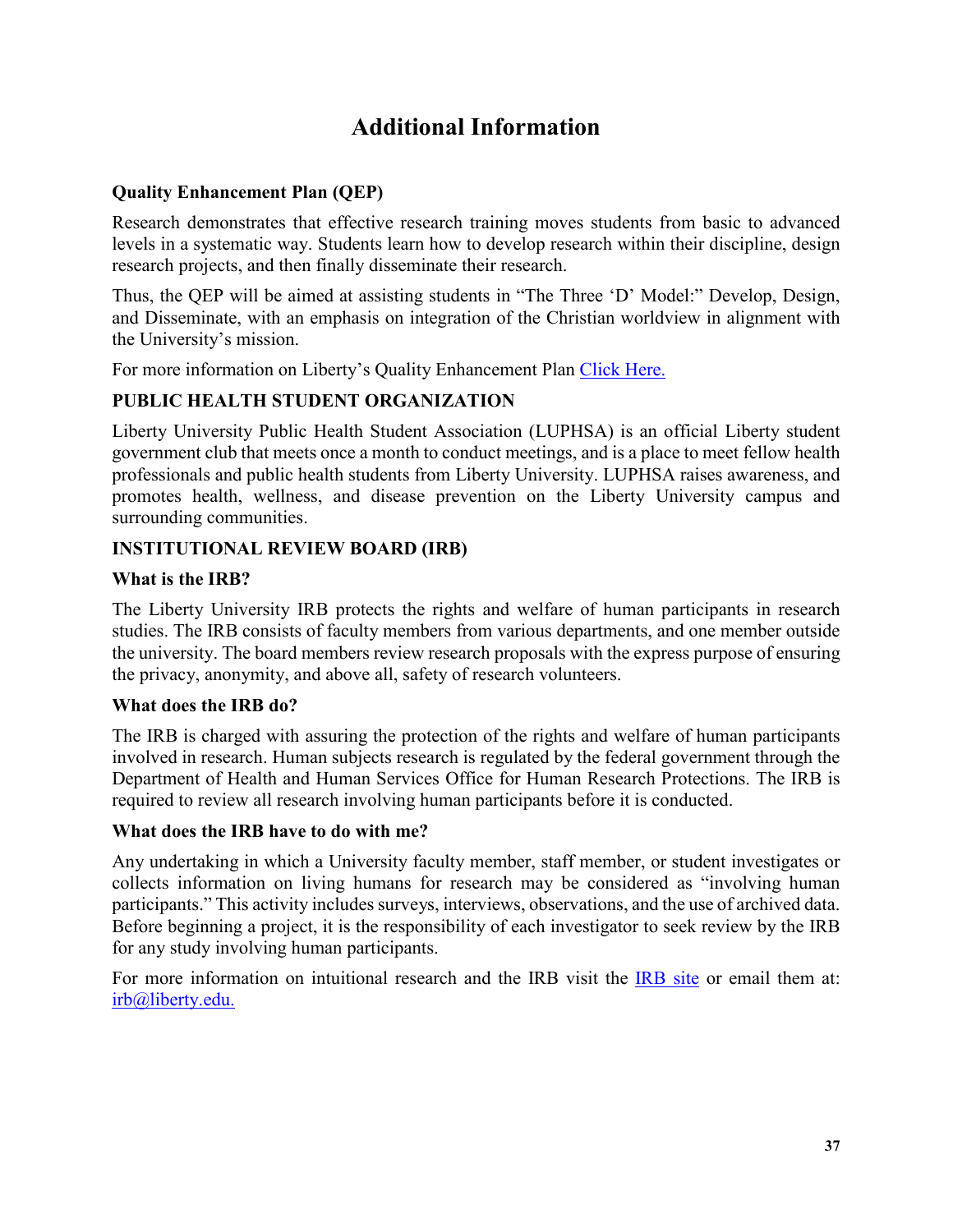### **TITLE IX**

Any student who believes he or she has been the subject of sexual harassment, discrimination, or assault in any form should immediately report the incident to the Title IX Office and/or LUPD. Students needing assistance in contacting local authorities may request help from campus authorities.

Liberty University strongly encourages reporting of all forms of sexual harassment, discrimination, or assault. If you are not sure an incident qualifies as a violation of the Policy on Sexual Harassment, Discrimination or Assault, please contact the Title IX Office or the appropriate Deputy.

#### **PARKING AND TRANSPORTATION**

Any vehicle owned or operated on campus must have a current Liberty University parking decal properly displayed on the vehicle. Students can obtain parking decals by registering their vehicles through the Liberty University Police Department under Automobile Registration.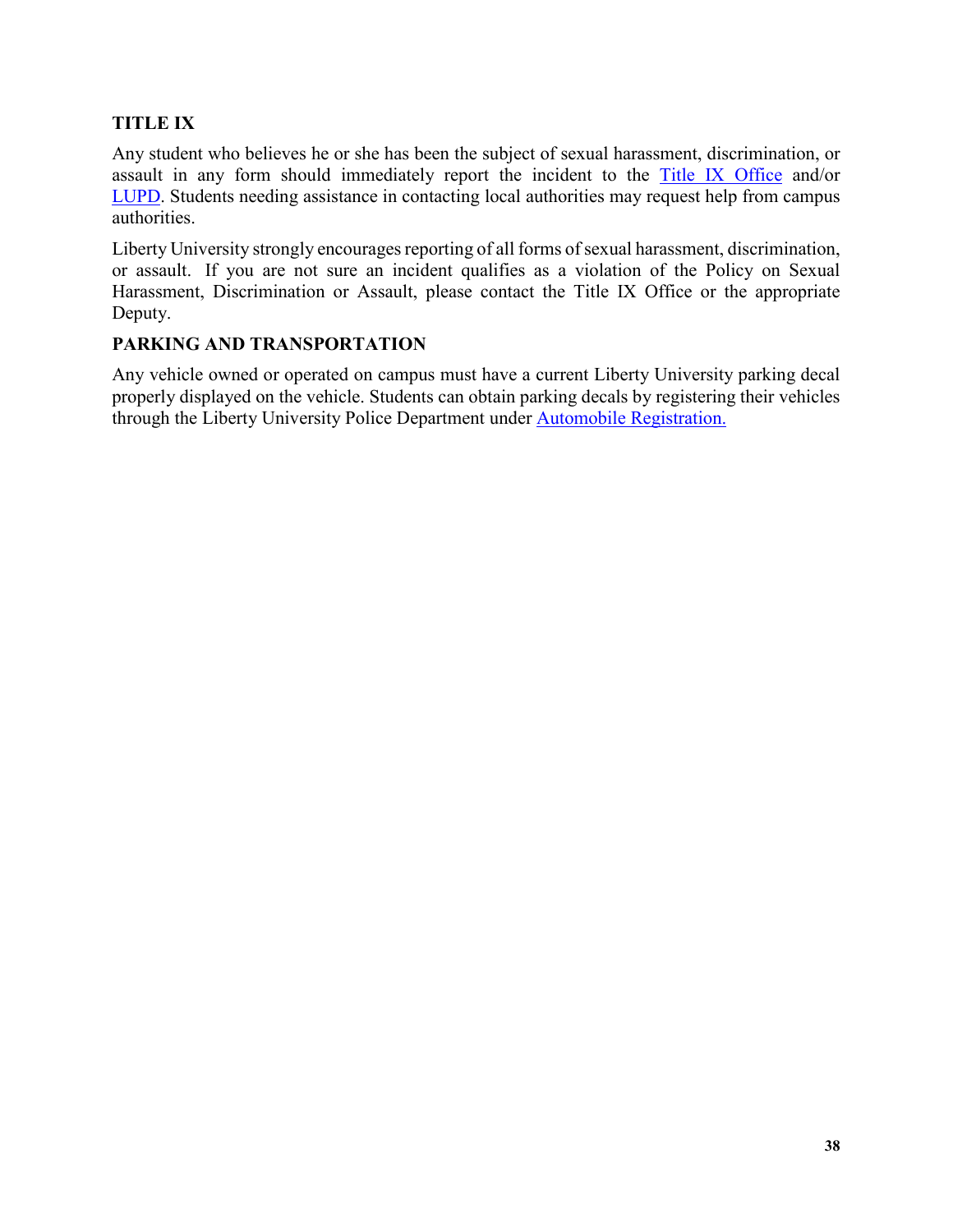### **Primary Faculty Information**

### School of Health Sciences

#### **Ralph F. Linstra, M.Ed., Ed.D., C.H.E.S.**

*Dean, School of Health Sciences Professor of Public and Community Health*

#### **Ashley Tharpe, M.A., M.P.H., Ed.D.**

*Associate Dean, School of Health Sciences Assistant Professor of Public and Community Health*

#### **Jonathan Giles, M.P.H.** *Administrative Dean, School of Health Sciences Assistant Professor of Public and Community Health*

### Department of Public and Community Health

#### **Robyn Anderson, M.S., M.P.H., Ph.D.**

*Professor Email:* randerson19@liberty.edu *Phone: 434-582-2834*

#### **Oswald Attin, M.S.H.S., Ph.D**.

*Associate Professor Email: omattin@liberty.edu Phone: 434-592-6908*

### **Sharlee Burch, M.P.H., Ed.D.**

*Associate Professor Email: smburch@liberty.edu Phone: 270-404-2544*

#### **Gineska Castillo, M.D., M.P.H.** *Associate Professor Email: gccastillo@liberty.edu Phone: 954-653-8469*

#### **Annette Florence, M.P.H., Dr.P.H., M.C.H.E.S.** *Associate Professor*

*Chair, Department of Public and Community Health Email:* amflorence@liberty.edu *Phone: 434-592-6462*

#### **James Florence, M.A., M.P.H., Dr.P.H., M.A.T.S., M.C.H.E.S.** *Professor Email:* jeflorence@liberty.edu

*Phone:* 434-582-2343

### **Amber Fordham, M.P.H., D.N.P.**

*Associate Professor Email: afordham@liberty.edu Phone: 912-756-8525*